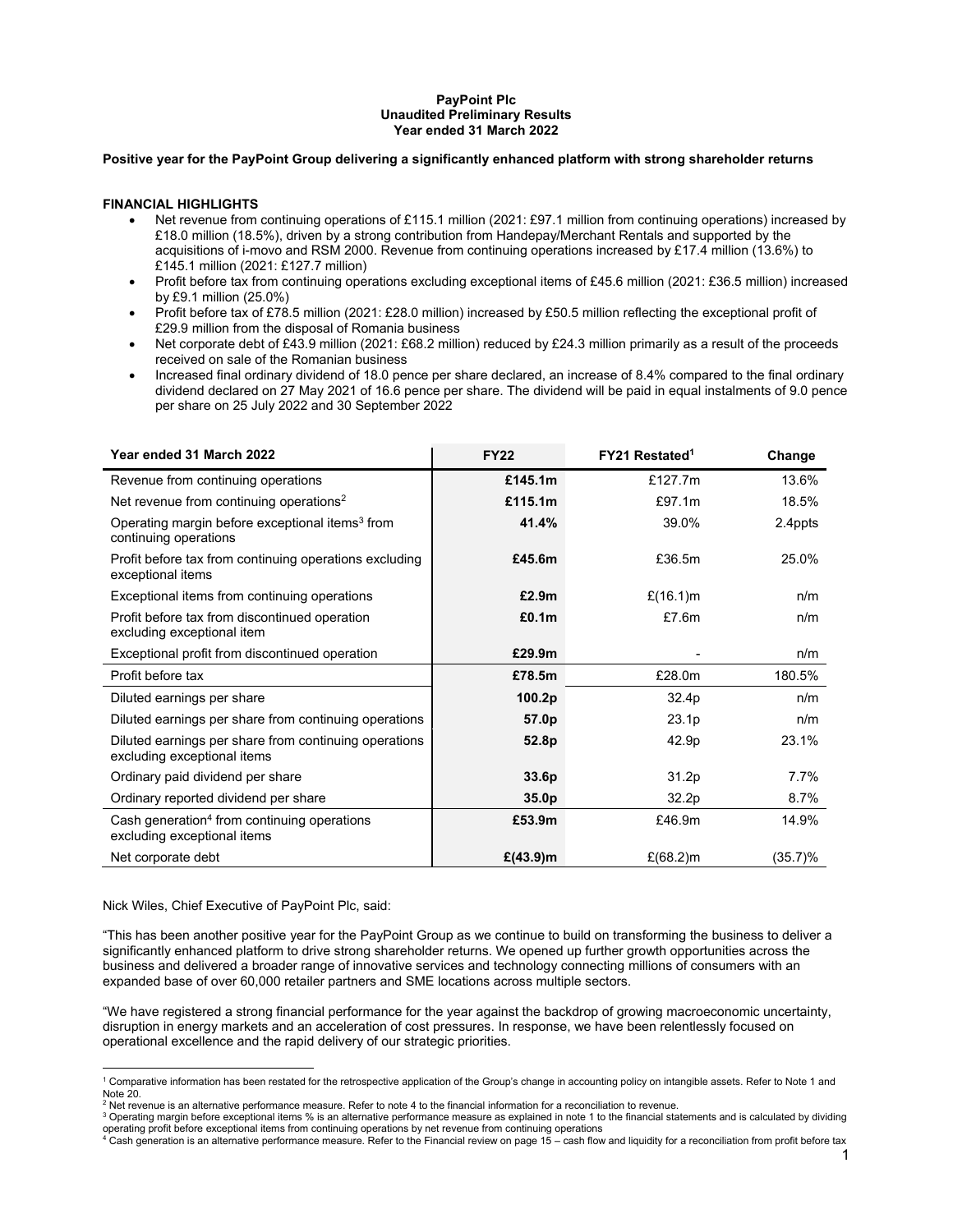"Our new Counter Cash solution is now live in over 2,624 sites, providing vital access to cash in communities across the UK; the home delivery partnership with Snappy Shopper continues to grow with 269 sites live and positive sales growth; and we've continued to improve our engagement with retailers and key trade associations to work in partnership to make the most of our enhanced retailer proposition. Similarly, we have supported our broader SME customer base with the launch of one month contracts in Handepay, Business Finance in partnership with YouLend and new terminal technology, giving flexibility, value and a vital boost as sectors have bounced back over the year.

"We've also diversified our digital payments client base further with 11 schemes live in the year, are developing new opportunities in Open Banking and have secured our first major housing client with Optivo, a leading UK housing association, for our complete digital payments solution. Furthermore, we enhanced our e-commerce offering, delivering record volume growth and an expansion of our partnership with Randox, providing vital Covid-19 testing services through our Collect+ network, as well as launching new services for our existing carrier partners, leveraging the investment made in print in-store technology and providing industry leadership for driving further innovation and prominence for the out-of-home delivery market.

"We are confident the steps we have taken during the financial year have enhanced the business and better positioned us to deliver growth. As a result, despite some continued headwinds, we are confident of delivering further progress in the year ahead and meeting expectations as we take advantage of the accelerated growth opportunities across our key markets."

# **DIVISIONAL HIGHLIGHTS**

## **Strong performance across the Group with continued shift away from legacy bill payment markets**

#### **Shopping**

Shopping divisional net revenue increased by 46.2% to £58.7 million, driven by the increased net revenue contribution from the Handepay/Merchant Rentals card payments businesses of £16.1 million, the roll out of PayPoint One to additional retailer sites and further enhancements to our retailer proposition, including Counter Cash and Snappy Shopper home delivery.

- Service fee net revenue increased by 13.1% to £16.6 million, with increases in sites from PayPoint One
- Strong card payment volumes continued on the existing book Handepay business growing to 145.0 million transactions in the year (FY21: 106.4 million), together with the PayPoint card business increasing by 3.5% year on year to 217.8 million transactions, maintaining the strong volumes seen in FY21
- UK retail network increased to 28,254 sites (31 March 2021: 28,067), with 69% in independent retailer partners and 31% in multiple retail groups

#### **E-commerce**

E-commerce divisional net revenue increased by 36.2% to £4.9 million (FY21: £3.6m) and transactions grew by 25.2% to 33.3 million (FY21: 26.6 million) through our e-commerce technology platform, Collect+. This was driven by our best ever Peak Christmas performance, a strong Q4 with volume up +38.8% year on year powered by a resurgence in the clothing and footwear categories and continued improvements to the consumer in-store experience, particularly through our investment in 'print in store' technology.

## **Payments & Banking**

Payments & Banking divisional net revenue decreased by 3.6% to £51.5 million, as a result of fewer cash bill payments and top up transactions, and margin erosion from client contract renewals, although this was offset by continued growth in digital transactions.

- Good digital payments growth to 34.2 million transactions (FY21: 27.2 million) and net revenue to £7.8 million (FY21: £6.1 million), with a positive contribution from RSM 2000, the successful launch of the Payment Exception Service for the Department for Work and Pensions, and continued demand for cash out services, which provide vital and immediate access to funds for vulnerable consumers driven by ongoing Government meal voucher schemes and hardship funds
- Cash through to digital transactions decreased by 6.9% with a 5.6% decrease in net revenue, reflecting these schemes delivering lower comparative volumes following the strong performance seen during Covid-19. On a two year comparative basis vs FY20, transaction volumes have increased by 16.3% and net revenue by 18.8%, driven by growth in transactions from our challenger bank and gifting partners
- Cash payments net revenue decreased by 7.7%, primarily due to consumers continuing to make fewer, larger bill payments, margin erosion as client contracts have been renewed, and a continued reduction in consumers and topping up mobile phones in store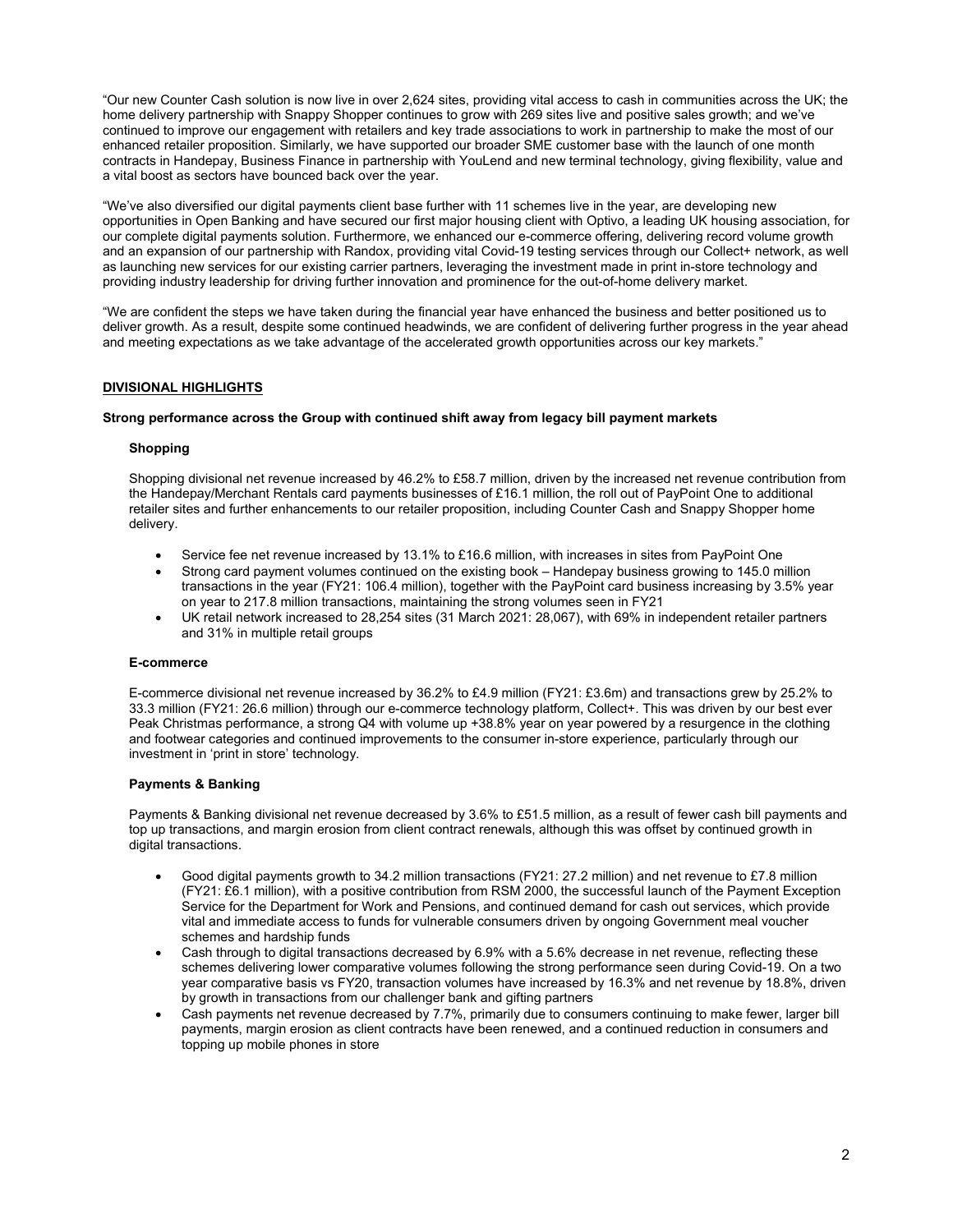# **BUSINESS DIVISION NET REVENUE AND MIX**

| Net revenue from continuing<br>operations by business division (£m) | <b>FY22</b> | <b>FY21</b> | <b>FY20</b> |
|---------------------------------------------------------------------|-------------|-------------|-------------|
|                                                                     |             |             |             |
| Shopping                                                            | 58.7        | 40.2        | 35.3        |
| E-commerce                                                          | 4.9         | 3.6         | 4.1         |
| Payments & Banking                                                  | 51.5        | 53.3        | 65.8        |
| PayPoint Group Total                                                | 115.1       | 97.1        | 106.8       |
|                                                                     |             |             |             |
| <b>Business division mix</b>                                        | <b>FY22</b> | <b>FY21</b> | <b>FY20</b> |
|                                                                     |             |             |             |
| Shopping                                                            | 51.0%       | 41.4%       | 33.1%       |
| E-commerce                                                          | 4.3%        | 3.7%        | 3.8%        |
| Payments & Banking                                                  | 44.7%       | 54.9%       | 63.1%       |

# **Enquiries**

PayPoint plc<br>Nick Wiles, Chief Executive (Mobile: 07442 968960) **Finsbury**<br>Rollo Head *Nick Wiles, Chief Executive (Mobile: 07442 968960)* Alan Dale, Finance Director (Mobile: 07778043962)

 *(Telephone: 0207 251 3801) (Email: Paypoint@finsbury.com)* 

A *presentation for analysts is being held at 9.30am today (26 May 2022) via webcast. This announcement, along with details for the webcast, is available on the PayPoint plc website: corporate.paypoint.com*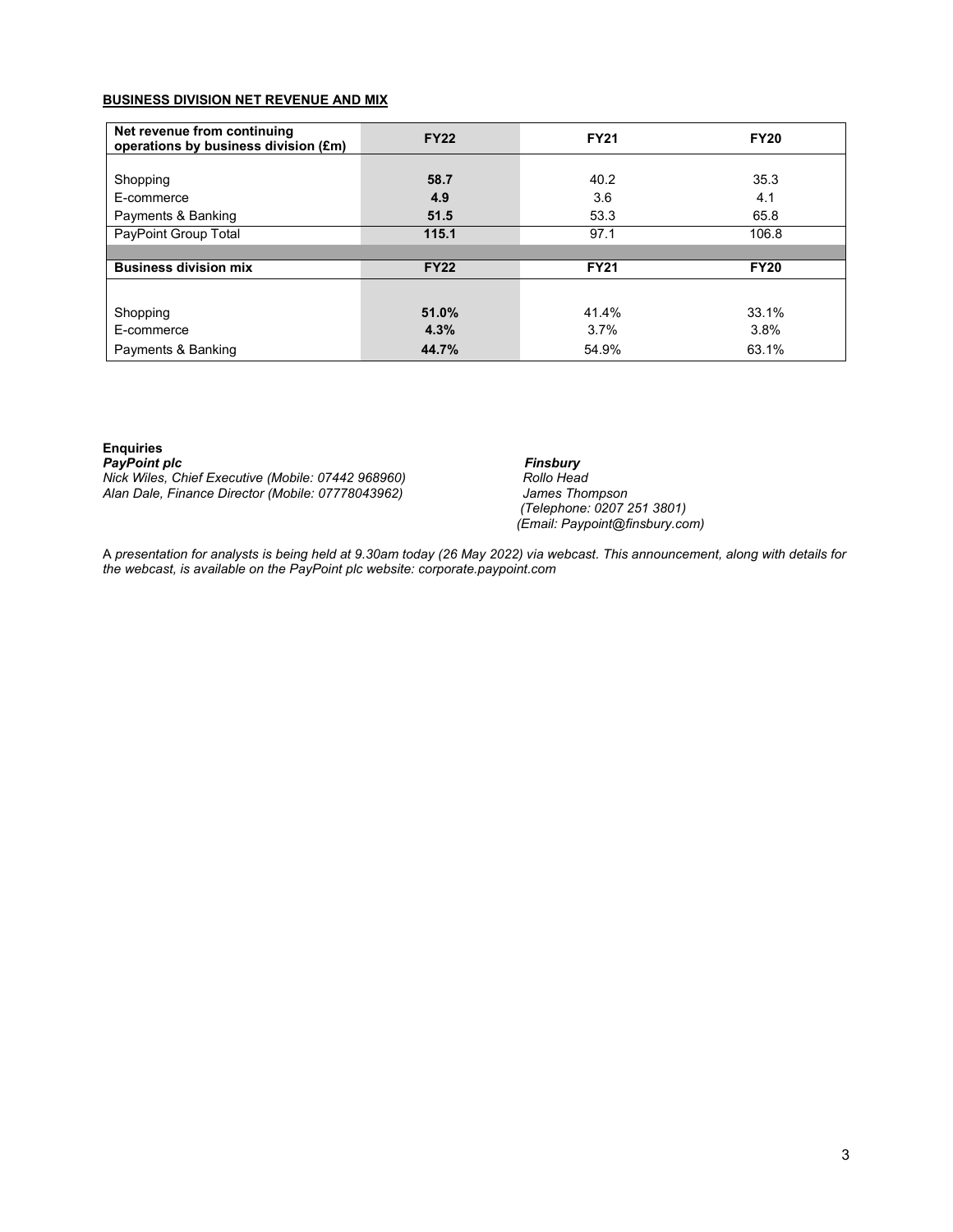## **CHAIRMAN'S STATEMENT**

This has been another positive year for the PayPoint Group as the business has built on the transformation and strategic step change delivered last year. Over the last two years, the Group has undergone material change and diversified away from legacy business lines, with growth in digital payments, E-commerce and Shopping off-setting the decline in cash payments. I am delighted with the way the management team led by Nick Wiles and all the employees of the Group have responded to the continuing challenges in our markets, enabling us to report a positive financial performance, opening up further growth opportunities across the business and delivering further progress against our strategic objectives.

#### **Governance**

I am pleased to report that for the year under review, we have consistently applied the Principles of good governance contained in the 2018 UK Corporate Governance Code. The Board has completed a review of the disclosures and management of climate related risks for the Task Force on Climate-Related Financial Disclosures. Disclosure is provided in our 2022 Annual Report, along with the further progress made on developing our broader ESG strategy.

#### **Executive Board**

The Executive Board has also been strengthened in key areas this year to drive growth and accelerate the pace of delivery further. Anna Holness, joined the business as Sales Director in January 2022, after three years as VP, Sales, Merchant International Solutions at Worldpay. In addition, four internal promotions were made to the Executive Board in January 2022 to recognise their critical roles in delivering our growth agenda: Jo Toolan, Head of Client Management; Jay Payne, IT Service and Operations Director; Chris Paul, Head of Corporate Finance; and Steve O'Neill, Corporate Affairs and Marketing Director.

#### **Board Evaluation**

Following last year's triennial external evaluation, we have this year conducted an internal evaluation of the Board, its Committees and individual Directors, which confirmed that our Board and Committees continue to operate effectively. More information on the process and results of that evaluation can be found in our Annual Report.

#### **Ofgem**

On 23 November 2021, Ofgem, the energy regulator, published a 'Notice of Decision to Accept Binding Commitments', regarding commitments proposed by PayPoint to Ofgem to address the concerns raised in Ofgem's Statement of Objections received on 29 September 2020. Ofgem accepted those commitments as a resolution of its concerns. PayPoint has been implementing the commitments in a timetable agreed with Ofgem, including a £12.5m donation to Ofgem's Energy Industry Voluntary Redress Scheme (currently administered on Ofgem's behalf by the Energy Saving Trust).

#### **Annual General Meeting**

The Company's Annual General Meeting will be held at PayPoint's registered office on 20 July 2022 where you will have the opportunity to meet the Board and members of the Executive Board. The matters to be approved by shareholders are set out in our Notice of Annual General Meeting which will be mailed to shareholders towards the end of June.

Giles Kerr Chairman 25 May 2022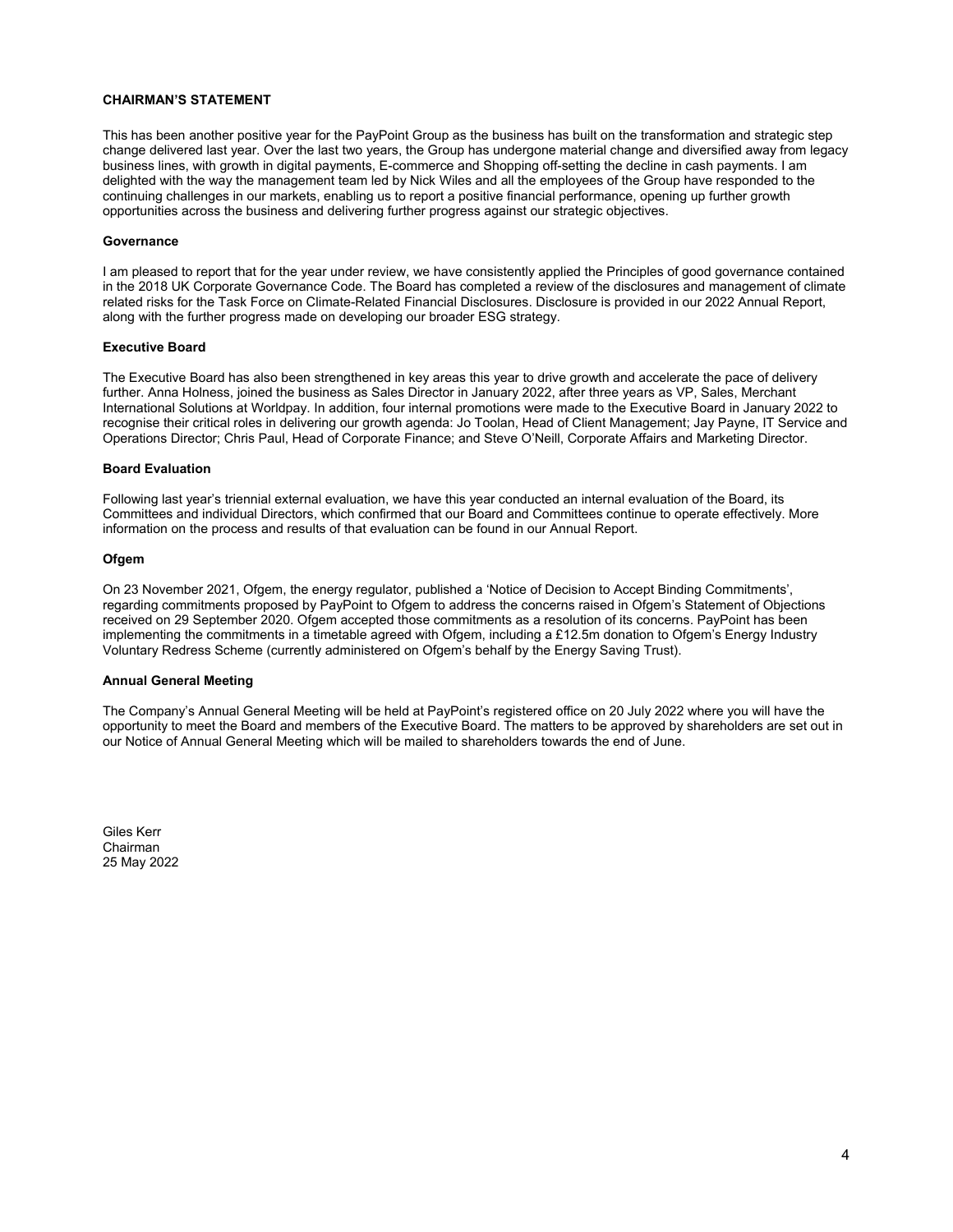#### **CHIEF EXECUTIVE'S REVIEW**

This has been another positive year for the PayPoint Group. We have built on the last two years of transformation, where we have strengthened our capabilities and opened up further growth opportunities, delivering a broader range of innovative services and technology connecting millions of consumers with an expanded universe of over 60,000 retailer partner and SME locations across multiple sectors.

We have delivered a strong financial performance for the year against the backdrop of uncertainty and disruption in our energy and parcels markets and a rebalancing of consumer behaviour as Covid-19 restrictions have eased. Strategically, we have enhanced the Group's capabilities further by completing the acquisition of RSM 2000 and making a strategic £6.7 million investment in Snappy Group, one of the UK's leading local home delivery and click and collect operators. RSM 2000 enhances our digital payments capability, enabling reach into new and existing sectors, including charities, housing, not-for-profit organisations, events and SMEs in the UK. Our investment in Snappy Group builds on our previously announced commercial partnership, enabling the Group and its retailer partners to respond to consumer demand for rapid, local home delivery and remain at the forefront of retail and consumer trends. The acquisitions of Handepay/Merchant Rentals and i-movo in the last financial year are now fully integrated and have made important contributions to our performance and growth this year. As previously reported, we disposed of our Romanian business on 8 April 2021 with proceeds of £48 million, and at a £30 million profit.

The volume of new initiatives delivered across the Group has underlined the need for strong execution and leadership to leverage these opportunities, particularly where we are establishing operations for the first time. We have been relentlessly focused on operational excellence and the rapid delivery of our strategic priorities: embedding PayPoint at the heart of SME and convenience retail businesses; becoming the definitive technology-based e-commerce delivery platform for first and last mile customer journeys; sustaining leadership in 'pay-as-you-go' and growing digital bill payments; building a delivery focused organisation and culture. Our retailer partner proposition has been enhanced further to help respond to consumer trends and drive revenue opportunities in a challenging cost environment: our new Counter Cash solution is now live in 2,624 sites, providing vital access to cash in communities across the UK; the home delivery partnership with Snappy Shopper continues to grow with 269 sites live and positive sales growth; and we've continued to improve our engagement with retailers and key trade associations to work in partnership to make the most of the new opportunities.

We've also diversified our digital payments client base further with 18 schemes live in the year, are developing new opportunities in Open Banking and have secured our first major housing client with Optivo, a leading UK housing association, for our complete digital payments solution. This success has been driven by our focused sector approach to building strong client relationships, developing a deep understanding of their challenges and helping to solve problems for them and their customers. We continue to provide vital support to local authorities in disbursing cash to consumers with our Cash Out service and the new Payment Exception Service for the Department for Work and Pensions, which launched successfully and has exceeded our expectations, as consumers migrate away from Post Office Card Accounts. Furthermore, we enhanced our e-commerce offering further with an expansion of our partnership with Randox, providing vital Covid-19 testing services throughout our Collect+ and multiple retailer network, as well as launching new services for our existing carrier partners and providing industry leadership for driving further innovation and prominence for the out of home delivery market.

Many of these new services launched in the year have underlined the need to grow further consumer awareness for our expanded propositions, whether leveraging our own channels or partnering with clients and carriers on marketing programmes, such as the promising in-store merchandising on our digital voucher category working with brands like Amazon, Paysafe, Playstation and Love2Shop. Equally, we remain focused on ensuring that we continue to deliver an excellent service for our consumers, reflected in our high customer satisfaction score of  $89\%$ <sup>1</sup>, and to support them through the current energy crisis and economic challenges. This has been backed up by our extensive efforts to strengthen our retailer partner relationships and drive adoption of these new opportunities to earn, including regular 'cash and carry' days, more direct communications and our reinvigorated relationships with the key trade associations, including the Association of Convenience Stores (ACS), the Scottish Grocers' Federation (SGF) and the National Federation of Retail Newsagents (NFRN). The feedback and support received from these organisations has been critical to our continued commitment to support our retailer partners in delivering vital community services across the UK and responding to changing consumer needs in the UK convenience sector.

Like many businesses, we are navigating more challenges from a cost perspective due to inflation, particularly in our supplier base and the increased salary pressures experienced in recruiting and retaining talent that we referenced at the half year. We are also mindful of the impact of these pressures on the consumers, clients and retailers that we serve and have sought to take action where we can to support them, including our decision to absorb 50% of the annual RPI service fee increase for our retailer partners in April 2022. We are continuing our tight cost management and capital discipline to address these challenges.

The Executive Board has also been strengthened in key areas this year to drive growth and accelerate the pace of delivery further. Anna Holness, joined the business as Sales Director in January 2022, after three years as VP, Sales, Merchant International Solutions at Worldpay. In addition, four internal promotions were made to the Executive Board in January 2022 to recognise their critical roles in delivering our growth agenda: Jo Toolan, Head of Client Management; Jay Payne, IT Service and Operations Director; Chris Paul, Head of Corporate Finance; and Steve O'Neill, Corporate Affairs and Marketing Director.

Our Environment, Social and Governance (ESG) strategy has also developed further in the year, as we consider our social responsibility and impact as a management team and business towards each of these key areas. A core ESG Working Group

l

<sup>1</sup> Opinium PayPoint Brand Tracker Sept 2021, 2,000 UK adults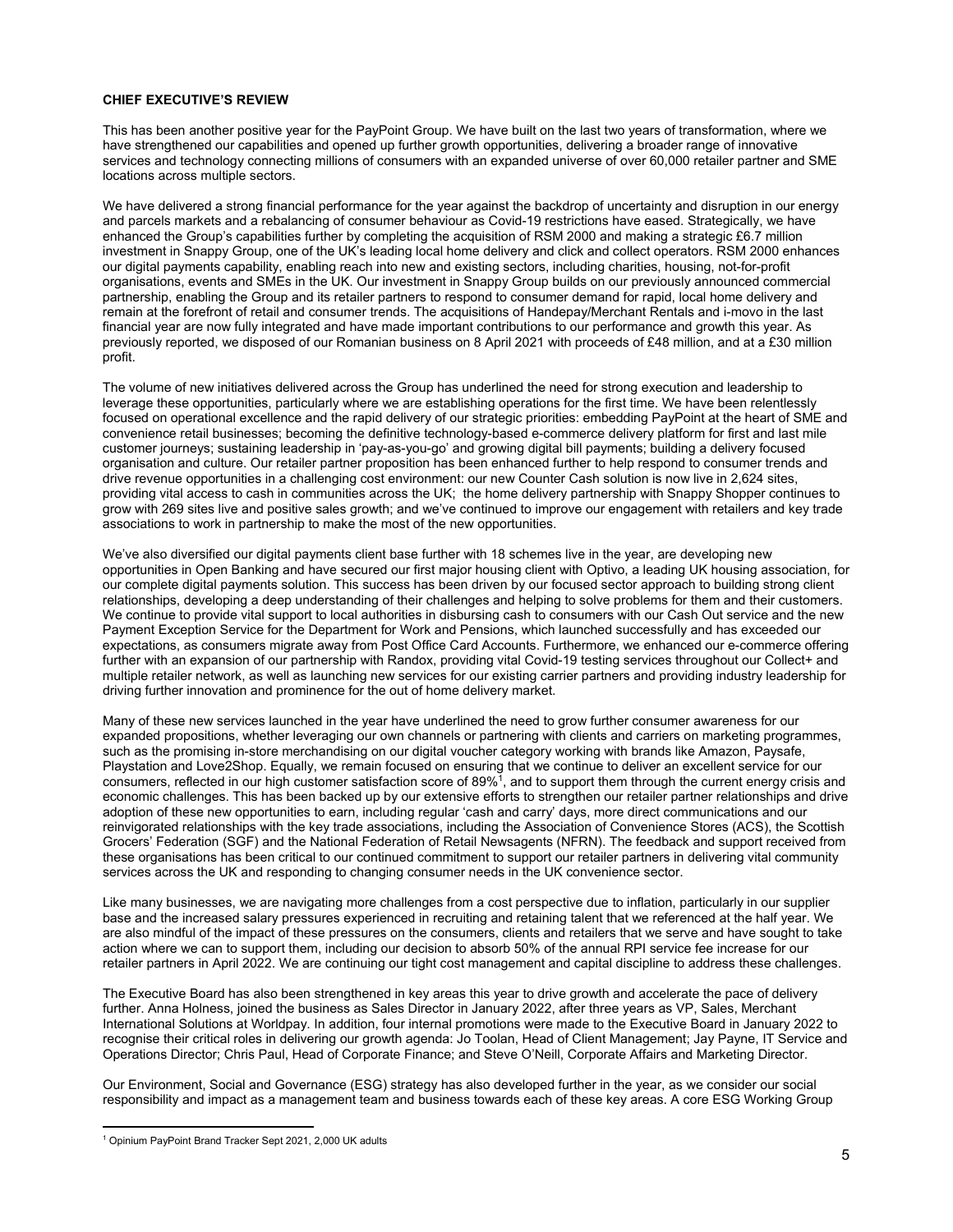was formed at the beginning of the financial year to review policies and approaches across the Group, analyse cross-industry best practice, seek feedback from external stakeholders and investors, and recommend workstreams and targets for the business to prioritise. This builds on the work done last year to refresh our purpose, vision and values and now reflects the expanded universe we now inhabit as well as reinforcing the vital role that our services and partners play in communities across the UK.

On 23 November 2021, Ofgem, the energy regulator, published a 'Notice of Decision to Accept Binding Commitments', regarding commitments proposed by PayPoint to Ofgem to address the concerns raised in Ofgem's Statement of Objections received on 29 September 2020. Ofgem accepted those commitments as a resolution of its concerns. PayPoint has been implementing the commitments in a timetable agreed with Ofgem.

## **Outlook and dividend**

The transformation of the business is gathering pace, reflecting a rebalancing towards growth opportunities and delivering improving returns to our shareholders. We continue to demonstrate agility and drive to respond quickly to changing consumer demands and new opportunities in our markets. As a result, we remain well-placed to support our partners in response to the wider trends that have accelerated through the pandemic, including the continued shift from cash to digital payments, the growing demand for online shopping fulfilment and the increase in shopping local.

The Board has proposed a final dividend of 18.0p per share, an increase of 8.4%, consistent with our dividend policy of a target cover range of 1.2 to 1.5 times earnings from continuing operations excluding exceptional items, which reflects our long-term confidence in the business, the strength of our underlying cash flow, the mitigation plans in place for inflationary pressures and the enhanced growth prospects from the steps we have taken in the past year.

The Board remains confident in the delivery of further progress in FY23 and meeting expectations.

Nick Wiles Chief Executive 25 May 2022

# **MARKET OVERVIEW**

Changing market dynamics are creating significant opportunities for the enlarged PayPoint Group, with the business well placed to take advantage of the continued shift from cash to digital payments, the growing demand for online shopping fulfilment and the increase in shopping local. We equally remain committed to supporting our clients, retailer partners and consumers, helping them solve problems arising from the current macro economic challenges.

Key trends and changes since the end of the FY21 financial year in the UK markets in which PayPoint operates include:

## **Macro economic factors**

- The Consumer Prices Index (CPI)<sup>1</sup> grew to 7.8% in April 2022, driven by increased transport and energy costs
- The GfK UK Consumer Confidence Index<sup>2</sup> fell to -38 in April 2022 (vs -15 in April 2021), with the cost of living crisis hitting UK consumers and the headline confidence score dropping to a near historic low, not seen since the 2008 financial crash and the first few months of the pandemic in 2020
- UK Retail Sales fell by 1.4% in March 2022, with the proportion of retail sales online falling to 26.0%, continuing a broad downward trend since its peak in February 2021 (37.1%).
- The Lumina CTP Price Index<sup>3</sup>, tracking shopper price sensitivity, has grown by 5.4% since last year, indicating consumers have already become more price-led, seeking out budget options and reducing spend
- A recent study from Which?4 has shown that the rising cost of living could mean more people who do not usually use cash turning to it to manage their finances. A fifth (20%) of non-regular cash users said they would start using cash if the cost of living gets worse, with over a third (34%) of respondents whose annual income was lower than £20,000 finding cash easier to budget with, on its own or alongside other payment methods. Around 15 million regular cash users say it helps them to keep track of their spending, underlining its importance for those on tight budgets

# **Convenience retail**

- The UK convenience market grew to £43.2 billion<sup>5</sup> in 2021 as the pandemic-induced boost to market value was retained.
- PayPoint One basket data shows overall convenience store average basket spend in the year has reduced year on year to £8.89 (FY21: £9.86) vs. the highs seen during the Covid-19 affected prior year. However, average basket

 1 https://www.ons.gov.uk/economy/inflationandpriceindices/bulletins/consumerpriceinflation/april2022

<sup>&</sup>lt;sup>2</sup> https://www.gfk.com/en-gb/press/uk-consumer-confidence-in-freefall-as-index-crashes-in-april-to-36<br><sup>3</sup> Lumina Intelliegence Convenience Strategy Forum March 2022

<sup>4</sup> https://press.which.co.uk/whichpressreleases/cash-a-lifeline-for-keeping-track-of-spending-for-15-million-people-amid-cost-of-living-crisis-which-research-reveals/ 5

Lumina Intelligence Convenience Market Report July 2021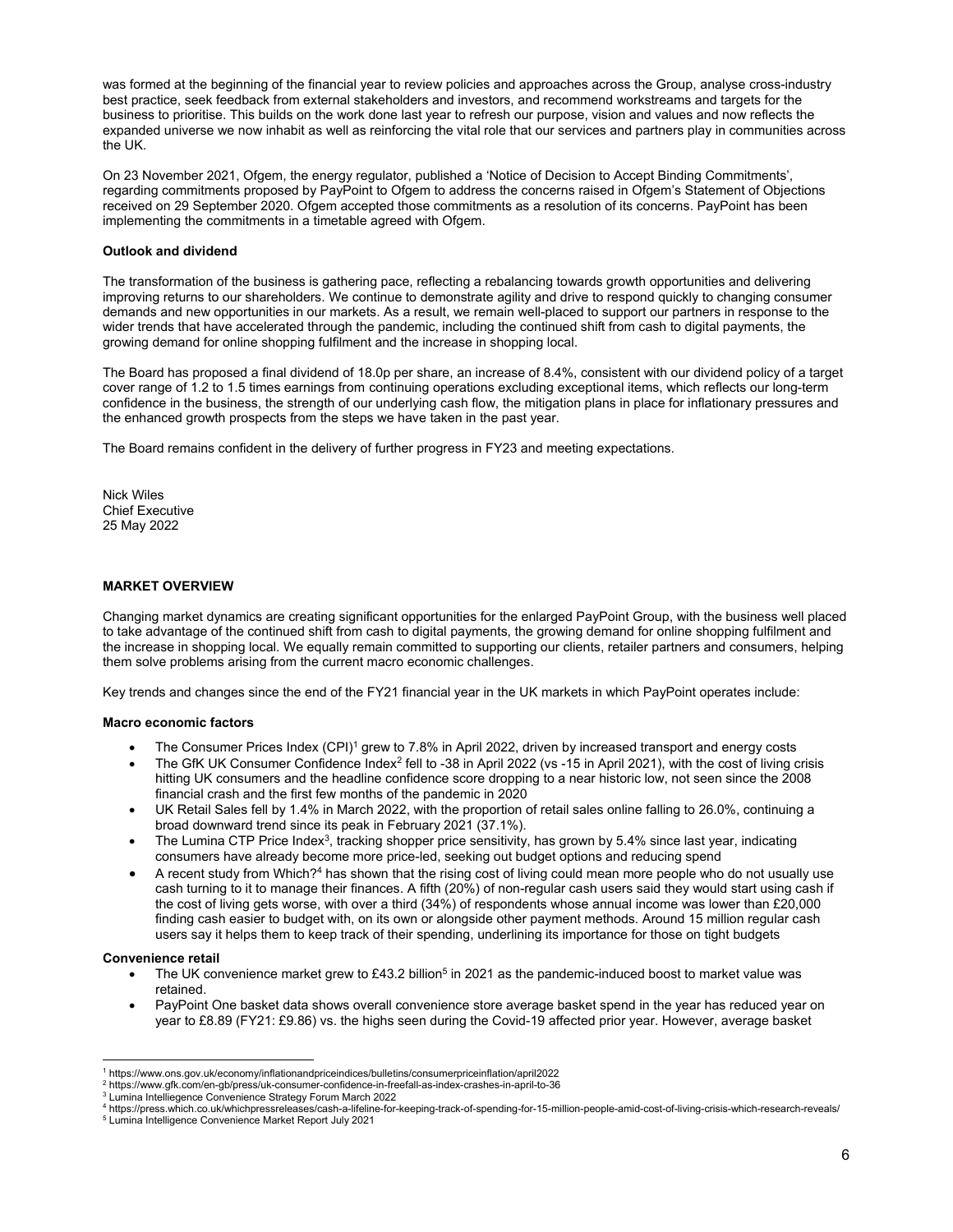spend has now grown by 9.6% over the past two years (FY20: £8.11), driven by cost inflation and reinforcing continuing consumer demand to shop local after government restrictions have been lifted<sup>1</sup>

- Total UK convenience store numbers remained resilient, with marginal growth of 0.2% to 47,079<sup>2</sup>
- The sector continues to see consolidation, most recently with Morrison's buying the McColl's Retail Group following their administration in May 2022, maintaining over 1,000 stores across the UK
- Local home delivery and click and collect from convenience stores has grown rapidly over the past year, driven by the pandemic. Currently, circa 5% of total convenience missions are driven through these methods and they attract a younger, more affluent consumer, with basket spend being +128% higher than in-store shoppers<sup>3</sup>

# **Card payments**

- Growth has again been driven by the shift from cash to card payments accelerated through Covid-19
- Forecast growth in UK debit card market by 2027 to 19.7 billion payments<sup>4</sup>
- In the financial year, card payment volumes increased by 3.5% year on year in the PayPoint business, against strong volumes in FY21 due to Covid-19
- Latest UK Finance data<sup>5</sup> shows a 44.1% increase in debit card transactions (January 2022 vs January 2021) with 68.8% of transactions now contactless (vs. 56.9% in January 2021) driven by the increase in the contactless limit to £100 in October 2021
- In the SME markets that our Handepay business serves, businesses employing 0-49 people, account for 99.2% (5.5 million) of the total UK business population, with 75% (4.2 million) having no employees and a further 20% (1.1 million) classed as micro-businesses with 0-9 employees<sup>6</sup>. Retail, auto trade and hospitality businesses make up circa 14% of the SME sector<sup>7</sup>.

# **Cash Out**

- Despite the shift from cash usage during Covid-19, PayPoint's Cash Out service has grown significantly year on year, driven by ongoing Government meal voucher schemes and Covid-19 related hardship funds. In addition, the launch of the Payment Exception Service, run for the Department for Work and Pensions via our i-movo business, has further underlined the continuing importance of delivering cash payments to those without access to a standard bank account and replaces the Post Office Card Account, which is coming to an end
- Latest data from February 2022<sup>8</sup> showed LINK's ATM transactions were 19% higher year on year (117 million transactions) than February 2021 affected by Covid-19 lockdowns, but 36% down on 2020, which was just before the start of the pandemic. The number of ATMs in the UK reduced by 1.1% year on year to 52,613
- Access to cash remains a key priority in the UK. The Financial Conduct Authority and Payment Systems Regulator are taking a joint approach to maintaining services for the many people who continue to rely on cash as a vital way of making payments. The Access To Cash Action Group, chaired by Natalie Ceeney, has been working on Community Access To Cash pilots, including PayPoint's Counter Cash service, which launched in November 2021 offering cashback without purchase and balance enquiries over the counter

## **Parcels**

- Online retail sales in 2021 were down 5.6% year on year, according to IMRG's Online Retail Performance Report 2021, vs. 2020 which was positively impacted by Covid-19.9
- IMRG data shows that click and collect share of the delivery market in Nov 2021 Jan 2022 dropped year on year to 18% (vs. 20% in the same period last year), but still lower than the high of 35% seen in 2019
- This contrasts with the strong performance seen in the Collect+ network in FY22 as transactions were +25.2% vs. the prior year, outperforming the overall online retail sales market and driven by a resurgence in the clothing and footwear categories, which performed poorly in 2020, and the strength and breadth of carrier relationships and categories handled across the network of over 10,000 locations
- Metapack data<sup>10</sup> shows that 87% of UK consumers have shopped more online during the pandemic, with 71% having returned a product. Delivery preference is key in the e-commerce journey, with 56% considering it the most important factor when shopping online. Home delivery is still the preferred channel for 82% of consumers, with PUDO at 8% and lockers at 2%
- The Out of Home (OOH) market comprises click and collect, returns and send propositions. The click and collect market is 11% of all volumes, c.150 million parcels per year and is expected to double by 202511. Returns and send volumes are estimated at c.185 million and c.380 million parcels per year respectively<sup>12</sup>

## **Bill payments and top-ups**

 The dislocation of the energy market heightened in September 2021, with small operator insolvencies and pressure from rising wholesale prices. A well-established Ofgem process to support and transfer customers to new suppliers

12 OC&C analysis.

 1 PayPoint One Basket Data – April 2019 – March 2022

<sup>2</sup> ACS Local Shop Report 2021

<sup>3</sup> Lumina Intelligence Convenience Market Report July 2021

<sup>4</sup> https://www.ukfinance.org.uk/system/files/Summary-UK-Payment-Markets-2018.pdf

<sup>5</sup> UK Finance Card Spending Update January 2022

<sup>6</sup> https://www.fsb.org.uk/uk-small-business-statistics.html

<sup>7</sup> https://www.gov.uk/government/statistics/business-population-estimates-2021 8 Link Monthly Report February 2022

<sup>9</sup> IMRG Online Retail Performance Report 2021

<sup>10</sup> Metapack E-Commerce Delivery Benchmark Report 2021

<sup>11</sup> https://www.imrg.org/uploads/media/default/0001/08/2477f50ad2fee946cdf5ed23ebb8df21f2489d09.pdf?st.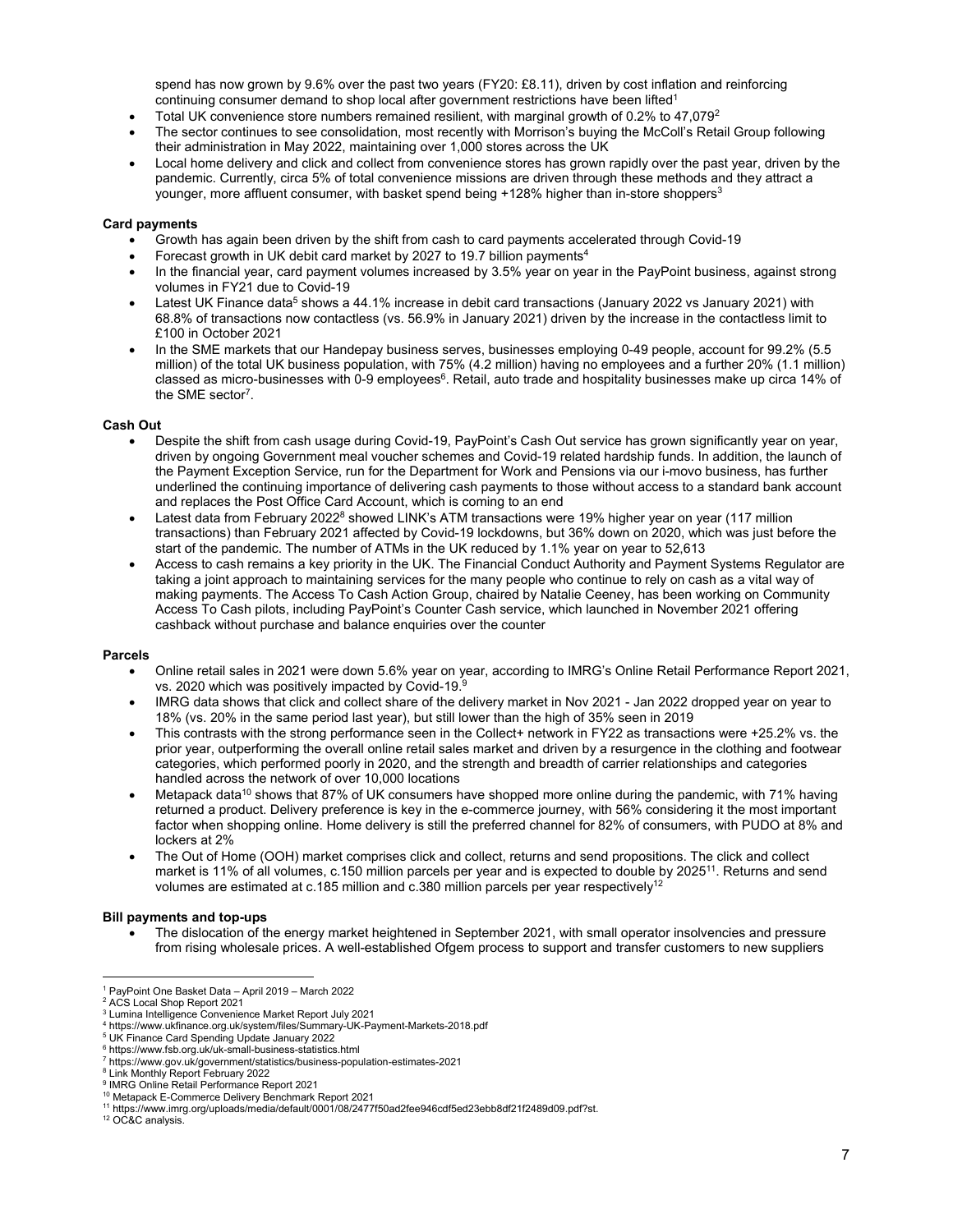was invoked with minimal impact and risk to our business and client base. PayPoint's focus through the period has been on increased client engagement and leveraging the strength and stability of our network to provide an uninterrupted service to consumers

- The price cap for pre-pay customers increased to £1,309<sup>1</sup> for the six months to March 2022, which was 13% higher than the cap of £1,156 in the six months from April 2021 to September 2021. From 1 April 2022, the price cap increased by a further 54% to £2,017 for the six months to September 2022.
- Non-Big Six energy providers combined market share increased marginally to 29.6%2 at end of January 2022 (29% as of 31 March 2021)
- The rollout of smart meters has regained pace following the impact of Covid-19 in 2020. 4.5m meters were installed in 20213 versus 3.2m in 2020. The deadline for completion of the rollout has now been extended to 30 June 2025
- PayPoint data shows average transaction values for dual fuel had grown to £15.66 in March 2022, from £14.10 in the previous year, affecting frequency of visits and transaction volumes
- The number of Pay As You Go mobile subscribers declined to 21.5 million subscribers<sup>4</sup> in April 2022, from 22.2 million in April 2021

## **PROGRESS AGAINST OUR STRATEGIC PRIORITIES**

#### **SHOPPING BUSINESS DIVISION – FY22 net revenue £58.7m (FY21: £40.2m)**

#### **PRIORITY 1: EMBED PAYPOINT GROUP AT THE HEART OF SME AND CONVENIENCE RETAIL BUSINESSES**

We provide digital solutions, technology and payment services for SMEs and retailers to deliver vital community services

**Retail services** - we help our retailer and SME partners keep pace with changing shopper needs, service expectations and demographics. Our retail services platform, PayPoint One, is live in 18,120 stores across the UK and offers everything a modern convenience store needs, including EPoS, parcel services, card and bill payments, home delivery and digital vouchering. This empowers our retailer partners to grow their businesses profitably, achieving higher footfall and increased spend. We also provide access to cash solutions via our network of 3,686 ATMs and our pioneering Counter Cash service, offering cashback without purchase and balance enquiries over the counter, is now live in 2,624 sites.

**Card payments** – we provide card payments services for over 30,000 SMEs and convenience retailers across the hospitality, convenience retail, auto trade, clothing and household goods sectors via our PayPoint, Handepay, Merchant Rentals and RSM 2000 brands

# **FY22 Progress**

- Counter Cash live in 2,624 sites, offering vital access to cash over the counter and complementing existing ATM estate
- SME proposition enhanced, including Handepay one-month contract launched successfully to over 2,300 SMEs, Business Finance via YouLend with over £8.5 million lent across PayPoint and Handepay, and new technology developed
- Snappy Shopper live in 269 sites, helping retailer partners offer local home delivery and click and collect
- Strong sales team delivery across PayPoint and Handepay, with over 6,900 installs across both businesses, increased engagement, visits, training and support for retailers and SMEs and uniting under new Sales Director

# **FY23 Priorities**

- Bring all new card payments business across PayPoint retail and Handepay under a single acquiring service provider
- Expand Counter Cash service across UK retail network
- Build on our reinvigorated retailer engagement programme to drive further consumer and retailer awareness and adoption of new services
- Grow SME and retailer partner lending proposition, developing new commercial partnerships and building on success of YouLend
- Deliver further enhancements to our retailer proposition, including refreshed third party EPoS strategy
- Deliver broader SME proposition across Handepay customer base via rollout of new Android terminal

<sup>.&</sup>lt;br>1 https://www.ofgem.gov.uk/energy-policy-and-regulation/policy-and-regulatory-programmes/default-tariff-<br>cap#:∼:text=The%20Prepayment%20Meter%20Price%20Cap%20came%20into%20force,Price%20Cap%20expires%20at%20the%20end%20 2 https://www.ofgem.gov.uk/data-portal/retail-market-indicators

<sup>3</sup> https://www.gov.uk/government/statistics/smart-meters-in-great-britain-quarterly-update-december-2021

<sup>4</sup> https://www.ofcom.org.uk/research-and-data/telecoms-research/data-updates/telecommunications-market-data-update-q4-2021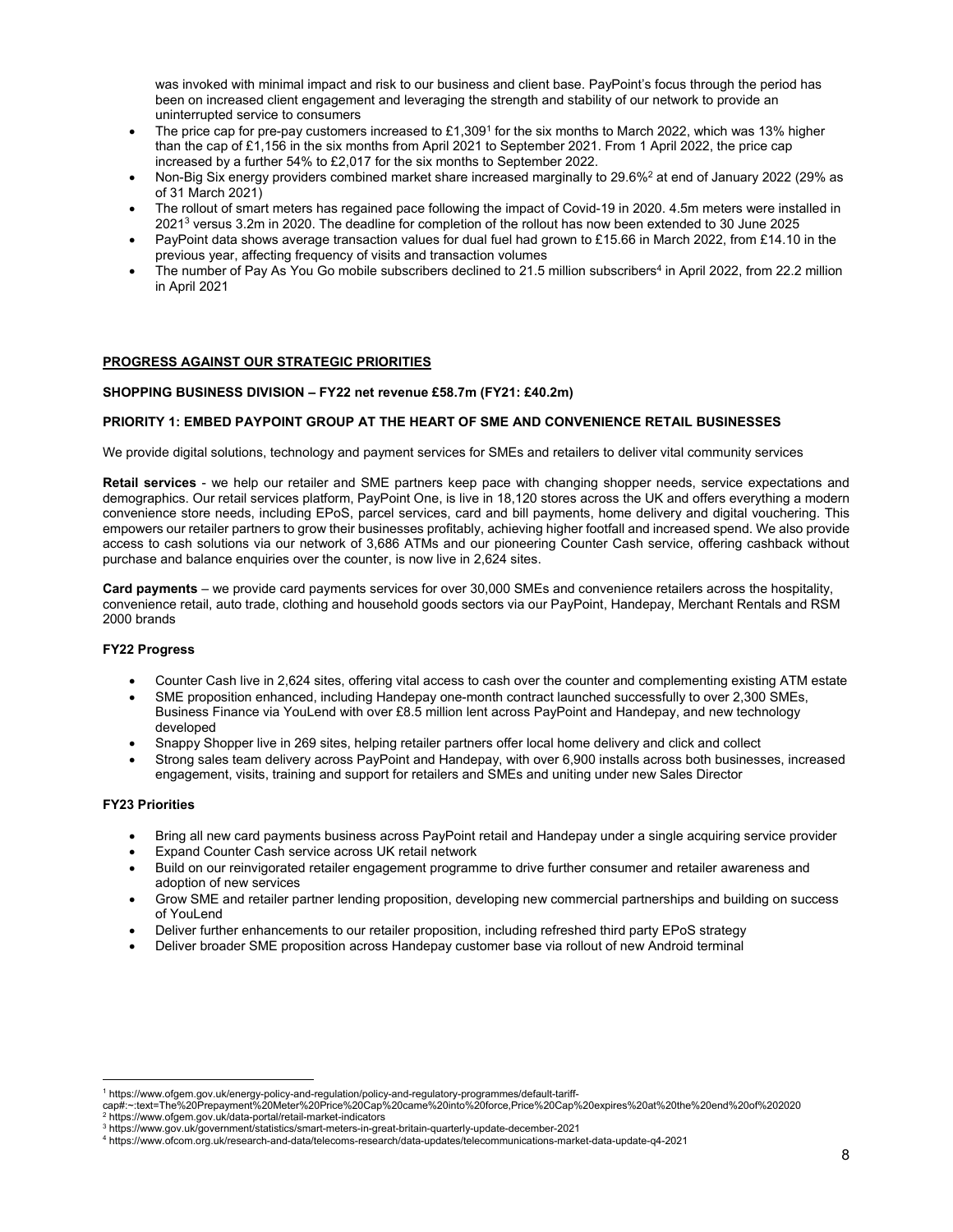# **E-COMMERCE BUSINESS DIVISION – FY22 net revenue £4.9m (FY21: £3.6m)**

# **PRIORITY 2: BECOME THE DEFINITIVE TECHNOLOGY-BASED E-COMMERCE DELIVERY PLATFORM FOR FIRST AND LAST MILE CUSTOMER JOURNEYS**

We provide a technology-based platform to deliver best-in-class customer journeys for e-commerce brands and their customers over the 'first and last mile', leveraging our proprietary software capability and expertise with continuous investment and innovation in the in-store experience.

**E-commerce** - we deliver all of this in over 10,000 locations through our Collect+ brand, helping consumers pick up and drop off online shopping or send parcels across the UK. We work with a comprehensive range of partners, including Amazon, eBay, Yodel, Fedex, DPD, DHL, Hubbox, Parcels2Go and Randox. Our proprietary Out of Home (OOH) software solutions are built inhouse, with a singular focus on the delivery of great consumer experiences and confidence in the crucial first and last mile of parcel journeys. These solutions are easily deployable in thousands of diverse locations across multiple sectors through the PayPoint Group. Our unique blend of in-depth parcel operations experience, consumer interaction and agile IT development capability has been built over years of delivering best-in-class customer experiences.

# **FY22 Progress**

- Parcel transaction growth of +25.2% year on year vs FY21, driven by best ever Peak Christmas performance, strong Q4 with transactions +38.8% year on year driven by a resurgence in the clothing and footwear categories and continued improvements to the consumer in-store experience, particularly through our investment in 'print in store' technology
- New partnership launched with Randox, enabling consumers to order tests online for click-and-collect at over 2,000 Collect+ sites
- Expanding services to existing clients with DHL In Store returns and Amazon returns, enabled by further Zebra label printer rollout
- First multi-carrier innovation, trends and future opportunities workshop held in January 2022 to review best practice and performance from the successful peak 2021 period and agree initiatives to drive further excellence

# **FY23 Priorities**

- Deliver Universal Returns proposition for carrier partners to all Collect+ locations
- Expand successful 'in-flight divert' service to more carriers, where parcels are automatically diverted to the nearest pick up point after initial unsuccessful delivery attempt at home
- Explore additional opportunities to expand carrier proposition, including trial of parcel lockers
- Continue to drive leadership for in-store technology and consumer experience within the sector, supporting carrier partners with data, insights and opportunities to expand their customer offering

## **PAYMENTS & BANKING BUSINESS DIVISION – FY22 net revenue £51.5m (FY21: £53.3m)**

# **PRIORITY 3: SUSTAIN LEADERSHIP IN 'PAY-AS-YOU-GO' AND GROW DIGITAL BILL PAYMENTS**

We deliver a channel agnostic payment platform that gives clients and consumers choice

**Digital** - we have continued our diversification to digital payments, helping organisations seamlessly and effectively serve their customers. Our market-leading omnichannel solution – MultiPay – is an integrated solution offering a full suite of digital payments. It enables transactions online and through smartphone apps and text messages, as well as event payments, over the counter, over the phone and via interactive voice response (IVR) systems. It also supports a full range of Direct Debit options, including scheduling collections, as well as new product developments such as Open Banking, PayByLink, recurring payments and Event Streamer. MultiPay customers benefit from real-time visibility of all payments received, through one easy-to-use portal that is fully PCI compliant, and allows visibility of all payment channels - including cash. The platform is used by a growing number of organisations across the UK, including many housing associations, local government authorities and utility providers. Our Cash Out service also enables the rapid dispersal of funds through secure digital channels and is actively used by local authorities and charities to distribute emergency funds. In August 2021, we launched the new Payment Exception Service via i-movo for the Department of Work and Pensions, digitising benefit payments and replacing the Post Office Card Account which is closing.

**Cash through to digital** – we enable consumers to access digital brands and services through a comprehensive portfolio of gifting, e-banking and gaming partners, including Amazon, Xbox, PlayStation, Paysafe, Monzo and the Appreciate Group. Consumers simply pay for a 'pin on receipt' code in cash in any of our 28,254 retail locations and then can use that value online with the digital brand or service chosen. For our challenger bank partners, consumers can deposit cash into their accounts across our extensive retail network.

**Cash** - we provide vital access to cash payment services across the UK by helping millions of people every week control their household finances, make essential payments and access in-store services. Our UK retail network of more than 28,000 stores is bigger than all banks, supermarkets and Post Offices together, putting us at the heart of communities nationwide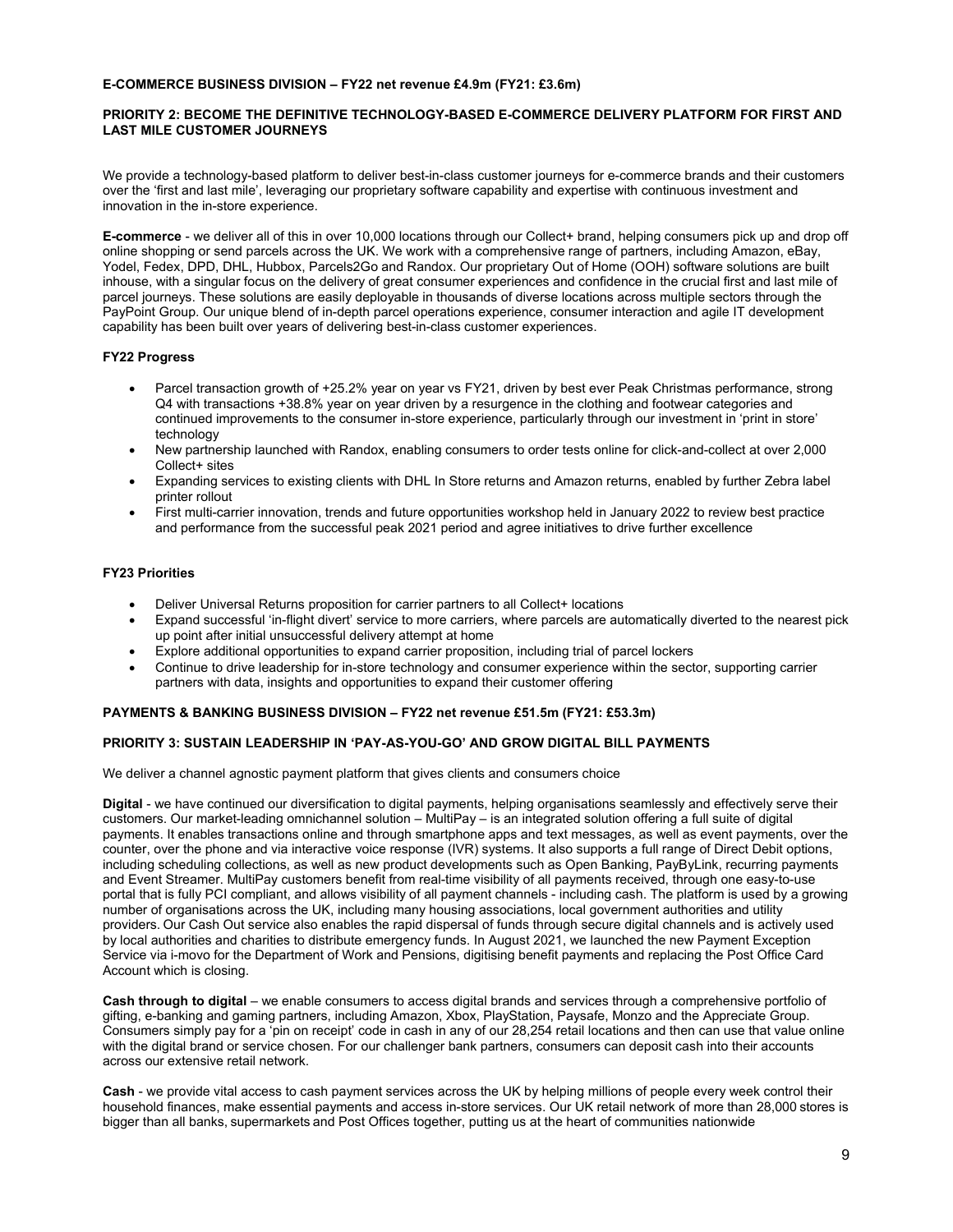# **FY22 Progress**

- Continued diversification from cash to digital with 28 new client services now live, 19 coming from non-energy sectors and 18 taking digital payments solutions, supported by development of additional capabilities, including Open Banking and new Direct Debit platform
- New Payment Exception Service launched via i-movo for DWP, contributing £1.6m of net revenue
- First major digital contract now live with Optivo, one of the UK's largest housing associations
- Acquisition of RSM 2000 completed on 12 April 2021 positive contribution of £1.1m net revenue with charity and housing sector action plan underway to expand digital payments services to new and existing clients

# **FY23 Priorities**

- Create payment channel agnostic platform, including Open Banking, Direct Debit, card processing and real-time cash, creating a strong set of capabilities for each target vertical, particularly housing and charities
- Continue to invest in new verticals and deliver new business wins, particularly within the housing, newspaper, charity and not-for-profit sectors
- Reinforce PayPoint's position as the leader for 'cash out' services for local authorities and housing associations, supporting them in digitally disbursing vital funds to customers in cash
- Grow cash through to digital category further, partnering with major brands to drive greater consumer awareness

# **PRIORITY 4: BUILDING A DELIVERY FOCUSED ORGANISATION AND CULTURE**

## **PAYPOINT GROUP**

Underpinning the PayPoint Group's future success is the continued development and investment in our people, systems and organisation. We aim to create a dynamic place to work for our people, enabling us to deliver for our customers by collaborating and being good colleagues to each other, creating a positive and inclusive environment where everyone can learn, grow and shine.

# **FY22 Progress**

- Anna Holness joined the Executive Board as Sales Director in January 2022, leading the retail and card services sales teams across PayPoint and Handepay
- Four internal promotions made to the Executive Board in January 2022, recognising their critical roles in delivering our growth agenda: Jo Toolan, Head of Client Management; Jay Payne, IT Service and Operations Director; Chris Paul, Head of Corporate Finance; and Steve O'Neill, Corporate Affairs and Marketing Director
- Integration work now complete for acquisitions of Handepay/Merchant Rentals, RSM 2000 and i-movo
- Further development of our ESG approach, with core ESG Working Group formed to analyse cross-industry best practice, seek feedback from external stakeholders and investors, and recommend workstreams and targets for the business to prioritise

## **FY23 Priorities**

- Deliver further growth opportunities and synergies from our acquisitions over the past two years
- Embed our ESG approach across the business to deliver responsible and sustainable value for shareholders
- Expand our 'Welcoming Everyone' programme to build on our commitments to diversity, equity and inclusion and support our vision to create a dynamic place to work
- Invest to build further resilience into our service delivery, including improving quality and speed of agile delivery, reviewing 'heritage' systems and settlement infrastructure and enhancing customer support and collaboration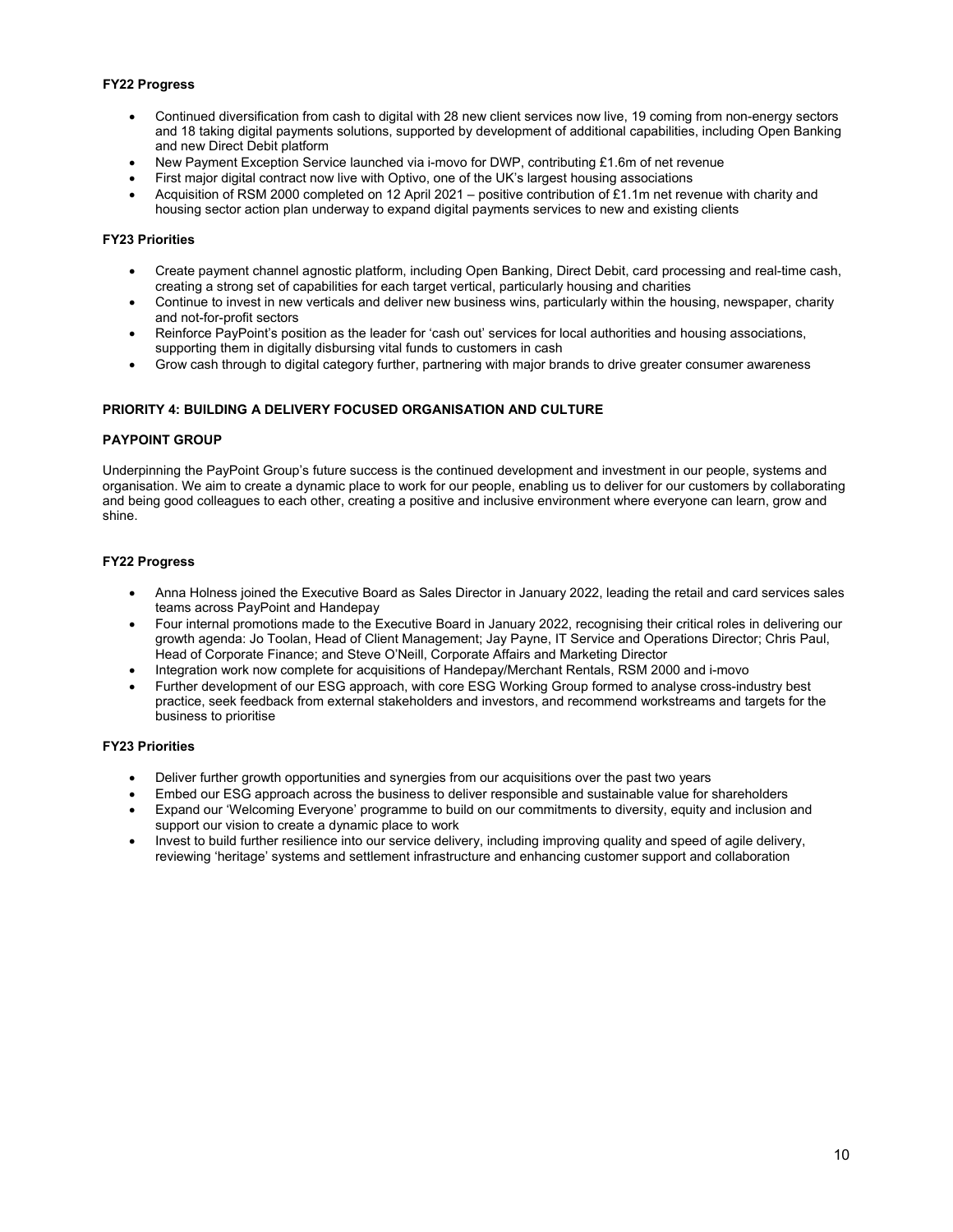# **KEY PERFORMANCE INDICATORS**

PayPoint Group has identified the following KPIs to measure progress of business performance:

|                     | <b>KPI</b>                                                                                                  | Description, purpose and reference                                                                                                                                                                                                                                                                                                                                                                                        | 2021/22 | 2020/211 | 2019/2012 |
|---------------------|-------------------------------------------------------------------------------------------------------------|---------------------------------------------------------------------------------------------------------------------------------------------------------------------------------------------------------------------------------------------------------------------------------------------------------------------------------------------------------------------------------------------------------------------------|---------|----------|-----------|
|                     | Net revenue from<br>continuing<br>operations<br>(£ million)                                                 | Revenue from continuing operations less commissions paid to retailers and the<br>cost of top-ups and SIM cards where PayPoint is principal. This reflects the<br>benefit attributable to PayPoint's performance eliminating pass-through costs<br>and is an important measure of the overall success of our strategy.                                                                                                     | 115.1   | 97.1     | 106.8     |
|                     | (UK)                                                                                                        | (See Financial review - 'Overview' on page 12)                                                                                                                                                                                                                                                                                                                                                                            |         |          |           |
|                     | Profit before tax<br>from continuing<br>operations<br>excluding<br>exceptional items<br>(£ million)         | Profit before tax from continuing operations excluding exceptional items,<br>provides a measure of the performance of the Group over the past few years.<br>This reflects the rebalancing of the business towards growth opportunities, the<br>shift away from our legacy cash payments business and is an important measure<br>of the overall success of our strategy.<br>(See Financial review - 'Overview' on page 12) | 45.6    | 36.5     | 47.8      |
| Overall performance | (UK)<br>Operating margin<br>from continuing<br>operations before                                            | Operating profit before exceptional items from continuing operations as a<br>percentage of net revenue from continuing operations. Operating margin<br>provides a broad overview of the efficient and effective management of the cost<br>base enabling shareholder returns and investment in the business.                                                                                                               | 41.4    | 39.0     | 45.2      |
|                     | exceptional items<br>(%)<br>(UK)                                                                            | (See Financial review - 'Operating margin' on page 17)                                                                                                                                                                                                                                                                                                                                                                    |         |          |           |
|                     | Cash generation<br>from continuing<br>operations<br>excluding<br>exceptional items                          | Earnings from continuing operations before exceptional items, tax, depreciation<br>and amortisation adjusted for corporate working capital movements (excludes<br>movement in clients' funds and retailers' deposits). This represents the cash<br>generated by operations which is available for investments, capex, taxation and<br>dividend payments.                                                                  | 53.9    | 46.9     | 55.4      |
|                     | (£ million)<br>(UK)                                                                                         | (See Financial review – 'Group Cash flow and liquidity' on page 18)                                                                                                                                                                                                                                                                                                                                                       |         |          |           |
| Shareholder returns | Diluted earnings<br>per share from<br>continuing<br>operations<br>excluding<br>exceptional items<br>(Pence) | Diluted earnings from continuing operations divided by the weighted average<br>number of ordinary shares in issue during the year (including potentially dilutive<br>ordinary shares). Earnings per share is a measure of the profit attributable to<br>each share.<br>(See note 8 to the financial information on page 41)                                                                                               | 52.8    | 42.9     | 55.0      |
|                     | (UK)<br>Dividends paid per<br>share<br>(Pence)<br>(Group)                                                   | Dividends (ordinary and additional) paid during the financial year divided by<br>number of ordinary shares in issue at reporting date. Dividends paid per share<br>provides a measure of the return to shareholders.<br>(See Financial review – 'Dividends' on page 19)                                                                                                                                                   | 33.6    | 31.2     | 84.0      |
|                     | Network stability<br>one-mile urban<br>population cover<br>(%)                                              | Total urban population covered within a one-mile radius of a PayPoint site. This<br>is monitored to ensure PayPoint are above our minimum SLA of 95%.                                                                                                                                                                                                                                                                     | 99.2    | 99.4     | 99.5      |
|                     | Network stability<br>five-mile rural<br>population cover<br>$\frac{(\%)}{(\text{UK})}$                      | Total rural population covered within a five-mile radius of a PayPoint site. This is<br>monitored to ensure PayPoint are above our minimum SLA of 95%.                                                                                                                                                                                                                                                                    | 98.2    | 98.3     | 98.3      |
| Non-financial       | Retailer partner<br>site churn<br>$(\%)$<br>(UK)                                                            | The percentage of the retailer partner network, that on an annual basis, exits<br>PayPoint. This is calculated by taking the number of retailers who exited<br>PayPoint in the period (excluding suspended sites), divided by the average<br>number of total UK retailer partner sites for the period. This tracks the movement<br>in total UK retailer partner sites.                                                    | 5.3     | 3.6      | 8.4       |
|                     | Employee<br>engagement<br>$(\% )$<br>(UK)                                                                   | Measures the overall employee engagement of our UK population, calculated by<br>our survey provider. The survey provides insight into the health of our<br>organisation, enabling the identification of what is important to our people so that<br>appropriate action can be taken.                                                                                                                                       | 72.0    | 77.0     | 68.0      |

<sup>—&</sup>lt;br>Note 20.<br>Note 20.<br><sup>2</sup> Comparative KPIs have been restated for the retrospective application of the Group's change in accounting policy on intangible assets. Refer to Note 1 and<br><sup>2</sup> Comparative KPIs have been restated for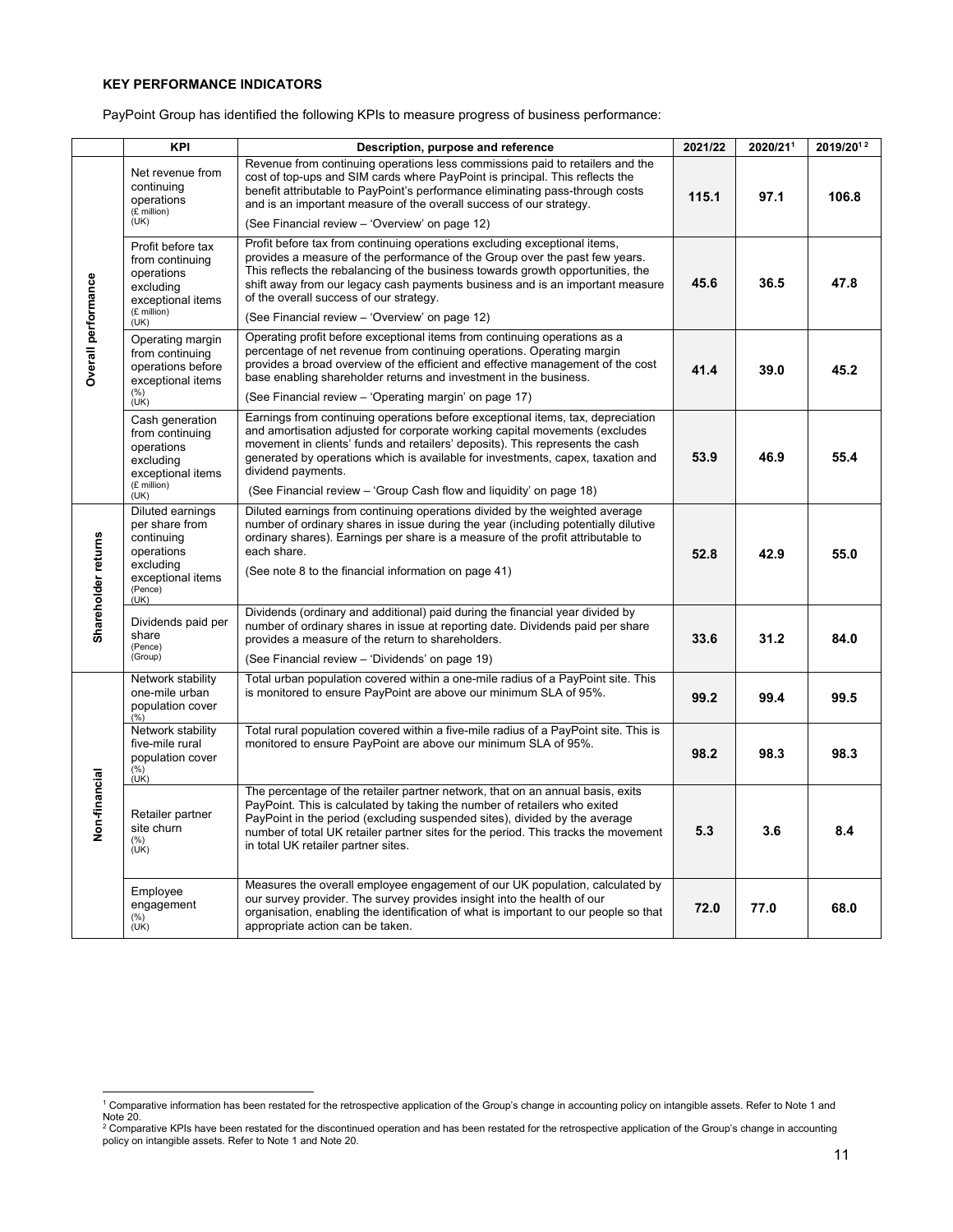## **FINANCIAL REVIEW**

 $\overline{a}$ 

## **OVERVIEW OF CONTINUING OPERATIONS**

Last year we saw the impact of the Covid-19 pandemic affect a number of our business lines and sectors which drove significant variances. In the current year a number of variances are driven by the impact of our acquisitions as well as a number of those business lines and sectors that have partially recovered. Given the disposal of the Romanian business on 8 April 2021 the focus of this review is primarily on the continuing operations of the Group, the results of Romania have been classified as a discontinued operation and are provided below.

|                                                                                      |                        | Restated               |           |
|--------------------------------------------------------------------------------------|------------------------|------------------------|-----------|
|                                                                                      | Year ended<br>31 March | Year ended<br>31 March | Change    |
| £m                                                                                   | 2022                   | 2021                   | $\%$      |
| <b>Revenue</b>                                                                       |                        |                        |           |
| Revenue from continuing operations                                                   | 145.1                  | 127.7                  | 13.6%     |
| Net revenue <sup>1</sup>                                                             |                        |                        |           |
| <b>Continuing operations</b>                                                         |                        |                        |           |
| Shopping                                                                             | 58.7                   | 40.2                   | 46.2%     |
| E-commerce                                                                           | 4.9                    | 3.6                    | 36.2%     |
| Payments & Banking                                                                   | 51.5                   | 53.3                   | $(3.6\%)$ |
| <b>Total net revenue</b>                                                             | 115.1                  | 97.1                   | 18.5%     |
| Total costs from continuing operations (excluding exceptional<br>items) <sup>2</sup> | (69.5)                 | (60.6)                 | 14.7%     |
| Proft before tax from continuing operations (excluding<br>exceptional items)         | 45.6                   | 36.5                   | 25.0%     |
| <b>Exceptional items</b>                                                             | 2.9                    | (16.1)                 | n/m       |
| Profit before tax from continuing operations                                         | 48.5                   | 20.4                   | 137.3%    |
| Profit before tax from discontinued operations                                       | 30.0                   | 7.6                    | n/m       |
| <b>Profit before tax</b>                                                             | 78.5                   | 28.0                   | 180.5%    |
|                                                                                      |                        |                        |           |
| Cash generation from continuing operations excluding<br>exceptional items            | 53.9                   | 46.9                   | 14.9%     |
| Net corporate debt $3$                                                               | (43.9)                 | (68.2)                 | (35.7%)   |

The above results for continuing operations reflect a number of corporate changes within the Group and the impact of exceptional items. The results of last year's acquisitions, i-movo in December 2020 and Handepay/Merchant Rentals in February 2021, are included for the full year as is the acquisition of RSM 2000 which completed in April 2021.

Profit before tax from continuing operations of £48.5 million (2021: £20.4 million) increased by £28.1 million (137.3%). The current year reflects exceptional income of £2.9 million whilst the prior year reflects exceptional costs of £16.1 million which includes the £12.5 million provision made in relation to the Ofgem Statement of Objections. The profit before tax from continuing operations excluding exceptional items, the underlying profit, increased by £9.1 million (25.0%) to £45.6 million (2021: £36.5 million).

Revenue from continuing operations increased by £17.4 million (13.6%) to £145.1 million (2021: £127.7 million). Net revenue from continuing operations increased by £18.0 million (18.5%) to £115.1 million (2021: £97.1 million). Handepay and Merchant Rentals contributed additional £16.1 million net revenue from a full year compared to two months in 2021. Growth in service fees from additional sites and growth in e-commerce as it recovers from Covid-19 have been partially offset by the headwinds of structural changes and margin pressure on UK bill payments and a continued decline in cash use on UK bill payments, top ups and ATMs.

Shopping net revenue increased by £18.5 million (46.2%) to £58.7 million (2021: £40.2 million). Service fees net revenue increased by £1.9 million (13.1%) driven by additional PayPoint One sites and implementing the annual RPI increase. ATM net revenue decreased by 0.1% due to a reduction in transactions driven by the continuing trend of reduced demand for cash across

<sup>&</sup>lt;sup>1</sup> Net revenue is an alternative performance measure. Refer to note 4 to the financial information for a reconciliation to revenue.

<sup>&</sup>lt;sup>1</sup> Net revenue is an alternative performance measure. Refer to note 4 to the financial information for a reconciliation to revenue.<br><sup>2</sup> Total costs is an alternative performance measure as explained in note 1 to the finan page 22.

 $^3$  Net corporate debt (excluding IFRS 16 liabilities) is an alternative performance measure. Refer to note 1 to the financial information for a reconciliation to cash and cash equivalents.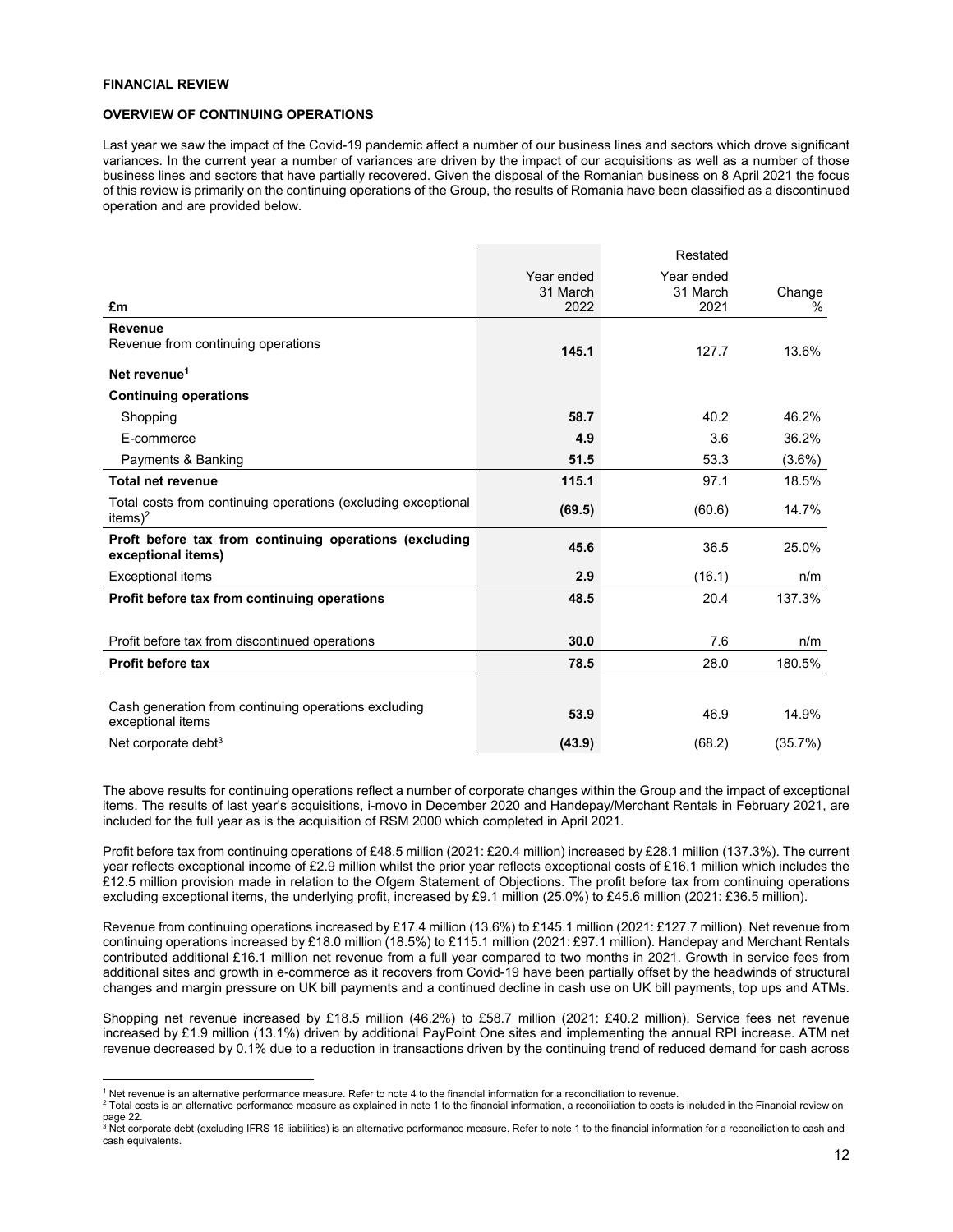the economy. Handepay/Merchant Rentals net revenue increased by £16.1 million (658.4%) as both entities were owned for a full financial year compared to the previous year where they were owned for two months. PayPoint card payments net revenue decreased by £1.1 million (9.4%), maintaining strong transaction volumes seen in prior year but at a lower average transaction value.

E-commerce net revenue increased by £1.3 million (36.2%) to £4.9 million (2021: £3.6 million), driven by strong growth in total transactions which increased by 25.3% with the easing of Covid-19 restrictions in the current year. This facilitated increased Pick Up/Drop Off activity combined with growth in volumes following our investment in thermal instore Zebra printers. During the year a new partnership was launched with Randox providing their Covid-19 testing service in our parcel network, this contributed £0.5 million of revenue (2021: £nil).

Payments & Banking net revenue decreased by £1.8 million (3.6%) to £51.5 million (2021: £53.3 million). Cash bill payments net revenue decreased by £2.3 million (8.1%) to £26.7 million, as a result of a decrease in bill payment transactions from the continued switch to digital payment methods along with the continuing impacts of Covid-19 where consumers are making larger payments, less frequently. Cash top-ups net revenue decreased by £0.5 million (6.2%) to £7.8 million with volumes down 12.6% driven by the continuing structural declines in the prepaid mobile sector. Digital net revenue increased by £1.6 million (27.1%) to £7.7 million driven by the £1.1 million net revenue contribution from RSM 2000 in the year. MultiPay net revenue decreased by £0.9 million to £3.3 million (2021: £4.2 million) and transactions increased 6.7% as a result of more clients taking the digital services and contribution from the new functionalities of Direct Debit and PayByLink although at a lower net revenue per transaction. This has been partially offset by Cash Out net revenue which increased by 75.6%, driven by the new DWP Payment Exception Service launched by the i-movo acquisition. Existing Cashout vouchers decreased by £0.1 million (4.7%) to £1.6 million (2021: £1.7 million) as the demand from local authorities to disperse Covid-19 support schemes has reduced. eMoney net revenue decreased by £0.5 million (5.6%) to £8.2 million (2021: £8.7 million), as a result of a 6.9% decrease in transactions reflecting these schemes delivering lower volumes following the strong performance seen during Covid-19 period.

Total costs from continuing operations excluding exceptional costs increased by £8.9 million to £69.5 million (2021: £60.6 million). The increase in costs was driven by the £12.2m additional cost base in relation to the newly acquired businesses partially offset by £3.3m reduction in operational costs. Prior year costs have been restated and reduced by £1.0 million by the retrospective application of the change in accounting policy on intangible assets following the April 2021 IFRIC agenda decision on costs incurred in implementing cloud computing SaaS arrangements.

| Reconciliation from profit before tax from continuing operations to underlying profit before tax from continuing |  |
|------------------------------------------------------------------------------------------------------------------|--|
| operations                                                                                                       |  |

| £m                                                                    | Year ended<br>31 March<br>2022 | restated<br>Year ended<br>31 March<br>2021 |
|-----------------------------------------------------------------------|--------------------------------|--------------------------------------------|
| Profit before tax from continuing operations                          | £48.5m                         | £20.4m                                     |
| Adjusted for:                                                         |                                |                                            |
| Current year exceptional costs – administrative expenses              | (E2.9m)                        |                                            |
| Prior year exceptional costs – administrative expenses                |                                | £3.1 <sub>m</sub>                          |
| Prior year exceptional costs – finance costs                          |                                | £0.5m                                      |
| Prior year provision in relation to the Ofgem Statement of Objections |                                | £12.5 $m$                                  |
| Underlying profit before tax from continuing operations               | £45.6m                         | £36.5m                                     |

Current year exceptional item is a £2.9 million revaluation gain of the i-movo deferred, contingent consideration liability. Prior year exceptional costs of £16.1 million were one-off acquisition and refinancing expenses and a £12.5 million provision in relation to Ofgem's Statement of Objections.

Cash generation from continuing operations excluding exceptional items remained strong with £53.9 million (2021: £46.9 million), delivered from profit before tax excluding exceptional items of £45.6 million (2021: £36.5 million). There was a net working capital outflow of £3.2 million, primarily the VAT deferral offered by HMRC being repaid in the period.

Net corporate debt decreased by £24.3 million to £43.9 million (2021: £68.2 million) due to the benefit from the disposal of the Romanian business partially offset by current year investments in Snappy Shopper and RSM 2000. At 31 March 2022 loans and borrowings were £51.5 million (2021: £86.6 million) which included £2.9 million of asset financing in the Merchant Rentals acquisition.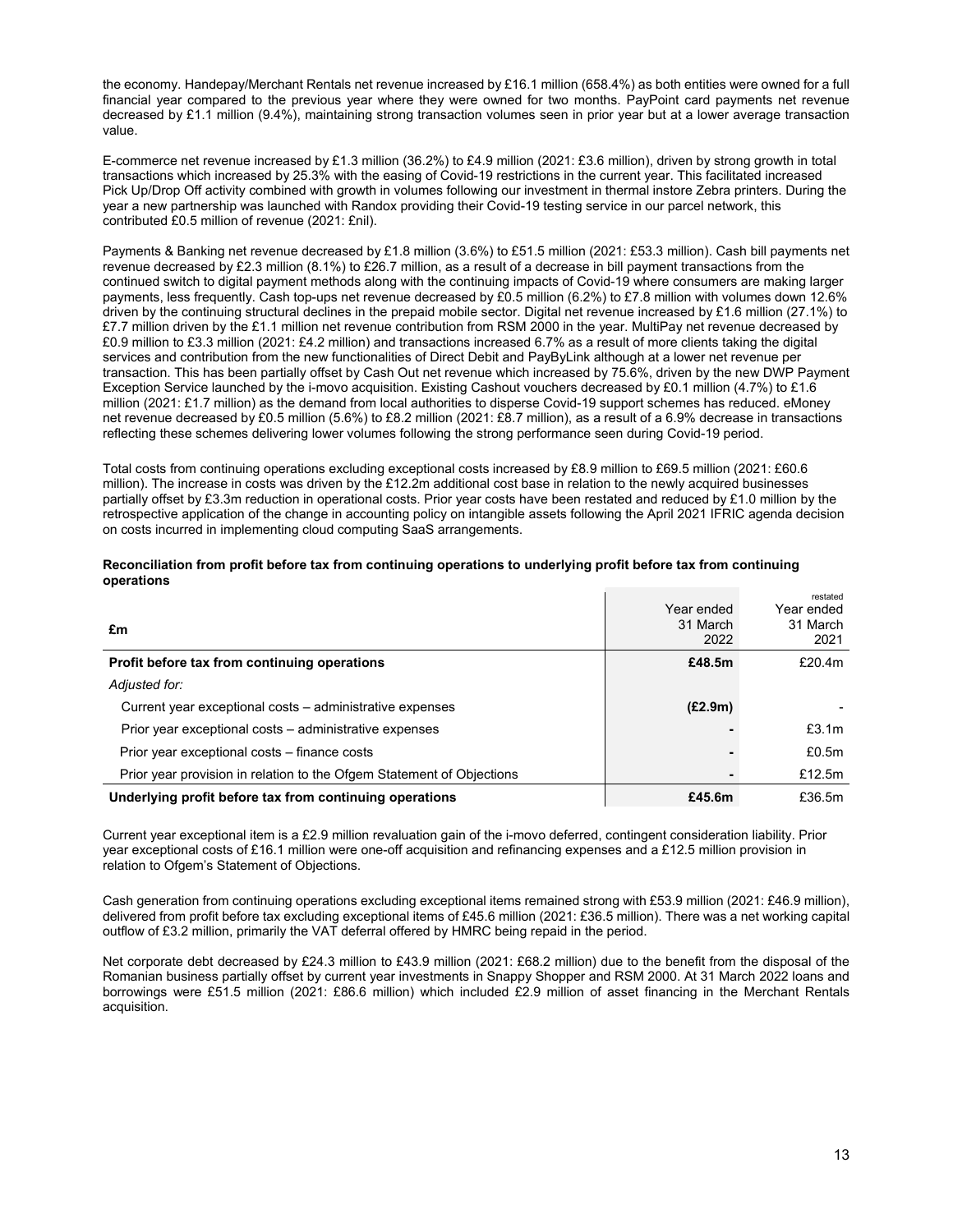# **SECTOR ANALYSIS**

# **SHOPPING**

Shopping consists of services PayPoint provides to retailer partners, which form part of PayPoint's network, and SME partners. Services include providing the PayPoint One platform (which has a basic till application), EPoS, card payments, ATMs, Counter Cash and terminal leasing.

| Net revenue (£m)                                              | Year ended<br><b>31 March 2022</b> | Year ended<br>31 March 2021 | Change %  |
|---------------------------------------------------------------|------------------------------------|-----------------------------|-----------|
| Service fees                                                  | 16.6                               | 14.6                        | 13.1%     |
| Card payments - PayPoint                                      | 11.0                               | 12.1                        | $(9.4\%)$ |
| Card payments – Handepay (two months in 20/21)                | 12.8                               | 1.5                         | n/m       |
| Card payments - RSM 2000                                      | 0.9                                |                             | n/m       |
| Card terminal leases – Merchant Rentals (two months in 20/21) | 5.7                                | 1.0                         | n/m       |
| <b>ATMs</b>                                                   | 9.7                                | 9.7                         |           |
| Other shopping                                                | 2.0                                | 1.3                         | 56.4%     |
| Total net revenue (£m)                                        | 58.7                               | 40.2                        | 46.2%     |

Net revenue increased by £18.5 million (46.2%) to £58.7 million (2021: £40.2 million) primarily due to the inclusion of Handepay and Merchant Rentals revenues for the full year. The net revenue of each of our key products is separately addressed below.

| Service fees from terminals                          | Year ended<br>31 March 2022 | Year ended<br>31 March 2021 | Change %           |
|------------------------------------------------------|-----------------------------|-----------------------------|--------------------|
| Net Revenue (£m)                                     | 16.6                        | 14.6                        | 13.1%              |
| PayPoint terminal sites (No.)                        |                             |                             |                    |
| PayPoint One Base                                    | 7,392                       | 7,915                       | $(6.6\%)$          |
| PayPoint One EPoS Core                               | 9,639                       | 8,307                       | 16.0%              |
| PayPoint One EPoS Pro                                | 1,089                       | 1,240                       | $(12.2\%)$         |
| Total PayPoint One - revenue generating              | 18,120                      | 17,462                      | 3.8%               |
| PayPoint One Base non-revenue generating             | 671                         | 343                         | 95.6%              |
| <b>Total PayPoint One</b>                            | 18,791                      | 17,805                      | 5.5%               |
| Legacy (T2)<br><b>PPoS</b>                           | 214<br>9,249                | 1.441<br>8,821              | $(85.1\%)$<br>4.9% |
| <b>Total terminal sites in PayPoint network</b>      | 28,254                      | 28,067                      | 0.7%               |
| PayPoint One average weekly service fee per site (£) | 17.0                        | 16.3                        | 4.3%               |

As at 31 March 2022, PayPoint had a live terminal in 28,254 UK sites, an increase of 0.7% primarily as a result of new sales. PayPoint One sites increased by 5.5% to 18,791 sites due to new sales and the continued migration from the legacy T2 terminal.

**Service fees:** This is a core growth area and consists of service fees from PayPoint One and our legacy terminals. Service fee net revenue increased by £2.0 million (13.1%) to £16.6 million driven by the additional 658 PayPoint One revenue generating sites compared to 2021. The higher price point EPoS Core sites increased by 1,332 due to new sales and upselling whilst EPOS Pro sites decreased by 151 compared to 2021, which had benefited from our three month try before you buy EPoS Pro offering.

The PayPoint One average weekly service fee per site increased by 4.3% to £17.0, benefiting from the increase in EPoS Core sites which are charged at a higher rate and the annual RPI increase. Retailers taking the Core version of the product represent 51.3% (2021: 46.7%) of all PayPoint One sites and the Pro version represent 5.8% (2021: 7.0%). Legacy terminals now just remain in a few of our multiple retailer partners but are being replaced.

| <b>Card Payments and leases</b>                                | Year ended<br><b>31 March 2022</b> | Year ended<br>31 March 2021 | Change %  |
|----------------------------------------------------------------|------------------------------------|-----------------------------|-----------|
| Net Revenue (£m)                                               |                                    |                             |           |
| Card payments – Handepay (two months in 20/21)                 | 12.8                               | 1.5                         | n/m       |
| Card terminal lessees – Merchant Rentals (two months in 20/21) | 5.7                                | 1.0                         | n/m       |
| Card payments - PayPoint                                       | 11.0                               | 12.1                        | $(9.4\%)$ |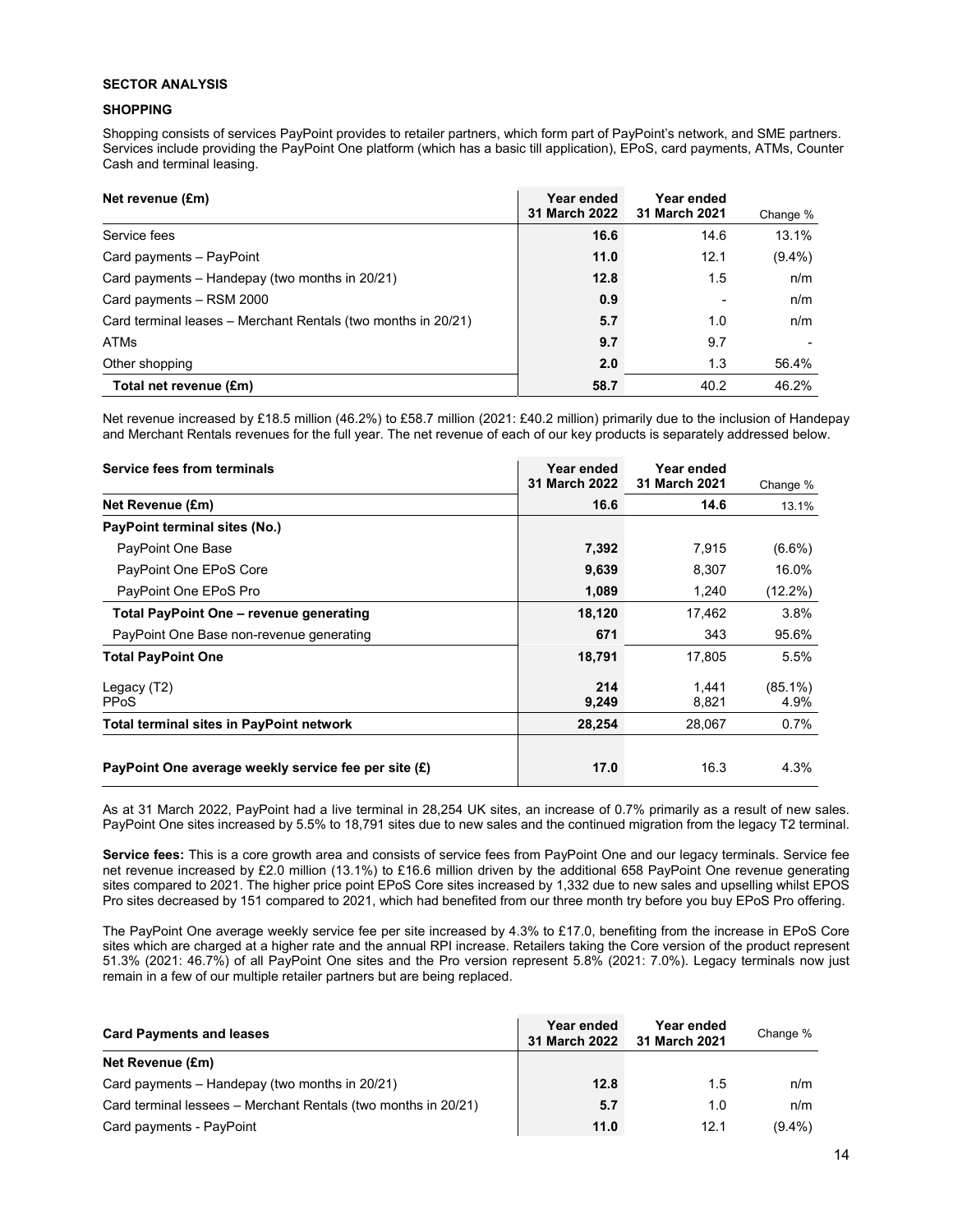| Card payments - RSM 2000                       | 0.9    |        | n/m       |
|------------------------------------------------|--------|--------|-----------|
| Services in Live sites (No.)                   |        |        |           |
| Card payments - Handepay                       | 22,796 | 18.805 | 21.2%     |
| Card terminal lessees - Merchant Rentals       | 35,403 | 26.017 | 36.1%     |
| Card payments - PayPoint                       | 9,666  | 9.930  | $(2.7\%)$ |
| Card payments - RSM 2000                       | 147    |        | n/m       |
| <b>Transactions (Millions)</b>                 |        |        |           |
| Card payments – Handepay (two months in 20/21) | 145.0  | 14.6   | n/m       |
| Card payments - PayPoint                       | 217.8  | 210.4  | 3.5%      |
| Card payments - RSM 2000                       | 6.5    |        | n/m       |

**Card payments:** Handepay and Merchant Rentals generated £18.5 million net revenue in the year. Handepay contributed £12.8 million card payments net revenue and 145.0 million transactions, benefiting from the reopening of SMEs across key sectors with the easing of government restrictions. Handepay card payment services were live in 22,796 sites at 31 March 2022, an increase of 3,991 sites (21.2%) since 31 March 2021. Merchant Rentals contributed £5.7 million terminal leasing net revenue.

PayPoint card payments transactions increased by 3.5% to 217.8 million and net revenue decreased by 9.4% to £11.0 million maintaining strong transaction volumes seen in FY21 but at a lower average transaction value £11.27 (FY21: £12.40). Across our network there were 9,666 PayPoint card payments sites, a decrease of 264 sites (2.7%) since 31 March 2021.

RSM 2000 card payments reflects a full year's transactions from the new acquisition.

| <b>ATMs</b>                    | Year ended<br>31 March 2022 | Year ended<br>31 March 2021 | Change %  |
|--------------------------------|-----------------------------|-----------------------------|-----------|
| Net Revenue (£m)               | 9.7                         | 9.7                         | -         |
| Services in Live sites (No.)   | 3.686                       | 3.626                       | 1.7%      |
| <b>Transactions (Millions)</b> | 30.4                        | 30.6                        | $(0.8\%)$ |

**ATMs:** Net revenue remained flat at £9.7 million although transactions reduced by 0.8% to 30.4 million. This is attributable to the continued reduced demand for cash across the economy, accentuated by the Covid-19 preference for card use. Sites increased 1.7% to 3,686 and PayPoint continued to optimise its ATM network by relocating existing machines to better performing locations.

**Other:** Other shopping services increased by £0.7 million (56.4%) to £2.0 million (2021: £1.3 million) this includes the launch of the partnership with Snappy Shopper and the new PayPoint Counter Cash service which was live in 2,624 sites.

## **E-COMMERCE**

| <b>Parcels</b>                 | Year ended<br>31 March 2022 | Year ended<br>31 March 2021 | Change % |
|--------------------------------|-----------------------------|-----------------------------|----------|
| Net Revenue (£m)               | 4.9                         | 3.6                         | 36.2%    |
| Services in Live sites (No.)   | 10.049                      | 10.509                      | (4.4%)   |
| <b>Transactions (Millions)</b> | 33.3                        | 26.6                        | 25.2%    |

E-commerce net revenue increased by £1.3 million (36.2%) to £4.9 million due to the increase in total parcels transactions by 25.2% to 33.3 million with the easing of Covid-19 restrictions in the current period facilitating increased Out of Home activity. The prior period transactions were impacted by Covid-19 restrictions with consumers staying at home. Parcel sites decreased by 4.4% to 10,049 sites due to stores being removed from our network.

# **PAYMENTS & BANKING**

|                      | Year ended<br>31 March 2022 | Year ended<br>31 March 2021 | Change %  |
|----------------------|-----------------------------|-----------------------------|-----------|
| Net revenue (£m)     |                             |                             |           |
| Cash - bill payments | 26.7                        | 29.0                        | $(8.1\%)$ |
| $Cash - top-ups$     | 7.8                         | 8.3                         | $(6.2\%)$ |
| Digital              | 7.8                         | 6.1                         | 27.1%     |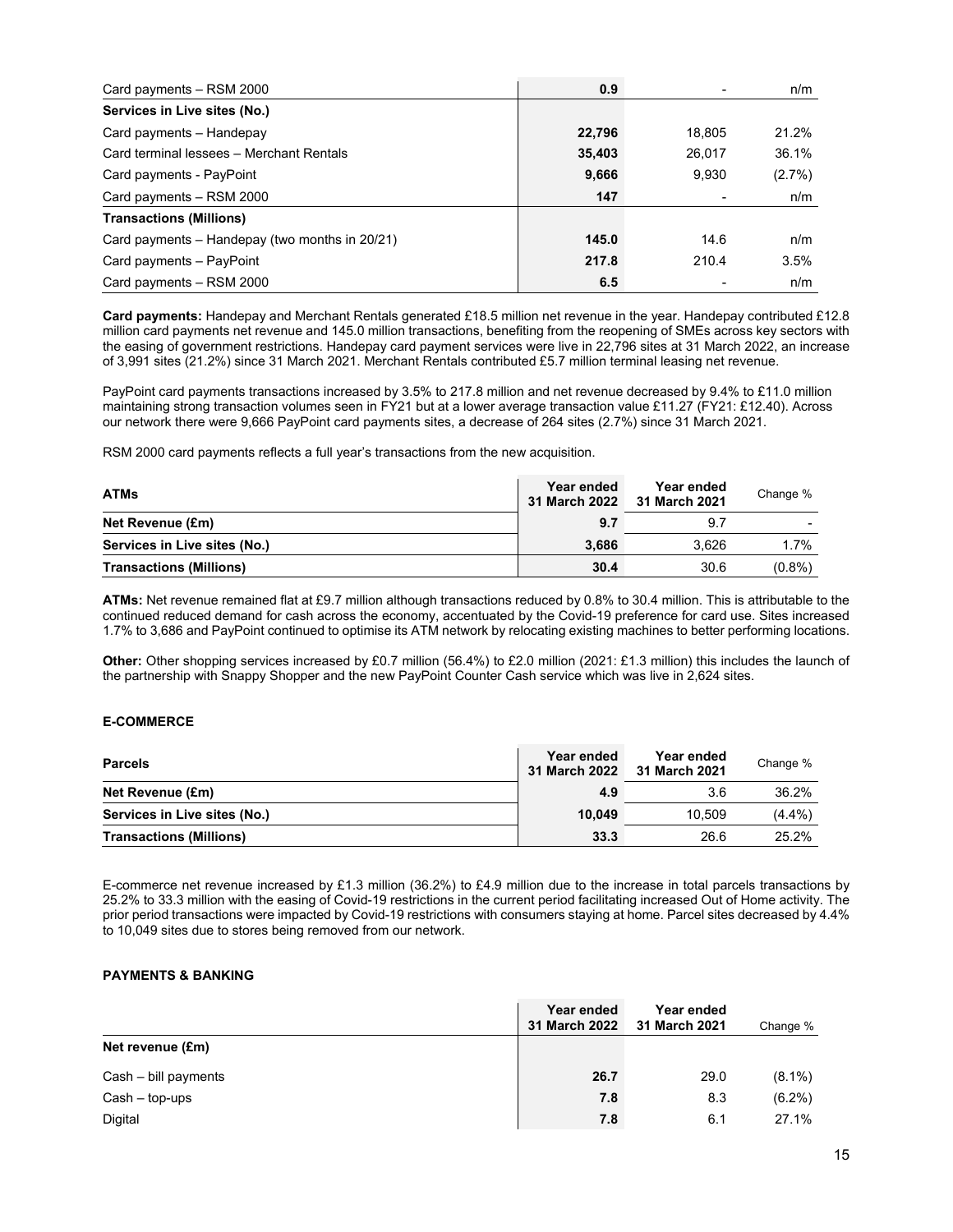| Cash through to digital    | 8.2  |      | $(5.6\%)$  |
|----------------------------|------|------|------------|
| Other payments and banking | 1.0  |      | $(16.4\%)$ |
| Total net revenue (£m)     | 51.5 | 53.3 | (3.6%)     |

Payments & Banking divisional net revenue decreased by 3.6% to £51.5 million, as a result of fewer cash bill payments and top up transactions, and margin erosion from client contract renewals but partly offset by continued growth in digital transactions

| Cash - bill payments                | Year ended<br>31 March<br>2022 | Year ended<br>31 March<br>2021 | Change<br>$\%$ |
|-------------------------------------|--------------------------------|--------------------------------|----------------|
| Net revenue (£m)                    | 26.7                           | 29.0                           | $(8.1\%)$      |
| Transactions (millions)             | 157.2                          | 168.3                          | $(6.6\%)$      |
| Transaction value (£m)              | 3,932.3                        | 4.210.1                        | $(6.6\%)$      |
| Average transaction value $(E)$     | 25.0                           | 25.0                           |                |
| Net revenue per transaction (pence) | 17.0                           | 17.2                           | $(1.4\%)$      |

**Cash - bill payments** net revenue decreased by £2.3 million (8.1%) to £26.7 million primarily as a result of the continued switch to digital payment methods and consumers are continuing to make larger payments, less frequently. Cash bill payments transactions decreased by 11.1 million (6.6%) to 157.2 million. Cash bill payments net revenue per transaction decreased by 0.2 pence (1.4%) due to margin erosion from client contract renewals.

| $Cash - top-ups$                    | Year ended<br>31 March<br>2022 | Year ended<br>31 March<br>2021 | Change<br>$\frac{0}{0}$ |
|-------------------------------------|--------------------------------|--------------------------------|-------------------------|
| Net revenue $(fm)$                  | 7.8                            | 8.3                            | $(6.2\%)$               |
| Transactions (millions)             | 21.2                           | 24.3                           | (12.6%)                 |
| Transaction value (£m)              | 257.6                          | 289.1                          | $(10.9\%)$              |
| Average transaction value $(E)$     | 12.1                           | 11.9                           | 1.9%                    |
| Net revenue per transaction (pence) | 36.8                           | 34.2                           | 7.7%                    |

**Cash - top-ups** net revenue decreased by £0.5 million (6.2%) to £7.8 million. Cash top-ups transactions decreased by 3.1 million (12.6%) to 21.2 million due to further market declines in the prepaid mobile sector whereby UK direct debit pay monthly options displace UK prepay mobile and Covid-19 impacts where consumers are making larger payments and less frequently.

| <b>Digital</b>                      | Year ended<br>31 March<br>2022 | Year ended<br>31 March<br>2021 | Change<br>$\%$ |
|-------------------------------------|--------------------------------|--------------------------------|----------------|
| Net revenue (£m)                    | 7.8                            | 6.1                            | 27.1%          |
| Transactions (millions)             | 34.2                           | 27.2                           | 25.6%          |
| Transaction value (£m)              | 756.6                          | 545.7                          | 38.6%          |
| Average transaction value $(E)$     | 22.2                           | 20.1                           | 10.3%          |
| Net revenue per transaction (pence) | 22.5                           | 22.4                           | $0.4\%$        |

**Digital** (MultiPay, Cash Out and RSM 2000) net revenue increased by £1.7 million (27.1%) to £7.8 million and digital transactions increased by 7.0 million (25.6%) to 34.2 million driven by the £1.1 million contribution of RSM 2000 to this sector. MultiPay net revenue decreased by £0.9 million to £3.3 million (2021: £4.2 million), this was due to the expected volume reduction from Utilita moving customers to their in-house solutions. This was partially offset by the new DWP Payment Exception Service which contributed £1.6 million net revenue in the period partially offset by Cash Out net revenue which decreased by £0.1 million (4.7%), driven by reduced demand from local authorities seeking to digitise their payments offering and despite Covid-19 meal voucher schemes winding down.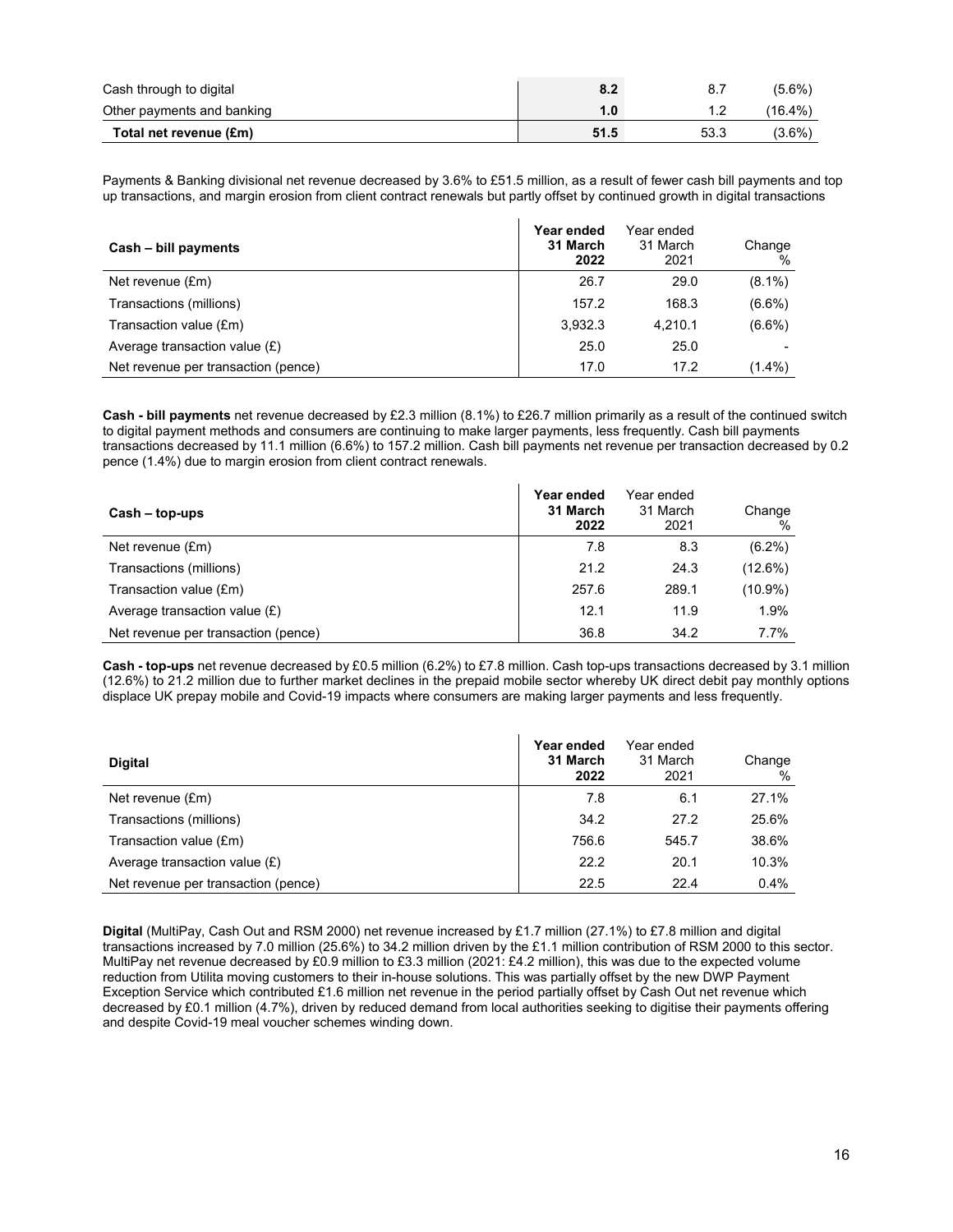| Cash through to digital             | Year ended<br>31 March<br>2022 | Year ended<br>31 March<br>2021 | Change<br>$\%$ |
|-------------------------------------|--------------------------------|--------------------------------|----------------|
| Net revenue (£m)                    | 8.2                            | 8.7                            | $(5.6\%)$      |
| Transactions (millions)             | 10.6                           | 11.4                           | $(6.9\%)$      |
| Transaction value (£m)              | 505.2                          | 475.0                          | 6.4%           |
| Average transaction value $(E)$     | 47.5                           | 41.6                           | 14.3%          |
| Net revenue per transaction (pence) | 77.4                           | 76.3                           | 1.4%           |

**Cash through to digital** (eMoney) net revenue decreased by £0.5 million (5.6%) to £8.2 million (2021: £8.7 million) and transactions decreased by 0.8 million (6.9%) to 10.6 million (2021: 11.4 million) reflecting these schemes delivering lower volumes following the strong performance seen during Covid-19 period. eMoney transactions derive a substantially higher fee per transaction than traditional top-up transactions.

 $\mathbf{I}$ 

**Other payments & banking** net revenue includes SIM sales and other ad-hoc items which contributed £1.0 million (2021: £1.2 million) net revenue. The decrease reflects the continuing decline in SIM sales, accentuated by the impact of Covid-19 on tourism.

# **TOTAL COSTS**

|                                                                       | Year ended<br>31 March | Restated <sup>1</sup><br>Year ended<br>31 March |           |
|-----------------------------------------------------------------------|------------------------|-------------------------------------------------|-----------|
|                                                                       | 2022                   | 2021                                            | Change %  |
| Continuing operations excluding exceptional items                     |                        |                                                 |           |
| Other costs of revenue                                                | 11.0                   | 7.0                                             | 57.1%     |
| Depreciation and amortisation (costs of revenue)                      | 7.6                    | 7.8                                             | $(2.6\%)$ |
| Depreciation and amortisation (administrative expenses)               | 2.9                    | 0.9                                             | 222.2%    |
| Other administrative costs (administrative expenses)                  | 46.0                   | 43.6                                            | $5.7\%$   |
| Net finance costs                                                     | 2.0                    | 1.3                                             | 53.8%     |
| Total costs from continuing operations excluding exceptional<br>items | 69.5                   | 60.6                                            | 14.7%     |

Total costs from continuing operations increased by £8.9 million (14.7%) to £69.5 million. Prior year costs have been restated and reduced by £1.0 million by the retrospective application of the change in accounting policy on intangible assets following the April 2021 IFRIC agenda decision on costs incurred in implementing cloud computing SaaS arrangements. This is the net impact of reversing amortisation of previously capitalised intangible assets and expensing rather than capitalising SaaS type expenditure in the year.

The increase in costs from continuing operations was primarily driven by the cost base in relation to the newly acquired businesses of £12.2 million, included within this balance is £2.4 million for amortisation on acquired intangibles shown in administrative expenses.

This was partially offset by operational cost reductions made in the group of £3.3 million. This included lower people costs of £1.2 million primarily as a result of higher vacancies this year compared to last year, lower depreciation and amortisation with some legacy assets coming to the end of their life.

# **OPERATING MARGIN BEFORE EXCEPTIONAL ITEMS**<sup>2</sup>

Operating margin from continuing operations before exceptional items of 41.4% (2021: 39.0%) increased by 2.4 ppts due to increases in our shopping sector which carries a higher operating margin.

# **PROFIT BEFORE TAX AND TAXATION**

The tax charge for continuing operations of £9.0 million (2021: £4.5 million) on profit before tax from continuing operations of £48.5 million (2021: £20.4 million) represents an effective tax rate<sup>3</sup> of 18.5% (2021: 22.3%). 3.8ppts lower than prior year due to a decrease in disallowable expenses associated with the one-off acquisition and disposal costs and expenditure qualifying for

 1 Comparative information has been restated for the retrospective application of the Group's change in accounting policy on intangible assets. Refer to Note 1 and Note 20.

 $^2$  Operating margin before exceptional items % is an alternative performance measure and is calculated by dividing operating profit before exceptional items by net revenue.

 $3$  Effective tax rate is the tax cost as a percentage of profit before tax.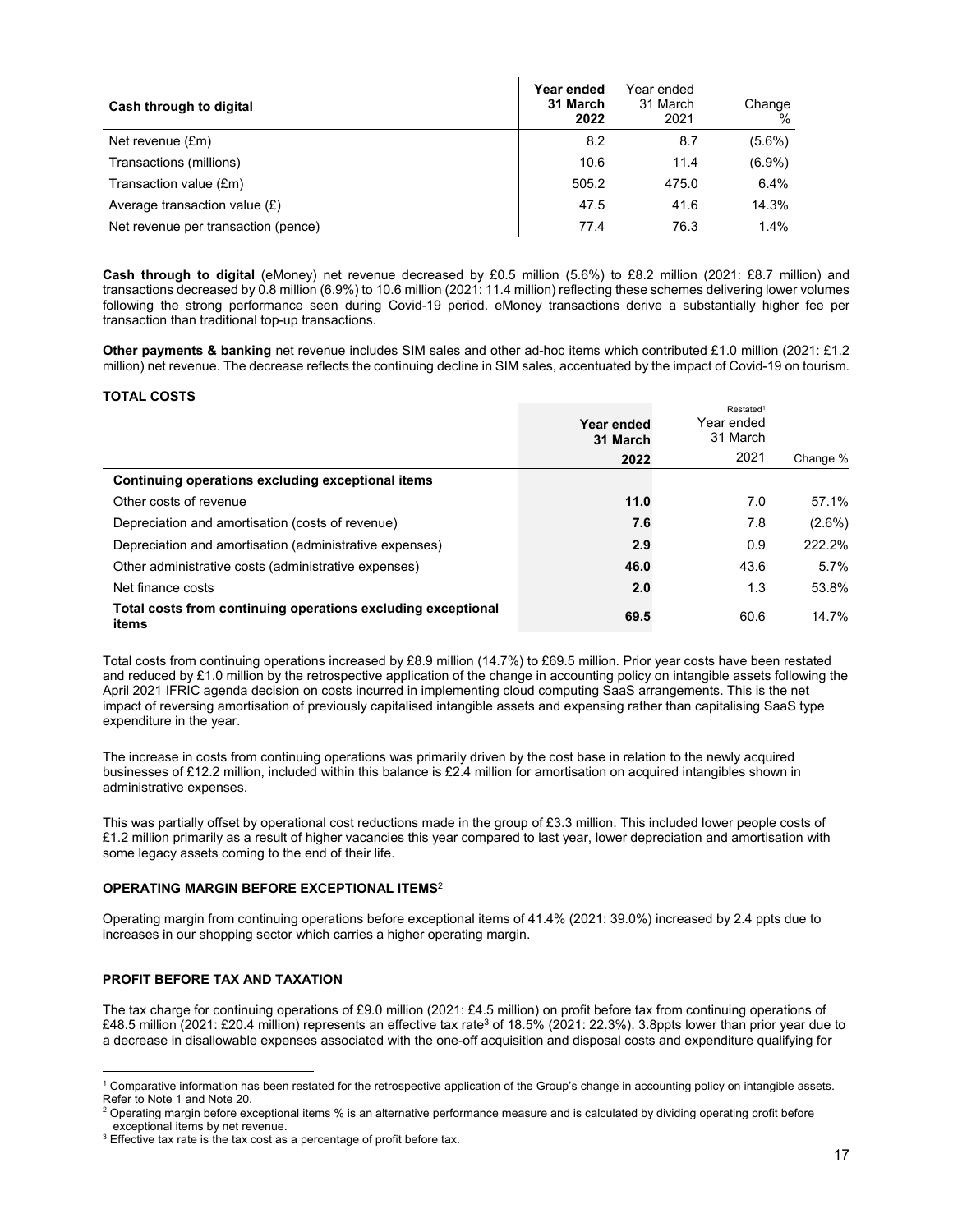the capital allowances super deduction and non-taxable items, partially offset by the impact of revaluing the deferred tax liability following the enactment of the increased main rate of UK corporation tax from 19% to 25% with effect from 1 April 2023.

# **DISCONTINUED OPERATION - ROMANIA**

|                                                     | Year ended<br>31 March 2022 | Year ended<br>31 March 2021 | Change % |
|-----------------------------------------------------|-----------------------------|-----------------------------|----------|
| Revenue from discontinued operation                 | 1.3                         | 67.7                        | n/m      |
|                                                     |                             |                             |          |
| Net profit from discontinued operation              | 0.1                         | 7.5                         | n/m      |
| Profit on disposal of discontinued operation        | 29.9                        | ۰                           |          |
| Total profit before tax from discontinued operation | 30.0                        | 7.5                         | n/m      |

The revenues and net profit from the discontinued operation in the current year represents the revenue and costs from the Romanian business between 1 and 8 April 2021 prior to disposal completion.

# **GROUP STATEMENT OF FINANCIAL POSITION**

Net assets of £83.3 million (2021: £33.3 million) increased by £50.0 million. Current assets decreased by £64.4 million to £104.8 million (2021: £169.2 million) with no assets held for sale in the current financial period following the sale of the Romania business in April 2021. Non-current assets of £127.3 million (2021: £115.7 million) increased by £11.6 million mainly due to the additional investments made in RSM 2000 and Snappy Shopper Limited.Current liabilities reduced £88.0 million due to no liabilities relating to assets held for sale, £24.0 million reduction in loans and borrowings from using part of the Romania disposal proceeds and payment in relation to Ofgem.Non-current liabilities of £15.7 million (2021: £30.5 million) decreased mainly by the non-current portion of the 3 year term loan.

# **GROUP CASH FLOW AND LIQUIDITY**

The following table summarises the cash flow movements during the year.

|                                                               | Year ended    | Restated <sup>1</sup> |            |
|---------------------------------------------------------------|---------------|-----------------------|------------|
|                                                               |               | Year ended            |            |
|                                                               | 31 March 2022 | 31 March 2021         | Change %   |
| Profit before tax from continuing and discontinued operations | 78.5          | 28.0                  | 180.4%     |
| Ofgem provision – cash payment/provision reversal             | (12.5)        | 12.5                  | n/m        |
| Other exceptional items                                       | (2.9)         |                       |            |
| Gain on disposal of investments Romania                       | (30.0)        |                       |            |
| Depreciation and amortisation                                 | 10.6          | 9.1                   | 16.5%      |
| VAT and other non-cash items                                  |               | 0.1                   |            |
| Share-based payments and other items                          | 0.9           | 0.9                   |            |
| Working capital changes (corporate)                           | (3.2)         | 0.8                   | n/m        |
| <b>Cash generation</b>                                        | 41.4          | 51.4                  | $(19.5\%)$ |
| <b>Taxation payments</b>                                      | (9.2)         | (8.4)                 | 9.5%       |
|                                                               |               |                       |            |
| Capital expenditure<br>Acquisition of Collect+ brand          | (10.8)        | (5.2)<br>(6.0)        | $(28.6\%)$ |
| Acquisitions of subsidiaries net of cash acquired             | (4.5)         | (60.8)                | 92.6%      |
| Contingent consideration cash paid                            |               |                       |            |
|                                                               | (2.0)         |                       |            |
| Purchase of investment in associate                           | (6.7)         |                       |            |
| Purchase of convertible loan note                             | (0.8)         |                       |            |
| Disposals of business net of cash disposed                    | 20.2          |                       |            |
| Movement in loans and borrowings                              | (35.0)        | 11.3                  | (409.7%)   |
| Lease payments                                                | (0.2)         | (0.2)                 |            |
| Dividends paid                                                | (23.1)        | (21.4)                | 7.9%       |
| Net decrease in corporate cash and cash equivalents           | (30.7)        | (39.3)                | $(21.9\%)$ |
| Net change in clients' funds and retailers' deposits          | (9.7)         | 11.9                  | (181.5%)   |
| Net decrease in cash and cash equivalents                     | (40.4)        | (27.4)                | 47.4%      |
| Cash and cash equivalents at the beginning of year            | 64.8          | 93.8                  | $(30.9\%)$ |
| Effect of foreign exchange rate changes                       |               | (1.6)                 |            |

l <sup>1</sup> Comparative information has been restated for the retrospective application of the Group's change in accounting policy on intangible assets. Refer to Note 1 and Note 20.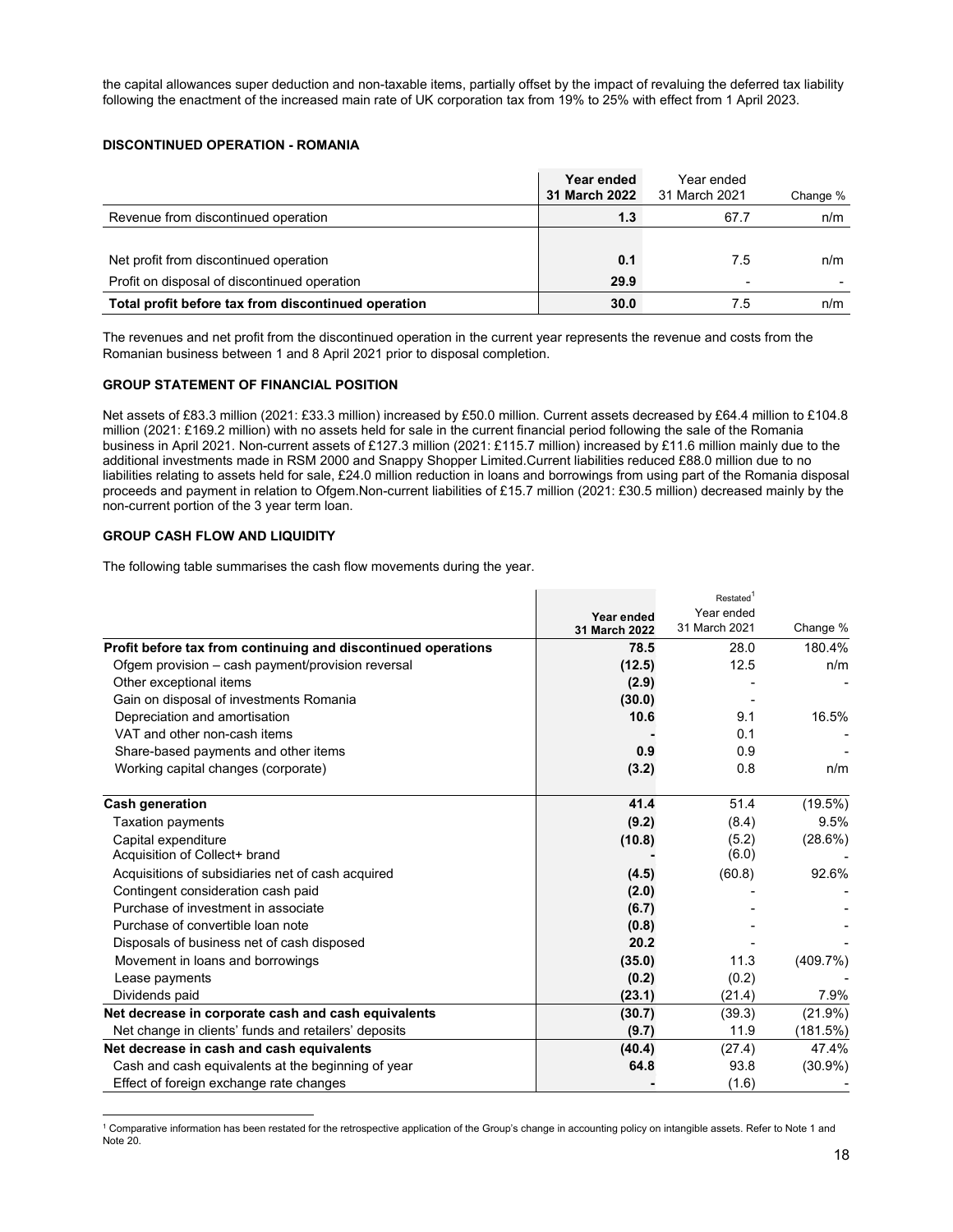| Cash and cash equivalents at the end of year | 24.4 | 64.8 | (62.3%)    |
|----------------------------------------------|------|------|------------|
| Comprising:                                  |      |      |            |
| Corporate cash                               |      | 18.3 | $(57.9\%)$ |
| Clients' funds and retailers' deposits       | 16.7 | 46.5 | (64.3%)    |

The following table summarises the cash generation from continuing operations excluding exceptional items

|                                                                             | Year ended<br>31 March 2022 | Restated <sup>1</sup><br>Year ended<br>31 March 2021 | Change % |
|-----------------------------------------------------------------------------|-----------------------------|------------------------------------------------------|----------|
| Profit before tax from continuing operations                                | 48.5                        | 20.4                                                 | 137.7%   |
| Provision in relation to the Ofgem Statement of Objections                  |                             | 12.5                                                 |          |
| Other exceptional items                                                     | (2.9)                       | 3.6                                                  | n/m      |
| Profit before tax from continuing operations excluding exceptional<br>items | 45.6                        | 36.5                                                 | 25.0%    |
| Depreciation and amortisation                                               | 10.6                        | 8.7                                                  | 21.8%    |
| VAT and other non-cash items                                                |                             | 0.1                                                  |          |
| Share-based payments and other items                                        | 0.9                         | 0.9                                                  |          |
| Working capital changes (corporate)                                         | (3.2)                       | 0.7                                                  | n/m      |
| Cash generation from continuing operations excluding exceptional<br>items   | 53.9                        | 46.9                                                 | 14.9%    |

Cash generation remained strong with £41.4 million (2021: £51.4 million) delivered from profit before tax from continuing and discontinued operations of £78.5 million (2021: £28.0 million). Current year cash generation was impacted by the £12.5 million payment in relation to the Ofgem Statement of Objections. Adjusting for exceptional items, cash generation from continuing operations improved by 14.9% to 53.9 million. There was a net working capital outflow of £3.2 million primarily from the VAT deferral offered by HMRC now being repaid.

The current period benefited from the £47.6 million cash proceeds received on sale of the Romanian business, net of transaction costs. Taxation payments on account of £9.2 million (2021: £8.4 million) are higher compared to the prior period due to the increased taxable profits earned in the period compared to the prior year. Dividend payments were higher compared to the prior period due to the increase in the interim and final ordinary dividend paid per share for the prior year ended 31 March 2021.

Capital expenditure of £10.8 million (2021: £5.2 million) was £5.6 million higher than the prior year. Capital expenditure primarily consists of IT hardware, PayPoint One terminals, EPoS development and the enhancement to the Direct Debit platform. The increase in capital expenditure is primarily driven by the enhancement to the Direct Debit platform.

At 31 March 2022 net corporate debt was £43.9 million (2021: £68.2 million) and has decreased by £24.3 million from the prior year end position. Total loans and borrowings of £51.6 million which have decreased by £35.0 million consisted of a £21.7 million amortising term loan, £27.0 million drawdown of the £75.0 million revolving credit facility and £2.9 million of asset financing balances (2021: £49.5 million drawdown from the revolving credit facility, £32.5 million amortising term loan and £4.6 million of asset financing balances). The cash proceeds received on sale of the Romanian business in April 2021 were partly used to reduce the revolving credit facility.

# **DIVIDENDS**

|                                               | Year ended<br>31 March 2022 | Year ended<br>31 March 2021 | Change % |
|-----------------------------------------------|-----------------------------|-----------------------------|----------|
| Ordinary reported dividends per share (pence) |                             |                             |          |
| Interim (paid)                                | 17.0                        | 15.6                        | $9.0\%$  |
| Final (proposed)                              | 18.0                        | 16.6                        | 8.4%     |
| Total reported dividend per share (pence)     | 35.0                        | 32.2                        | 8.7%     |
| Total dividends paid per share                | 33.6                        | 31.2                        | 7.7%     |
| Total dividends paid in year (£m)             | 23.1                        | 21.4                        | 7.9%     |
|                                               |                             |                             |          |

We have declared an increase of 8.4% in the final dividend of 18.0 pence per share (2021: 16.6 pence per share) payable in equal instalments of 9.0 pence per share (2021: 8.3 pence per share) on 25 July 2022 and 30 September 2022 to shareholders

l <sup>1</sup> Comparative information has been restated for the retrospective application of the Group's change in accounting policy on intangible assets. Refer to Note 1 and Note 20.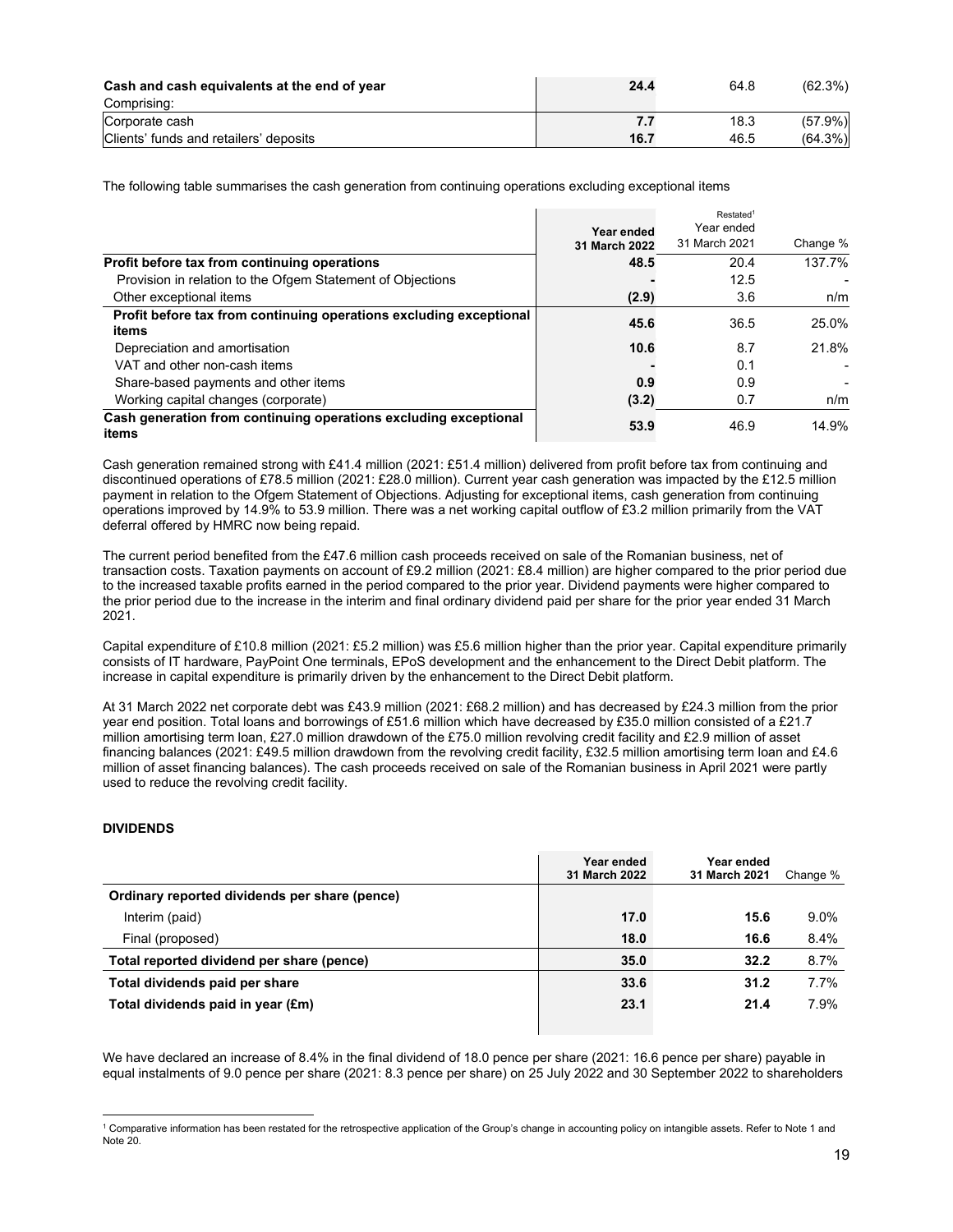on the register on 10 June 2022 and 2 September 2022 respectively. The final dividend is subject to the approval of the shareholders at the annual general meeting on 20 July 2022.

The final dividends will result in £12.4 million (2021: £11.4 million) being paid to shareholders from the standalone statement of financial position of the Company which, as at 31 March 2022, had approximately £67.9 million (2021: £58.1 million) of distributable reserves.

# **CAPITAL ALLOCATION**

The Board's immediate priority is to continue to preserve PayPoint's balance sheet strength. The Group maintains a capital structure appropriate for current and prospective trading over the medium term that allows a healthy mix of dividends and cash for investment through capital expenditure and acquisitions. The Board's approach to the setting of the ordinary dividend has not materially changed since the prior year end and follows the following capital allocation priorities:

- Investment in the business through capital expenditure in innovation to drive future revenue streams and improve the resilience and efficiency of our operations;
- Investment in opportunities such as the acquisitions of i-movo, Handepay/Merchant Rentals and RSM 2000 in November 2020, February 2021 and April 2021 respectively and investment in Snappy Shopper in April 2021;
- Progressive ordinary dividends targeting a cover ratio of 1.2 to 1.5<sup>1</sup> times continuing operations earnings excluding exceptional items.

# **GOING CONCERN**

The financial statements have been prepared on a going concern basis having regard to the identified principal risks and uncertainties and viability statement on page 26. Our cash and borrowing capacity provides sufficient funds to meet the foreseeable needs of the Group including dividends.

#### **Alan Dale**  Finance Director

l

25 May 2022

<sup>&</sup>lt;sup>1</sup> Dividend cover represents profit after tax divided by reported dividends.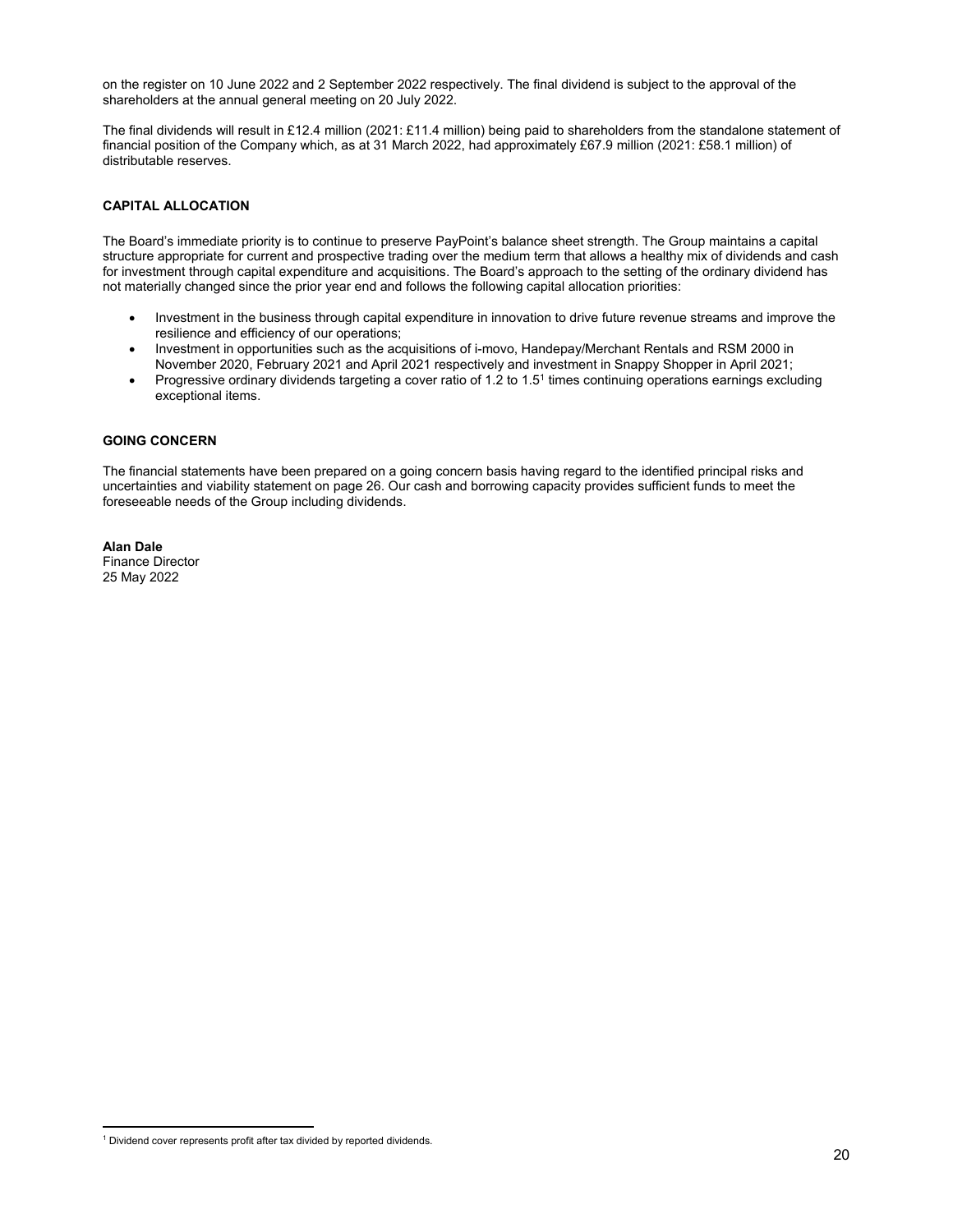# **PRINCIPAL RISKS AND UNCERTAINTIES**

Like all businesses, we face a number of risks and uncertainties and successful management of existing and emerging risks is critical to the achievement of strategic objectives and to the long-term success of any business. Therefore, risk management is an integral part of PayPoint's Corporate Governance.

# **Strategy**

Strategic and operational benefits of proactively managing risk are achieved when Enterprise Risk Management is aligned with the strategic and operational goals of the organisation, and our process and governance structure achieve this. Risks are assessed through PayPoint's risk management and internal control framework which are designed to identify and manage risk. Processes apply throughout the Group and are designed to mitigate rather than eliminate risk. The Board is responsible for overseeing the risk management process and approves levels of acceptable risk. The Board is also responsible for maintaining an appropriate internal control environment to manage risk effectively. The Audit Committee supports the Board in reviewing the effectiveness of risk management and internal controls. The risk management and internal control framework aims to provide assurance to stakeholders regarding PayPoint's ability to deliver its objectives and manage risks.

## **Risk appetite**

PayPoint's risk appetite is set by the Board and aligns the level of risk considered acceptable in achieving strategic objectives, increasing financial returns and adhering with statutory requirements. The Board and the Executive Board have key roles in ensuring the internal control framework maintains risk within the appetite set. Internal controls are embedded across the Group in core processes including policies and procedures, delegated authorities, PayPoint values and training.

## **Risk identification and management**

The risk management process assesses strategic, financial, IT, regulatory and operational risk across all areas of the business. PayPoint's risk framework includes a bottom-up risk assessment process managed through risk and control registers, and a topdown risk assessment and horizon scanning process to identify emerging risks. Functional and entity risk and control registers are maintained which form an important component of our governance framework. Risks and controls are determined by Executive Board members and senior management, and discussed with the Head of Risk and Internal Audit. Risk and control registers contain a risk description, assessment of materiality, probability, mitigating controls, residual risk and risk owners. At least annually, risks identified through the top down and bottom up risk assessment processes are agreed with Executive Board members to determine principal and emerging risks. The Audit Committee receives and reviews information on the risk framework and principal and emerging risks and advises the Board on risks.

# **CHANGES TO PRINCIPAL RISKS**

## **New risks and disclosures**

This year Operational Delivery has been elevated to a separate principal risk. Previously it formed part of our Transformation principal risk but now Operational Delivery it is considered a principal risk in its own right, in support of Transformation. This year we have also disclosed Board risk appetite for each principal risk.

## **Changing risks**

*People & Culture* – This risk has been renamed as People as culture is no longer considered a principal risk following successful integration of the acquisitions made in 2020 and 2021 and switch to hybrid working. Remaining culture risks are included under the People principal risk.

*Transformation & Acquisition Integration* – Acquisition Integration is no longer considered a principal risk following successful integration of the acquisitions made in 2020 and 2021. Remaining risks are included under the Transformation principal risk. *Cyber Security & Data Protection* – This risk has been renamed as cyber security as data protection is now recognised as a key component of cyber security risk. Regulatory risk in relation to data protection is included the Legal & Regulatory principal risk.

## **Receding risks**

**Government Policy** – Government policy was previously considered an emerging risk due to changes in government policy potentially leading to adverse impacts on our proposition and markets. However policy outcomes during the year, including the Access to Cash Review and the Payment Systems Regulator Market review into the supply of card acquiring services, have reduced this as a standalone risk and remaining risks are included under the Legal & Regulatory principal risk.

## **Climate risk**

PayPoint recognises the impact climate change is having globally and that it presents a risk and uncertainty to our business. As last year, we still consider climate change to be an emerging risk rather an immediate principal risk. During the year we launched our net zero carbon strategy with the goal of becoming net zero in our own operations by 2030 and fully net zero by 2040. Details of how we plan to achieve this can be found in our 2022 Annual Report, which will be published in June 2022. We also implemented The Task Force on Climate-related Financial Disclosures (TCFD) which provides companies with a framework to improve reporting on climate-related risks and opportunities. Risks presented by climate change have been embedded into our enterprise risk management framework including financial planning processes, business cases and our overall risk identification and management processes detailed in the 2022 Annual Report.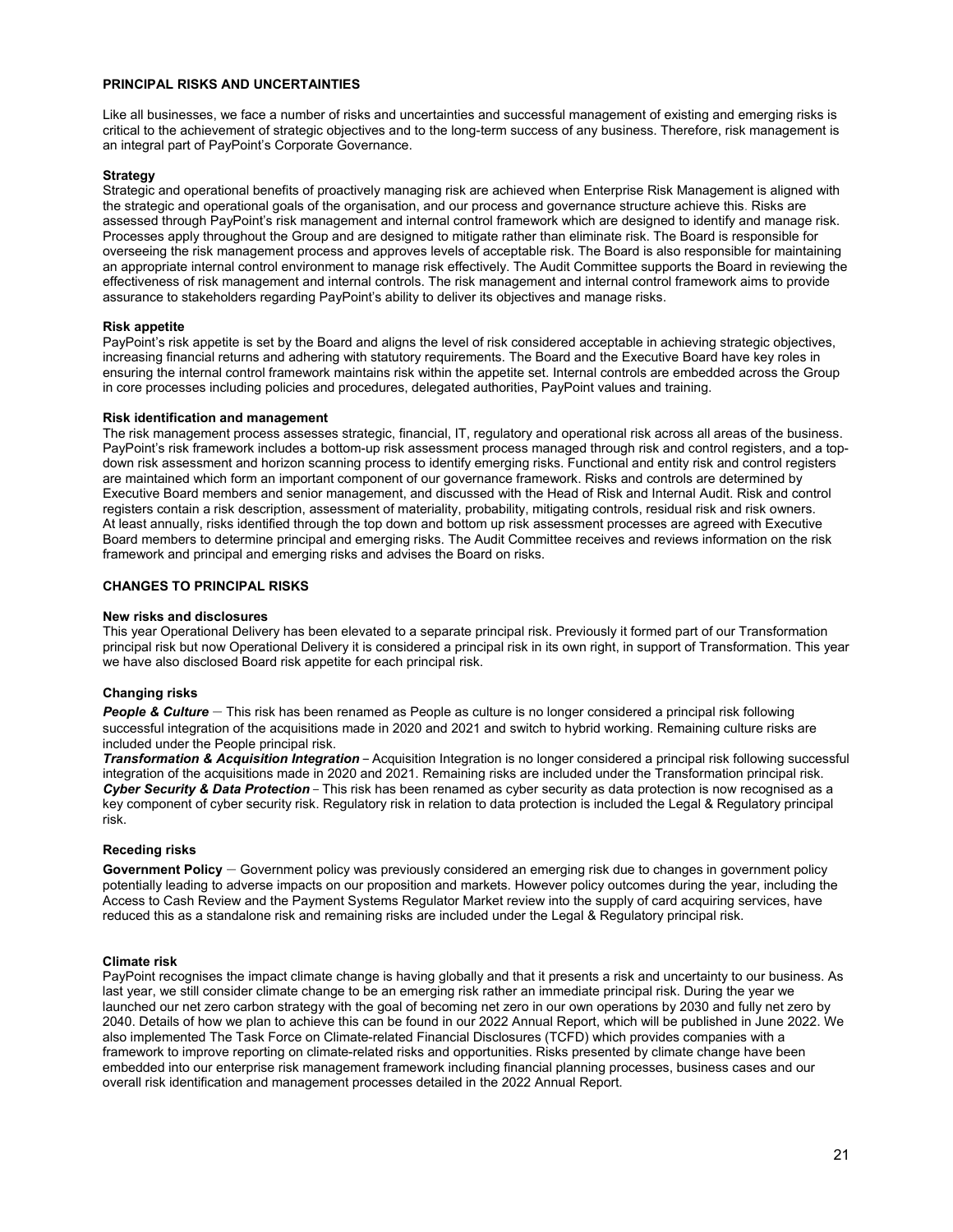The table below sets out our principal and emerging risks including details of the potential impact, mitigation strategies and status. The table also details risk movement during the year and risk appetite. They do not comprise all risks faced by the Group and are not set out in order of priority.

|                | <b>Risk Trend</b><br>& Appetite                                                        | <b>Potential Impact</b>                                                                                                                                                                                                                                                                                                                                                                                                                                                                                                                                                                                                                                                                                                                                                                           | <b>Mitigation Strategies</b>                                                                                                                                                                                                                                                                                                                                                                                                                                                                                                             | <b>Status</b>                                                                                                                                                                                                                                                                                                                                                                                                                                                           |
|----------------|----------------------------------------------------------------------------------------|---------------------------------------------------------------------------------------------------------------------------------------------------------------------------------------------------------------------------------------------------------------------------------------------------------------------------------------------------------------------------------------------------------------------------------------------------------------------------------------------------------------------------------------------------------------------------------------------------------------------------------------------------------------------------------------------------------------------------------------------------------------------------------------------------|------------------------------------------------------------------------------------------------------------------------------------------------------------------------------------------------------------------------------------------------------------------------------------------------------------------------------------------------------------------------------------------------------------------------------------------------------------------------------------------------------------------------------------------|-------------------------------------------------------------------------------------------------------------------------------------------------------------------------------------------------------------------------------------------------------------------------------------------------------------------------------------------------------------------------------------------------------------------------------------------------------------------------|
|                | <b>Principal Risks</b>                                                                 |                                                                                                                                                                                                                                                                                                                                                                                                                                                                                                                                                                                                                                                                                                                                                                                                   |                                                                                                                                                                                                                                                                                                                                                                                                                                                                                                                                          |                                                                                                                                                                                                                                                                                                                                                                                                                                                                         |
|                | <b>Market Risks</b>                                                                    |                                                                                                                                                                                                                                                                                                                                                                                                                                                                                                                                                                                                                                                                                                                                                                                                   |                                                                                                                                                                                                                                                                                                                                                                                                                                                                                                                                          |                                                                                                                                                                                                                                                                                                                                                                                                                                                                         |
| 1              | <b>Competition</b><br>and Markets<br>$Trend =$<br>Increasing<br>Appetite $=$<br>Medium | PayPoint's markets and<br>competitors continue to evolve and<br>failure to deliver effective strategies<br>to respond to market and<br>competitor changes will reduce<br>market share, revenue and profits.<br>The decline in cash usage,<br>accelerated by Covid-19, is<br>expected to continue impacting<br>some of our markets, and further<br>lockdowns would also have an<br>impact. Our business may also be<br>impacted by changing consumer<br>trends, competitor activity and new<br>and alternative payment solutions.                                                                                                                                                                                                                                                                  | The Executive Board regularly<br>reviews markets, competitor<br>activity, trading opportunities and<br>potential acquisitions, and the<br>Board oversees and challenges<br>strategic direction. We closely<br>monitor consumer and<br>technological trends and engage<br>with clients, retailers and other<br>stakeholders to improve our<br>proposition. We continually develop<br>products, services and systems to<br>adapt to changes in consumer<br>trends and technology, and make<br>strategic acquisitions where<br>appropriate. | Risk is considered increasing as<br>competition is increasing across our<br>business but particularly in bill<br>payment and top up markets which<br>is seeing downward pressure on<br>margins due to competition.<br>However recent acquisitions have<br>diversified our business into new<br>markets and strengthened our card<br>and digital payment businesses as<br>we transition away from cash with<br>our digital strategy.                                     |
| $\overline{2}$ | Emerging<br><b>Technology</b><br>$Trend =$<br>Stable<br>Appetite $=$<br>Medium         | New and emerging technologies<br>are changing the way consumers<br>pay for goods and services,<br>impacting our products and<br>markets. For many years cash was<br>the principal method for topping up<br>gas and electricity however this is<br>changing and PayPoint needs to<br>evolve its proposition to capitalise<br>on new technology and payment<br>methods. New disruptive fintech<br>products, and large tech companies<br>who are increasingly advancing into<br>payment solutions, have the<br>potential to significantly impact our<br>business. Covid-19 accelerated<br>global digital transformation. There<br>is risk to our business if our digital<br>transformation fails to keep pace<br>and we do not exploit new<br>technologies and markets to evolve<br>our proposition. | We continually develop products<br>with the latest technology and<br>evolve them to take advantage of<br>new and expanding markets. The<br><b>Executive Board closely monitors</b><br>emerging technologies and the<br>impact they may have on PayPoint,<br>and mitigating strategies are<br>implemented where possible.<br>Emerging technology is a key<br>component of our acquisition<br>strategy with recent acquisitions<br>focussing on digital products.                                                                          | Risk is stable as recent acquisitions<br>have accelerated our ability to<br>mitigate the impact of emerging<br>technologies and re-platforming of<br>our digital proposition will better<br>enable us to expand our presence<br>in digital payment markets. We are<br>engaged in various government<br>schemes involving new technology<br>such as our new Department for<br>Work and Pensions cash out<br>product, as well as other<br>technological product advances. |
|                | <b>Strategic Risks</b>                                                                 |                                                                                                                                                                                                                                                                                                                                                                                                                                                                                                                                                                                                                                                                                                                                                                                                   |                                                                                                                                                                                                                                                                                                                                                                                                                                                                                                                                          |                                                                                                                                                                                                                                                                                                                                                                                                                                                                         |
| 3              | Trans-<br>formation<br>$Trend =$<br>Stable<br>Appetite $=$<br>Medium                   | Our business relies on continued<br>innovation and implementations<br>and failure to effectively manage<br>our transition from cash to digital<br>would impede business<br>performance and our ability to<br>achieve strategic goals.<br>Continued system infrastructure<br>improvements are essential in<br>providing great products and<br>customer service, and a lack of<br>investment would impact our<br>business.                                                                                                                                                                                                                                                                                                                                                                          | The Executive Board assesses<br>transformation as part of the<br>strategic planning process and the<br>Board oversee and challenge<br>strategic direction. PayPoint is<br>committed to its transition from<br>cash to digital and we continue to<br>innovate our legacy products.<br>Product and infrastructure reviews<br>are regularly conducted to identify<br>improvements in processes,<br>systems and products.                                                                                                                    | Risk is considered stable as recent<br>acquisitions have significantly<br>rebalanced our business away from<br>cash to digital channels. Numerous<br>IT infrastructure improvement<br>programmes are underway<br>following recent architecture<br>reviews, including migration to the<br>cloud. Re-platforming of our digital<br>proposition is underway with some<br>elements ready to go live.                                                                        |
|                | <b>Business Risks</b>                                                                  |                                                                                                                                                                                                                                                                                                                                                                                                                                                                                                                                                                                                                                                                                                                                                                                                   |                                                                                                                                                                                                                                                                                                                                                                                                                                                                                                                                          |                                                                                                                                                                                                                                                                                                                                                                                                                                                                         |
| 4              | Operating<br>Model<br>$Trend =$                                                        | Our core business relies on an<br>appropriate mix of clients and<br>retailers and failure to maintain<br>attractive client and retailer<br>propositions with relevant products                                                                                                                                                                                                                                                                                                                                                                                                                                                                                                                                                                                                                    | PayPoint builds strategic<br>relationships with key clients and<br>retailers and we continually seek to<br>improve service levels through new<br>initiatives, products and technology.                                                                                                                                                                                                                                                                                                                                                   | Risk is considered stable as we<br>continue to renew contracts and<br>onboard new retailers, clients and<br>merchants in line with expectations.<br>Our acquisition of Handepay and                                                                                                                                                                                                                                                                                     |
|                | Stable<br>Appetite =<br>Medium                                                         | and technology, may cause attrition<br>adversely impacting our business<br>model. Other business areas such<br>as card payments also rely on key                                                                                                                                                                                                                                                                                                                                                                                                                                                                                                                                                                                                                                                  | We monitor performance through<br>regular retailer engagement and<br>surveys and are proactive in<br>addressing areas for improvement.                                                                                                                                                                                                                                                                                                                                                                                                   | Merchant Rentals increased our<br>card acquirer partnerships and we<br>are expanding our relationship with<br>LINK through the launch of the new                                                                                                                                                                                                                                                                                                                        |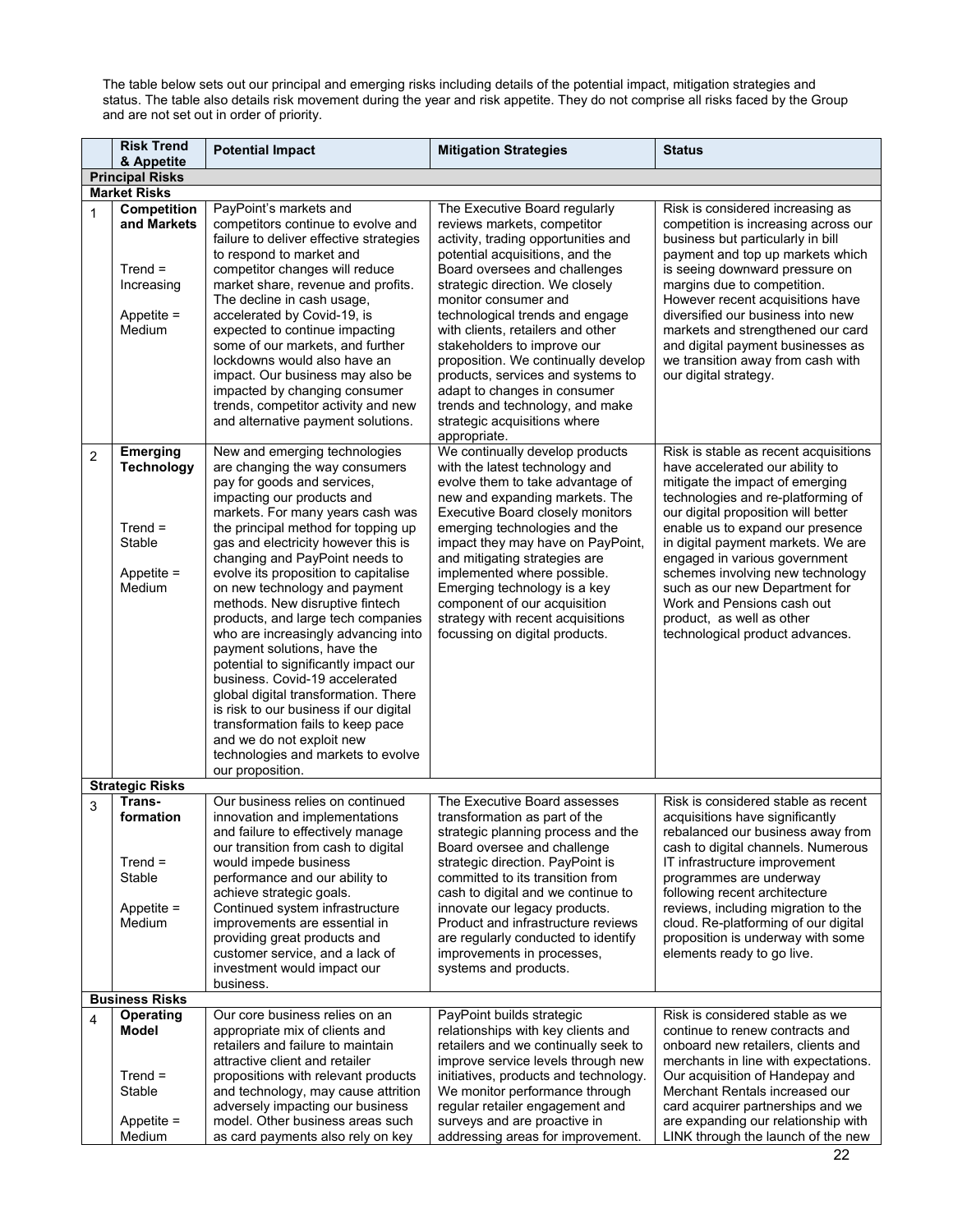|                |                                                                              | partner relationships and it is<br>important strong relationships are<br>maintained to ensure a resilient and<br>sustainable operating model.                                                                                                                                                                                                                                                                                                                                                                                                                                                                                                                                                                                                                                      | New clients, retailers and<br>merchants are routinely onboarded<br>ensuring a sustainable customer<br>across a diversified range of<br>sectors. Where products rely on<br>key partners including our ATM and<br>card payment businesses, we<br>invest in relationships and<br>propositions to ensure sustainable<br>partnerships.                                                                                                                                                                                                                                                                                                                                                              | Counter Cash product. We continue<br>to focus on retailer engagement<br>and enhance our proposition with<br>new and varied initiatives such as<br>Randox.                                                                                                                                                                                                                                                                                                                                                                                                                                                                                                                                                                                                                         |
|----------------|------------------------------------------------------------------------------|------------------------------------------------------------------------------------------------------------------------------------------------------------------------------------------------------------------------------------------------------------------------------------------------------------------------------------------------------------------------------------------------------------------------------------------------------------------------------------------------------------------------------------------------------------------------------------------------------------------------------------------------------------------------------------------------------------------------------------------------------------------------------------|------------------------------------------------------------------------------------------------------------------------------------------------------------------------------------------------------------------------------------------------------------------------------------------------------------------------------------------------------------------------------------------------------------------------------------------------------------------------------------------------------------------------------------------------------------------------------------------------------------------------------------------------------------------------------------------------|-----------------------------------------------------------------------------------------------------------------------------------------------------------------------------------------------------------------------------------------------------------------------------------------------------------------------------------------------------------------------------------------------------------------------------------------------------------------------------------------------------------------------------------------------------------------------------------------------------------------------------------------------------------------------------------------------------------------------------------------------------------------------------------|
| 5              | Legal and<br><b>Regulatory</b><br>$Trend =$<br>Stable<br>Appetite $=$<br>Low | PayPoint is required to comply with<br>numerous contractual, legal and<br>regulatory requirements and failure<br>to meet obligations may result in<br>fines, penalties, prosecution and<br>reputational damage. Recent<br>acquisitions have increased the<br>number of regulated entities and as<br>regulatory landscapes evolve, there<br>is a risk that changes may<br>adversely impact our business. In<br>November 2021 Ofgem published<br>its decision to accept the<br>commitments proposed by<br>PayPoint to address Ofgem's<br>competition law concerns in relation<br>to our pre-payment energy<br>business. The commitments are<br>being implemented in line with the<br>timetable agreed with Ofgem and<br>PayPoint provides Ofgem with<br>regular updates on progress. | Our Legal and Compliance Teams<br>work closely with management on<br>all legal and regulatory matters,<br>and adopt strategies to ensure<br>PayPoint is appropriately protected<br>and complies with regulatory<br>requirements. The Teams engage<br>on all key contracts and legal<br>matters and oversee regulatory<br>compliance, monitoring and<br>reporting. Emerging regulations are<br>incorporated into strategic planning<br>and we engage with regulators to<br>ensure our frameworks are<br>appropriate to support new<br>products and initiatives. External<br>counsel is engaged where required<br>and we respond promptly and<br>comprehensively to all regulatory<br>enquiries. | Risk is considered stable as<br>recently acquired regulated<br>companies have been integrated<br>into the PayPoint Group, with<br>regulatory compliance requirements<br>harmonised where appropriate. In<br>November 2021, Ofgem accepted<br>PayPoint's commitments to address<br>the concerns raised in Ofgem's<br>Statement of Objections received in<br>September 2020. PayPoint is<br>implementing the commitments in<br>line with the timetable agreed with<br>Ofgem. No other significant legal or<br>regulatory matters occurred during<br>the year. The Payment System<br><b>Regulator Card Acquiring Market</b><br>Review presents some regulatory<br>risk to our card business but this is<br>not expected to be significant.                                           |
| 6              | People<br>$Trend =$<br>Increasing<br>Appetite $=$<br>Low                     | Failure to retain and attract key<br>talent impacts many areas of our<br>business including service delivery<br>and achieving strategic objectives.<br>Maintaining a strong culture of<br>ethical behaviours and employee<br>wellbeing is also vital in ensuring<br>our business, people, customers<br>and other stakeholders are<br>safeguarded. Our transition to a<br>new hybrid working model with<br>increased home working increases<br>the importance of supporting and<br>engaging our people to ensure<br>business objectives are met.                                                                                                                                                                                                                                    | The Executive Board define and<br>advocate PayPoint's purpose,<br>vision and values and an<br><b>Employee Forum comprising</b><br>employees from across the<br>business engages directly with<br>the Board on employee matters.<br>We continue to invest in, and<br>support our people, particularly<br>through Covid-19 where<br>numerous steps have been<br>taken to ensure employee<br>wellbeing. We have well<br>established processes for<br>retaining and recruiting key<br>talent and developing our<br>people, and there is continued<br>focus on culture, ethics and<br>diversity.                                                                                                    | The UK recruitment market is<br>extremely competitive at present<br>impacting retention and<br>recruitment. PayPoint's staff<br>turnover increased during the year<br>and although retention plans were<br>implemented and vacancies<br>continue to be recruited, risk is<br>considered increasing due to the<br>market conditions. During the year<br>employees from recent acquisitions<br>were successfully integrated and<br>hybrid working embedded. We<br>followed all government guidance<br>on Covid-19 working practices and<br>implemented numerous initiatives<br>to protect our people and ensure<br>their wellbeing. Employee<br>engagement surveys continue to be<br>positive and the Employee Forum<br>continues to play an active role in<br>employee engagement. |
|                | <b>Operational Risks</b>                                                     |                                                                                                                                                                                                                                                                                                                                                                                                                                                                                                                                                                                                                                                                                                                                                                                    |                                                                                                                                                                                                                                                                                                                                                                                                                                                                                                                                                                                                                                                                                                |                                                                                                                                                                                                                                                                                                                                                                                                                                                                                                                                                                                                                                                                                                                                                                                   |
| $\overline{7}$ | Cyber<br><b>Security</b><br>$Trend =$<br>Increasing<br>Appetite $=$<br>Low   | Cyber attacks may significantly<br>impact service delivery and data<br>protection causing harm to<br>PayPoint, our customers and other<br>stakeholders. Globally, criminals<br>continue to exploit vulnerabilities,<br>and recent acquisitions have<br>increased the number of IT<br>environments, products and<br>systems we need to protect.<br>Although PayPoint has multiple<br>cyber security systems, capabilities                                                                                                                                                                                                                                                                                                                                                           | The Executive Board assesses<br>PayPoint's cyber security and data<br>protection framework and the<br>Cyber Security and IT Sub-<br>Committee of the Audit Committee<br>maintain oversight. Our IT security<br>framework is comprehensive with<br>multiple security systems and<br>controls deployed across the group.<br>We are ISO27001 and PCI DSS<br>Level 1 certified and systems are<br>constantly monitored for attacks                                                                                                                                                                                                                                                                 | PayPoint has not experienced any<br>material attacks or data breaches<br>during the year but cyber security<br>continues to be a key focus and risk<br>is considered increasing because of<br>the external threat which has<br>potentially increased due to the<br>crisis in Ukraine. Group security<br>standards and systems have been<br>applied to acquisition IT<br>environments and we continue to<br>enhance our architecture, systems,                                                                                                                                                                                                                                                                                                                                     |
|                |                                                                              | and controls, ransomware attacks<br>remain a constant threat. Failure to                                                                                                                                                                                                                                                                                                                                                                                                                                                                                                                                                                                                                                                                                                           | with response plans implemented<br>and tested.                                                                                                                                                                                                                                                                                                                                                                                                                                                                                                                                                                                                                                                 | processes and cyber monitoring<br>and response capabilities. We                                                                                                                                                                                                                                                                                                                                                                                                                                                                                                                                                                                                                                                                                                                   |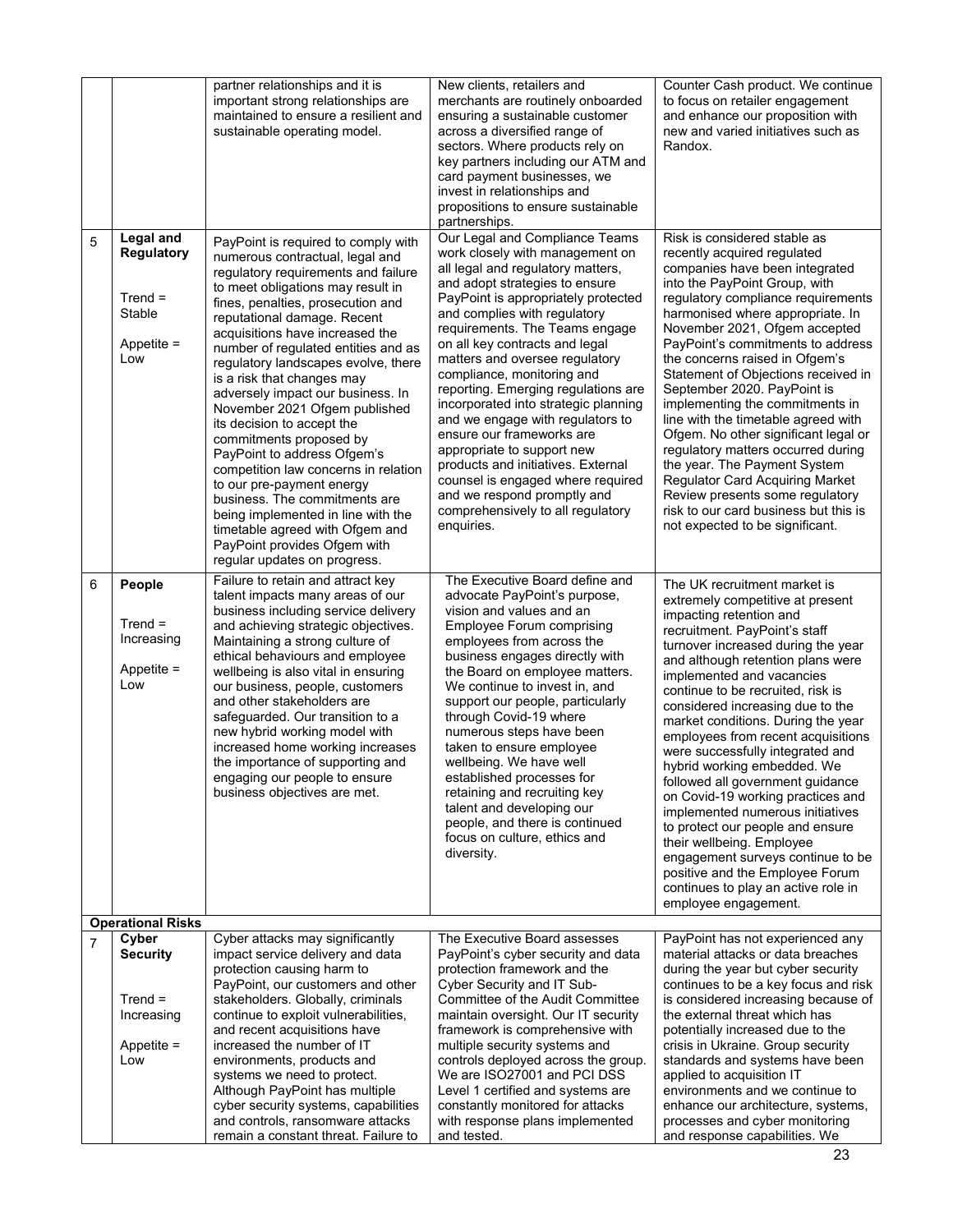|    |                                                                                    | safeguard systems, networks and<br>data and comply with data<br>protection requirements may result<br>in significant financial loss and<br>reputational damage.                                                                                                                                                                                                                                                                                                                                                                                                                                                                                                                                                        | Employees receive regular cyber<br>security training, and awareness is<br>promoted through phishing<br>simulations and other initiatives.<br>We engage with stakeholders on<br>cyber-crime (including clients,<br>suppliers and law enforcement) and<br>proactively manage adherence for<br>all parties with data protection<br>requirements.                                                                                                                                                                                                                                                                                                                                                                                                | regularly engage third parties to<br>assess and assist on our cyber<br>defences and strengthen our<br>controls.                                                                                                                                                                                                                                                                                                                                                                                                                                                                                                      |
|----|------------------------------------------------------------------------------------|------------------------------------------------------------------------------------------------------------------------------------------------------------------------------------------------------------------------------------------------------------------------------------------------------------------------------------------------------------------------------------------------------------------------------------------------------------------------------------------------------------------------------------------------------------------------------------------------------------------------------------------------------------------------------------------------------------------------|----------------------------------------------------------------------------------------------------------------------------------------------------------------------------------------------------------------------------------------------------------------------------------------------------------------------------------------------------------------------------------------------------------------------------------------------------------------------------------------------------------------------------------------------------------------------------------------------------------------------------------------------------------------------------------------------------------------------------------------------|----------------------------------------------------------------------------------------------------------------------------------------------------------------------------------------------------------------------------------------------------------------------------------------------------------------------------------------------------------------------------------------------------------------------------------------------------------------------------------------------------------------------------------------------------------------------------------------------------------------------|
| 8  | <b>Business</b><br>Interruption<br>$Trend =$<br>Increasing<br>Appetite $=$<br>Low  | Our customers and stakeholders<br>rely on our systems, products and<br>services being resilient with<br>continued service delivery. Failure<br>to maintain resilience or promptly<br>recover services following an<br>outage may result in financial loss,<br>reputational harm and potential<br>regulatory scrutiny. Changes to our<br>infrastructure as we transform our<br>business from cash to digital and<br>transition to the cloud increases the<br>risk of disruptive events and<br>effective IT change processes and<br>controls are vital to avoid<br>disruption. Our infrastructure and<br>service delivery is supported by<br>multiple suppliers and poor supplier<br>performance or supplier failure may | The Executive Board reviews<br>PayPoint's business continuity<br>framework and the Cyber Security<br>and IT Sub-Committee of the Audit<br>Committee maintains oversight.<br>Business continuity, disaster<br>recovery and major incident<br>response plans are maintained and<br>tested with failover capabilities<br>across third party data centres and<br>the cloud. Systems are routinely<br>upgraded with numerous change<br>management processes deployed<br>and resilience embedded where<br>possible. Supplier failure can<br>disrupt PayPoint's service delivery<br>and risk is managed through<br>contractual arrangements,<br>alternative supplier arrangements                                                                   | Although we have not suffered any<br>significant outages during the year,<br>risk is considered increasing as we<br>do experience small business<br>interruption events due to supplier<br>performance and internal<br>processes. The crisis in Ukraine<br>also has the potential to cause<br>disruption to our services, suppliers<br>and partners. Although system<br>disruption is an inherent business<br>risk, our incident monitoring and<br>response processes are regularly<br>reviewed and enhanced and we<br>continue to enhance our<br>infrastructure and processes to<br>strengthen continuity controls. |
| 9  | <b>Credit and</b><br>Operational<br>$Trend =$<br>Increasing<br>Appetite $=$<br>Low | adversely impact our business.<br>PayPoint has material credit<br>exposures with large retailers and<br>other counterparties and significant<br>financial loss may result in the<br>event of a default. We process<br>large volumes of payments daily<br>therefore effective operational<br>controls are essential to ensure<br>funds are settled accurately,<br>securely and timely. Absent or<br>ineffective processes and controls<br>could result in fraud, liquidity risk,<br>reputational damage or other<br>financial loss.                                                                                                                                                                                     | and business continuity plans.<br>PayPoint has effective credit and<br>operational processes and controls.<br>Retailers and counterparties are<br>subject to ongoing credit reviews<br>and effective debt management<br>processes are implemented.<br>Settlement systems and controls<br>are continually assessed and<br>enhanced with new systems and<br>technology implemented. We have<br>effective governance with oversight<br>committees, delegated authorities<br>and policies for key processes.<br>Segregation of duties and<br>approvals are implemented for all<br>areas where fraud or material error                                                                                                                            | Although credit losses remain low,<br>risk to credit exposures is<br>increasing following the<br>government ending business<br>support for Covid-19, and other<br>impacts on the UK economy from<br>increasing energy prices and<br>inflation. We continue to review and<br>enhance our operational processes<br>and controls and have made good<br>progress during the year aligning<br>processes and controls for the<br>recent acquisitions. No material<br>processing errors or frauds<br>occurred during the year and the<br>risk profile of our business<br>operations remains stable.                         |
| 10 | Operational<br><b>Delivery</b><br>$Trend =$<br>Increasing<br>Appetite $=$<br>Low   | Effective operational delivery of key<br>initiatives and strategic objectives is<br>central to achieving our<br>transformation aims. Poor delivery<br>would impede our business<br>performance and impact our<br>stakeholders. Additionally, poor<br>planning and forecasting of<br>business initiatives may impede<br>financial targets and business<br>performance.                                                                                                                                                                                                                                                                                                                                                  | may occur.<br>The Executive Board has overall<br>responsibility for delivering key<br>initiatives and ensuring effective<br>governance. Larger initiatives have<br>steering groups and project teams<br>with representatives from across<br>the business to ensure all business<br>considerations are included in<br>planning and delivery. We regularly<br>liaise with 3 <sup>rd</sup> party stakeholders<br>throughout implementation to agree<br>and revise objectives and targets<br>as projects progress. Finance<br>teams are actively involved in key<br>projects to ensure cost and<br>revenue considerations are<br>continually reviewed and post<br>project assessments are made to<br>establish lessons for future<br>deliveries. | Risk is considered to be increasing<br>as we are at an important stage in<br>our transformation, and have a<br>number of key initiatives underway<br>to ensure sustainable revenue and<br>growth into the future. During the<br>year we successfully delivered our<br>new Counter Cash product and<br>zebra printer roll out to parcel<br>retailers as well as other new<br>initiatives and products.                                                                                                                                                                                                                |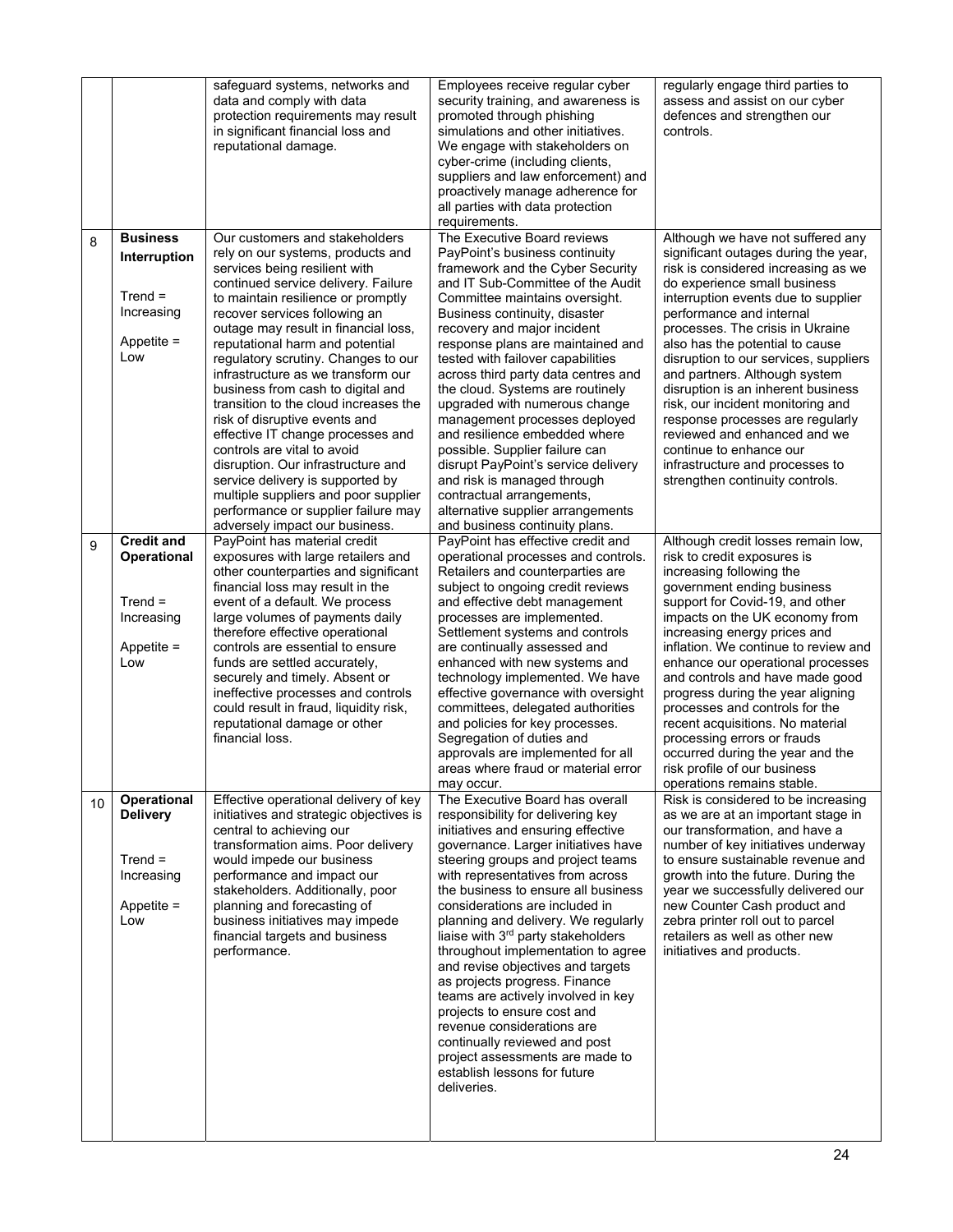| The CEO and the Executive Board<br>Focus on environmental, social and<br>During the year we implemented an<br>ESG and<br>governance matters continues to<br>have overall accountability for<br><b>ESG Working Group comprising</b><br>Climate<br>increase and our business needs to<br>PayPoint's climate and social<br>Executive Board members and<br>responsibility agendas and<br>be environmentally responsible and<br>other key stakeholders, which is<br>create shared value for all<br>recommends strategy to the Board.<br>responsible for overseeing ESG<br>We align our business with<br>stakeholders to ensure<br>and climate matters and updating<br>sustainability and reinforce our<br>reducing carbon emissions, and<br>the Executive Board and Board, We<br>values and brand. Climate risk is a<br>continually assess our approach to<br>implemented the new Task Force<br>environmental risk and social<br>key priority for governments and<br>on Climate-related Financial<br>organisations globally, and<br>responsibility which are embedded<br>Disclosures (TCFD), and<br>PayPoint needs to play its part in<br>in our decision-making processes.<br>comprehensively assessed carbon<br>reducing carbon emissions and its<br>We have multiple policies and<br>emissions across our value<br>environmental impact.<br>processes governing our social<br>chain. In doing so, we have been<br>responsibility strategy and we<br>Approximately 17% of our revenue<br>able to set net-zero targets and<br>is derived from energy and fuel<br>continually assess and evolve our<br>make various carbon emission<br>markets and as the UK transitions<br>strategy and working practices to<br>reductions. We have reviewed and<br>ensure the best outcomes for<br>to net zero carbon emission<br>updated many of our environmental<br>economy by 2050, we need to<br>stakeholders and the environment.<br>and social responsibility policies,<br>closely monitor the impacts on our<br>which are approved by the Board.<br>business to ensure our revenue<br>ESG and climate were also<br>streams remain sustainable.<br>embedded into our risk<br>management framework. |
|----------------------------------------------------------------------------------------------------------------------------------------------------------------------------------------------------------------------------------------------------------------------------------------------------------------------------------------------------------------------------------------------------------------------------------------------------------------------------------------------------------------------------------------------------------------------------------------------------------------------------------------------------------------------------------------------------------------------------------------------------------------------------------------------------------------------------------------------------------------------------------------------------------------------------------------------------------------------------------------------------------------------------------------------------------------------------------------------------------------------------------------------------------------------------------------------------------------------------------------------------------------------------------------------------------------------------------------------------------------------------------------------------------------------------------------------------------------------------------------------------------------------------------------------------------------------------------------------------------------------------------------------------------------------------------------------------------------------------------------------------------------------------------------------------------------------------------------------------------------------------------------------------------------------------------------------------------------------------------------------------------------------------------------------------------------------------------------------------------------------------------------------------------------------------------------|
|                                                                                                                                                                                                                                                                                                                                                                                                                                                                                                                                                                                                                                                                                                                                                                                                                                                                                                                                                                                                                                                                                                                                                                                                                                                                                                                                                                                                                                                                                                                                                                                                                                                                                                                                                                                                                                                                                                                                                                                                                                                                                                                                                                                        |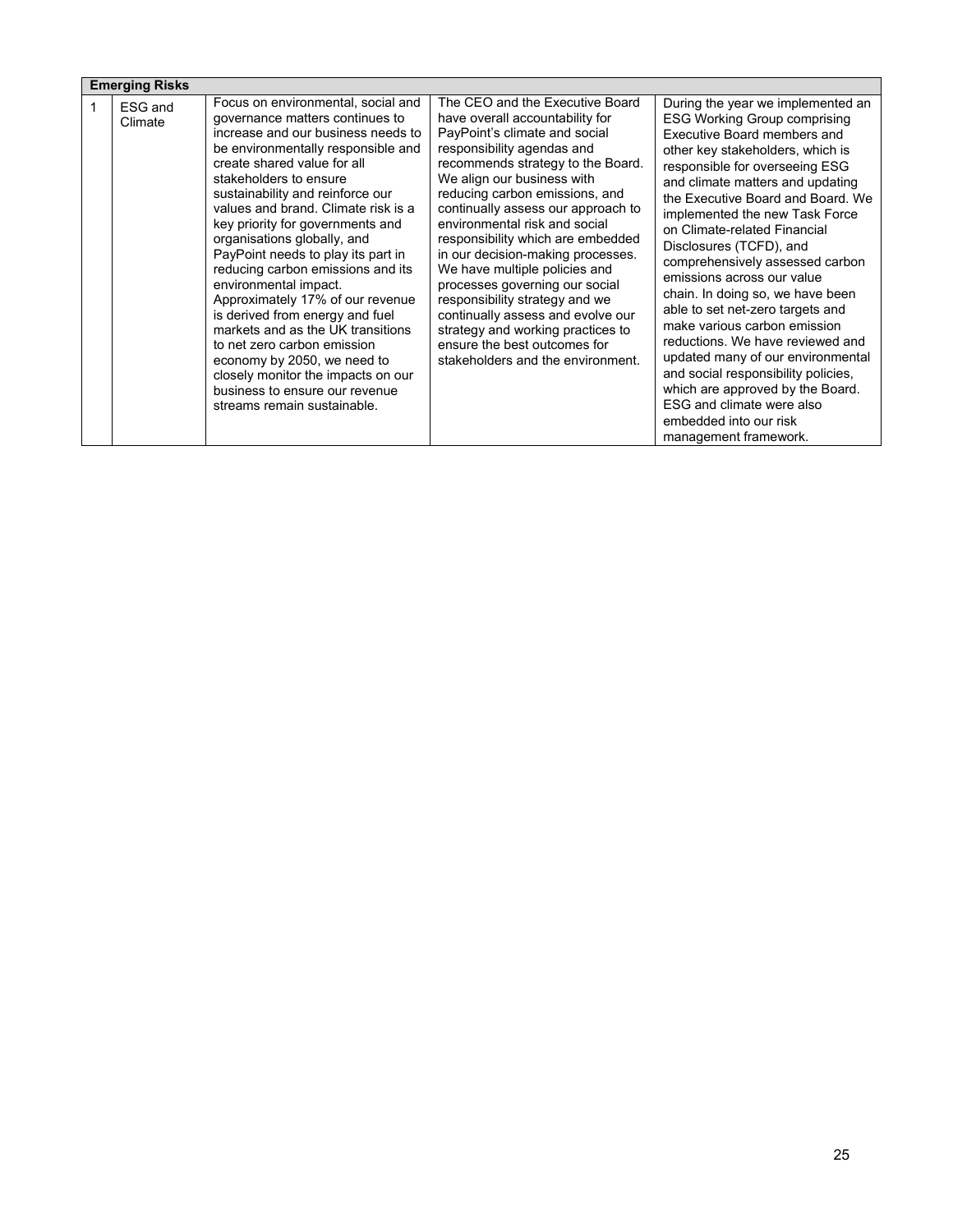# **VIABILITY STATEMENT**

In accordance with the 2018 UK Corporate Governance Code, the Directors have assessed the viability of the Group over a three-year period, taking account of the Group's current financial and trading position, the principal risks and uncertainties (as set out in the table above) and the strategic plans that are reviewed at least annually by the Board.

The Directors have determined that the Group's strategic planning period of three years remains an appropriate time frame over which to assess viability. This broadly aligns to average client renewal terms, new client prospecting and onboarding cycles and the development-through-to-maturity evolution of new products and service lines.

The starting point for the viability assessment is the strategic and financial plan which makes assumptions relating to the economic climate, market growth, cost inflation, the prospects of new products and services and past performance. This plan are then subject to a series of stress scenarios using input from business functions based on the potential materialisation of certain principal risks.

All the principal risks identified (which are set in the table above), including ESG, could have an impact on the Group's performance. However, the main specific risks which could potentially and materially impact the Group together with the related scenario assumption are:

# **Principal risk 1: Competition and Markets:**

- Failure to maintain significant client contracts resulting in 20% to 40% reduction in transaction volumes depending on the nature of the clients' contract and
- Inadequate recruitment or excessive churn in the retail network and merchant estate resulting in a net annual churn of 10% in the estate (impacting service fees and card acquiring revenues).

# **Principal risks 3 and 10: Transformation and Operational Delivery**:

 New products or services do not perform as anticipated and/or execution in their delivery limits contribution to 10% of expectations.

## **Principal risk 5: Legal and Regulatory:**

Fines / reputational damage amounting to £24 million (being 15% of turnover for violation of market abuse regulations)

- **Principal risks 6 and 7: Cyber Security and Business Interruption:** 
	- The financial impact of technical failure from cyber-attacks resulting in a network outage and loss of revenue for up to seven days

## **Principal risk 8: Credit and Operational:**

Multiple retailer groups entering receivership assuming a 20% loss of client funds, where PayPoint is liable.

## **Financing facilities**

The impacts of these scenarios were then reviewed against the Group's current and projected future net cash/debt and liquidity position. The Group closed the financial year with net debt of £43.9m of which £21.7m is an amortising loan (repayable in quarterly installments of c£3m).

The Group had £48m of committed and unutilised debt facilities, consisting of a revolving credit facility syndicated across three banks. The Revolving Credit Facility (RCF) has two financial covenants, relating to interest cover and leverage (EBITDA to Net debt). The RCF expires in February 2025, with the assumption we will successfully refinance in advance of that date.

## **Result of stress tests**

In the unusual set of circumstances of all the above significant scenarios occurring together the Group with no cost mitigations would still deliver positive EBITDA and remain within its financing facility covenants. The viability scenario also factors in reductions of taxation and dividends following the payment of the final dividend of 18.0p declared in respect of financial year ended 31 March 2022.

Under a viability scenario the Group would create a committee with a focus to actively preserve viability through containing and limiting further exposure. This committee would engage with key partners and suppliers to ensured continued support of key activities as well as to reduce operational activity and related costs to ensure the longer-term viability of the business.

# **Conclusion**

Taking these results into account together with the Group's current position, the Group's experience of managing adverse conditions in the past and mitigating actions available to the Group, the Directors confirm that they have a reasonable expectation that the Group will be able to continue its operations, remain solvent and meet its liabilities as they fall due over the three-year viability period.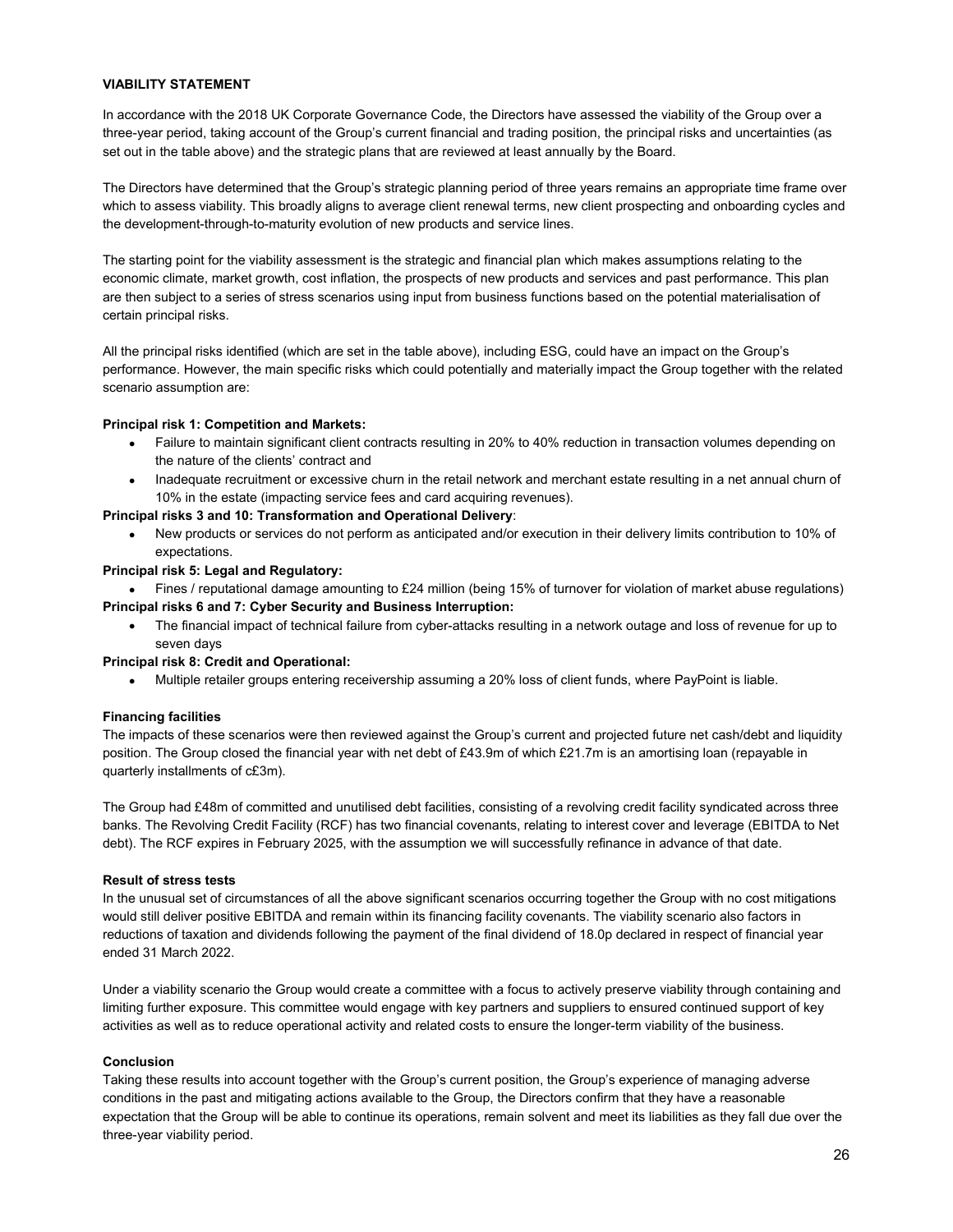# **CONSOLIDATED STATEMENT OF PROFIT OR LOSS**

|                                                                                    |      |           | Restated <sup>1</sup> |
|------------------------------------------------------------------------------------|------|-----------|-----------------------|
| Year ended 31 March (£000)                                                         | Note | 2022      | 2021                  |
| <b>Continuing operations</b>                                                       |      |           |                       |
| <b>Revenue</b>                                                                     | 3    | 145,144   | 127,747               |
| Cost of revenue                                                                    | 5    | (48, 725) | (45, 485)             |
| <b>Gross profit</b>                                                                |      | 96,419    | 82,262                |
| Administrative expenses - excluding exceptional items                              |      | (48, 751) | (44, 373)             |
| Operating profit before exceptional items                                          |      | 47,668    | 37,889                |
| Exceptional item - revaluation of deferred, contingent                             |      |           |                       |
| consideration liability                                                            | 6    | 2,880     |                       |
| Exceptional item - administrative expenses                                         | 6    |           | (15,600)              |
| <b>Operating profit</b>                                                            |      | 50,548    | 22,289                |
| Finance income                                                                     |      | 13        | 22                    |
| Finance costs                                                                      |      | (2,046)   | (1,409)               |
| Exceptional item – finance costs                                                   | 6    |           | (459)                 |
| Profit before tax from continuing operations                                       |      | 48,515    | 20,443                |
| Tax on continuing operations                                                       | 7    | (8,986)   | (4,524)               |
| <b>Profit from continuing operations</b>                                           |      | 39,529    | 15,919                |
| <b>Discontinued operation</b>                                                      |      |           |                       |
| Profit from discontinued operation, net of tax                                     | 9    | 148       | 6,423                 |
| Exceptional item – gain on disposal of discontinued                                |      |           |                       |
| operation, net of tax<br>Profit for the year attributable to equity holders of the | 9    | 29,863    |                       |
| parent                                                                             |      | 69,540    | 22,342                |
| Earnings per share                                                                 |      |           |                       |
| Basic                                                                              | 8    | 101.3p    | 32.7p                 |
| <b>Diluted</b>                                                                     | 8    | 100.2p    | 32.4p                 |
| Earnings per share – continuing operations                                         |      |           |                       |
| Basic                                                                              | 8    | 57.6p     | 23.3p                 |
| <b>Diluted</b>                                                                     | 8    | 57.0p     | 23.1p                 |
|                                                                                    |      |           |                       |
| Earnings per share – continuing operations before<br>exceptional items             |      |           |                       |
| Basic                                                                              | 8    | 53.4p     | 43.1p                 |
| <b>Diluted</b>                                                                     | 8    | 52.8p     | 42.9p                 |

1The prior year comparatives have been restated for the retrospective application of the Group's change in accounting policy on intangible assets. Refer to note 1 and note 20.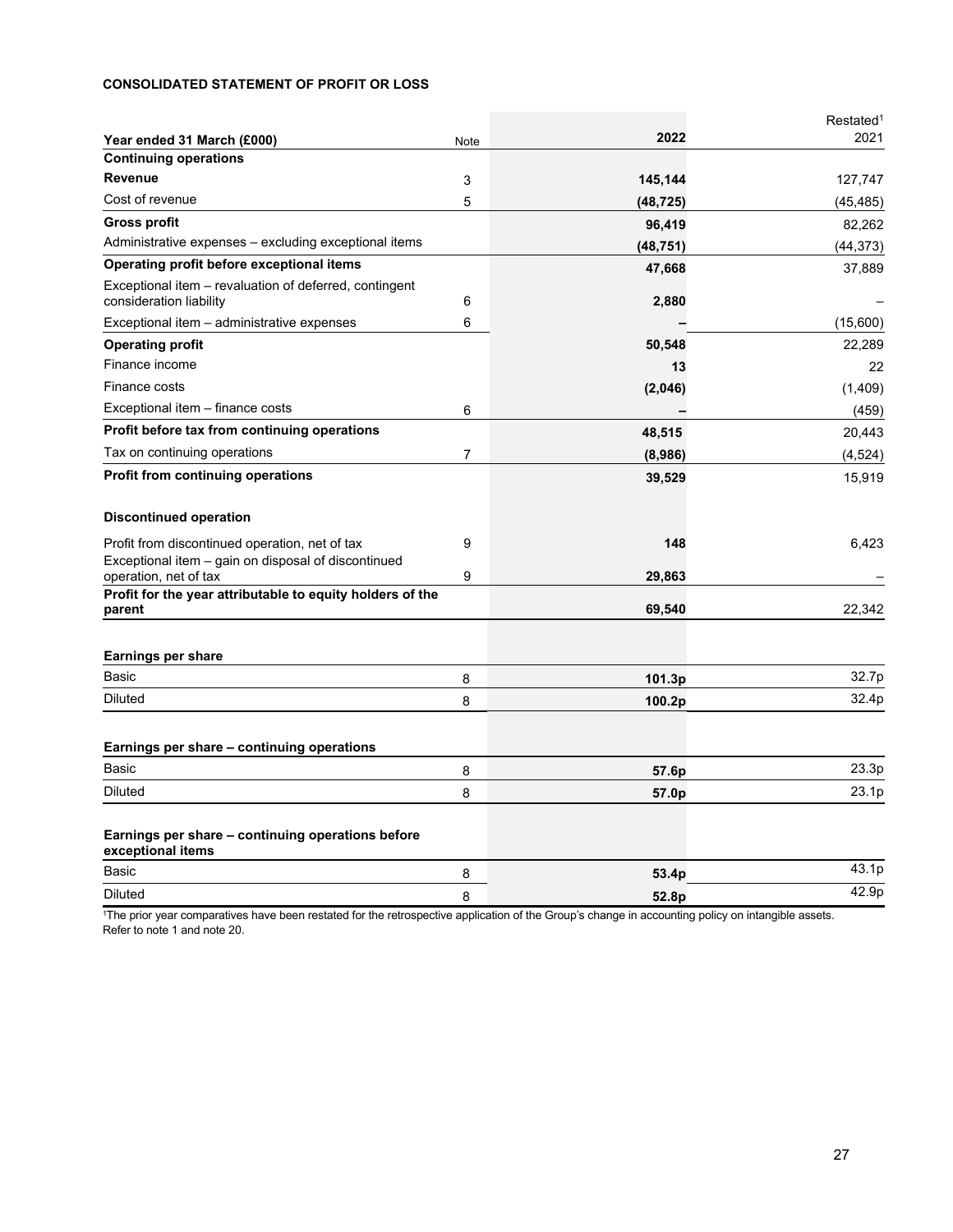# **CONSOLIDATED STATEMENT OF COMPREHENSIVE INCOME**

|                                                                                                 |   |        | Restated <sup>1</sup> |
|-------------------------------------------------------------------------------------------------|---|--------|-----------------------|
| Year ended 31 March (£000)                                                                      |   | 2022   | 2021                  |
| Items that may subsequently be reclassified to the<br>consolidated statement of profit or loss: |   |        |                       |
| Exchange differences on translation of foreign<br>operation                                     |   |        | (912)                 |
| Exchange differences on disposal of discontinued<br>operation reclassified to profit or loss    | 9 | 1.645  |                       |
| Other comprehensive income/(loss) for the year                                                  |   | 1,645  | (912)                 |
| Profit for the year                                                                             |   | 69,540 | 22,342                |
| Total comprehensive income for the year<br>attributable to equity holders of the parent         |   | 71.185 | 21.430                |

1The prior year comparatives have been restated for the retrospective application of the Group's change in accounting policy on intangible assets. Refer to note 1 and note 20.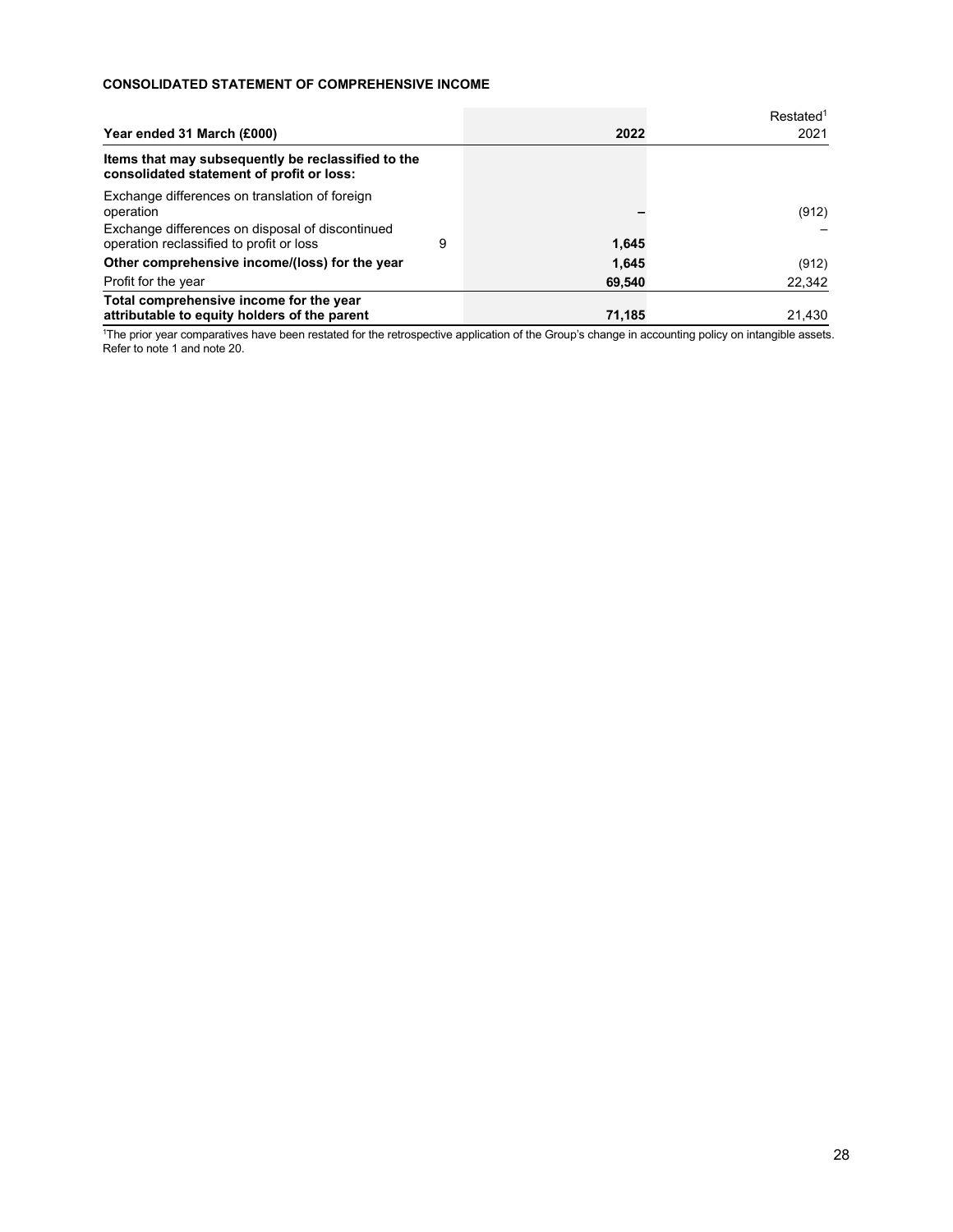# **CONSOLIDATED STATEMENT OF FINANCIAL POSITION**

|                                                               |      |         | Restated <sup>1</sup> | Restated <sup>1</sup> |
|---------------------------------------------------------------|------|---------|-----------------------|-----------------------|
| As at 31 March (£000)                                         | Note | 2022    | 2021                  | 2020                  |
| <b>Non-current assets</b>                                     |      |         |                       |                       |
| Goodwill                                                      | 10   | 57,668  | 52,085                | 11,853                |
| Other intangible assets                                       |      | 35,990  | 35,717                | 10,293                |
| Investment in associate                                       | 12   | 6,739   |                       |                       |
| Convertible loan note                                         |      | 750     |                       |                       |
| Property, plant and equipment                                 |      | 21,782  | 21,379                | 24,840                |
| Net investment in finance lease receivables                   |      | 4,407   | 6,511                 |                       |
| Deferred tax asset                                            |      |         |                       | 565                   |
| <b>Total non-current assets</b>                               |      | 127,336 | 115,692               | 47,551                |
| <b>Current assets</b>                                         |      |         |                       |                       |
| Inventories                                                   |      | 332     | 525                   | 214                   |
| Trade and other receivables                                   |      | 75,975  | 69,576                | 108,368               |
| Current tax asset                                             |      | 4,191   | 2,832                 | 1,099                 |
| Cash and cash equivalents – clients' funds and retailer       | 13   |         |                       |                       |
| partners' deposits                                            |      | 16,646  | 28,405                | 35,739                |
| Cash and cash equivalents - corporate cash                    | 13   | 7,653   | 10,535                | 58,035                |
|                                                               |      | 104,797 | 111,873               | 203,455               |
| Assets held for sale                                          | 9    |         | 57,353                |                       |
| <b>Total current assets</b>                                   |      | 104,797 | 169,226               | 203,455               |
| <b>Total assets</b>                                           |      | 232,133 | 284,918               | 251,006               |
|                                                               |      |         |                       |                       |
| <b>Current liabilities</b>                                    |      |         |                       |                       |
| Trade and other payables                                      |      | 92,375  | 102,504               | 148,621               |
| Provision                                                     | 14   |         | 12.500                |                       |
| Deferred consideration liability                              | 15   | 1,000   | 1,462                 |                       |
| Lease liabilities                                             |      | 200     | 194                   | 197                   |
| Loans and borrowings                                          | 18   | 39,643  | 63,627                | 70,000                |
|                                                               |      | 133,218 | 180,287               | 218,818               |
| Liabilities directly associated with the assets held for sale | 9    |         | 40,866                |                       |
| <b>Total current liabilities</b>                              |      | 133,218 | 221,153               | 218,818               |
| <b>Non-current liabilities</b>                                |      |         |                       |                       |
| Trade and other payables                                      |      |         |                       | 95                    |
| Deferred consideration liability                              | 15   |         | 4,285                 |                       |
| Lease liabilities                                             |      | 60      | 253                   | 744                   |
| Loans and borrowings                                          | 18   | 11,891  | 22,956                |                       |
| Deferred tax liability                                        |      | 3,706   | 2.971                 |                       |
| <b>Total non-current liabilities</b>                          |      | 15,657  | 30,465                | 839                   |
| <b>Total liabilities</b>                                      |      | 148,875 | 251,618               | 219,657               |
|                                                               |      |         |                       |                       |
| <b>Net assets</b>                                             |      | 83,258  | 33,300                | 31,349                |
|                                                               |      |         |                       |                       |
| <b>Equity</b>                                                 |      |         |                       |                       |
| Share capital                                                 | 16   | 230     | 229                   | 228                   |
| Share premium                                                 | 16   | 1,000   | 4,975                 | 4,485                 |
| Merger reserve                                                | 16   | 999     | 999                   |                       |
| Share-based payment reserve                                   |      | 1,570   | 2,005                 | 1,875                 |
| <b>Translation reserve</b>                                    |      |         |                       | (733)                 |
| <b>Retained earnings</b>                                      |      | 79,459  | (1,645)<br>26,737     | 25,494                |
| Total equity attributable to equity holders of the parent     |      |         |                       |                       |
|                                                               |      | 83,258  | 33,300                | 31,349                |

<sup>1</sup>The prior year comparatives and beginning of the preceding period have been restated for the retrospective application of the Group's change in accounting policy on intangible assets. Refer to note 1 and note 20. The prior year comparatives have also been restated for a retrospective measurement period adjustment to goodwill and inventories. Refer to note 10.

The financial statements were approved by the Board of Directors and authorised for issue on 25 May 2022 and were signed on behalf of the Board of Directors.

**Nick Wiles**  Chief Executive 25 May 2022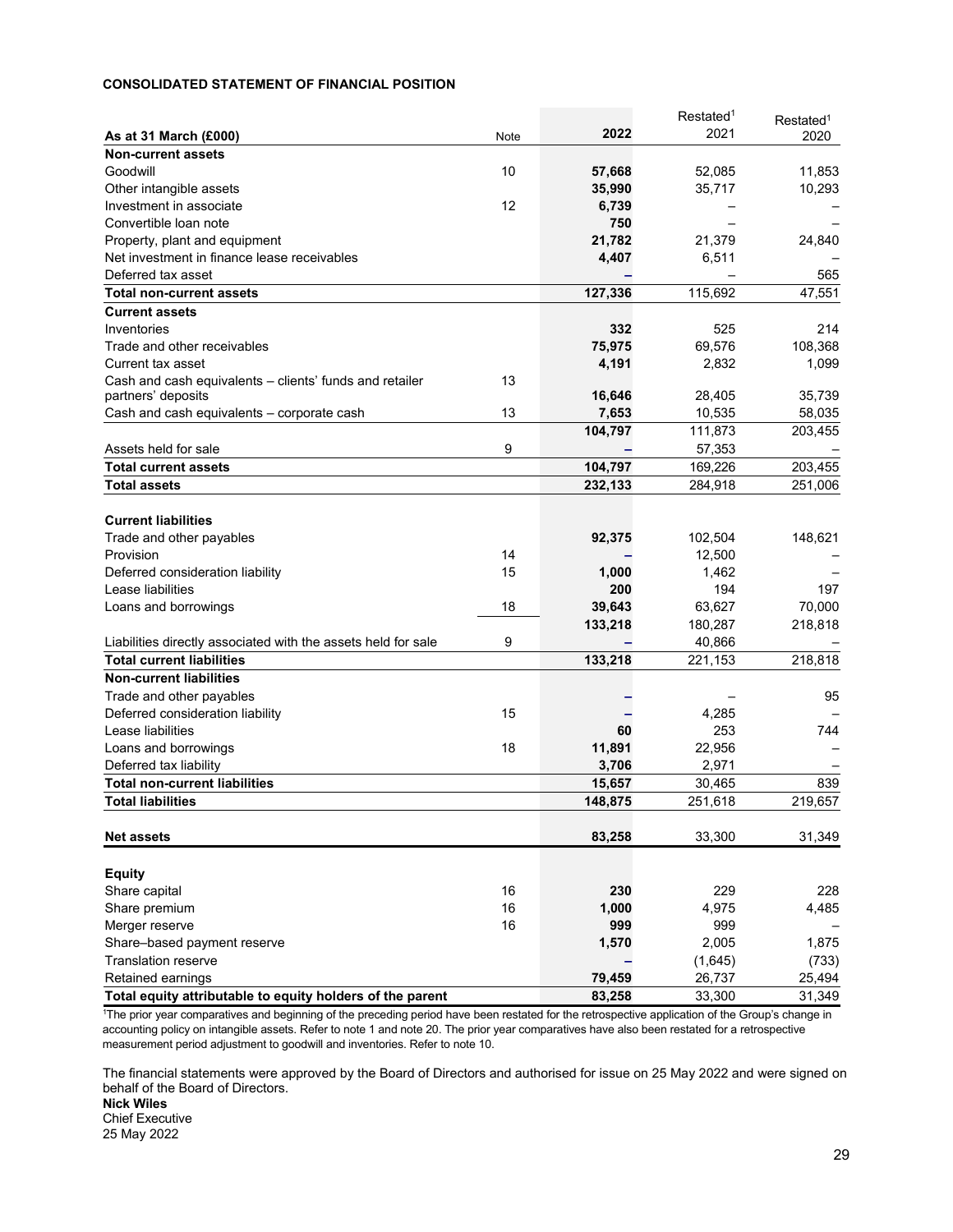# **CONSOLIDATED STATEMENT OF CHANGES IN EQUITY**

|                                                                               | Note | Share<br>capital<br>£000 | Share<br>premium<br>£000 | £000 | Share-based<br>Merger reserve payment reserve<br>£000 | Translation<br>reserve<br>£000 | Restated <sup>1</sup><br>Retained<br>earnings<br>£000 | Restated <sup>1</sup><br>Total equity<br>£000 |
|-------------------------------------------------------------------------------|------|--------------------------|--------------------------|------|-------------------------------------------------------|--------------------------------|-------------------------------------------------------|-----------------------------------------------|
| Opening equity                                                                |      |                          |                          |      |                                                       |                                |                                                       |                                               |
| 1 April 2020, previously<br>stated <sup>1</sup>                               |      | 228                      | 4,485                    |      | 1,875                                                 | (733)                          | 32,475                                                | 38,330                                        |
| Reversal of previously<br>capitalised SaaS                                    |      |                          |                          |      |                                                       |                                |                                                       |                                               |
| implementation costs <sup>1</sup>                                             |      |                          |                          |      |                                                       |                                | (6,981)                                               | (6,981)                                       |
| Opening equity at 1 April<br>2020, restated <sup>1</sup>                      |      | 228                      | 4,485                    |      | 1,875                                                 | (733)                          | 25,494                                                | 31,349                                        |
| Profit for the year, restated <sup>1</sup>                                    |      |                          |                          |      |                                                       |                                | 22,342                                                | 22,342                                        |
| Exchange differences on<br>translation of foreign                             |      |                          |                          |      |                                                       |                                |                                                       |                                               |
| operations<br>Comprehensive income for                                        |      |                          |                          |      |                                                       | (912)                          |                                                       | (912)                                         |
| the year                                                                      |      |                          |                          |      |                                                       | (912)                          | 22,342                                                | 21,430                                        |
| <b>Issue of shares</b>                                                        | 16   | 1                        |                          | 999  |                                                       |                                |                                                       | 1,000                                         |
| Equity-settled share-based<br>payment expense                                 |      |                          |                          |      | 1,066                                                 |                                |                                                       | 1,066                                         |
| Vesting of share scheme                                                       |      |                          | 490                      |      | (926)                                                 |                                | 286                                                   | (150)                                         |
| Deferred tax on share-based<br>payments                                       |      |                          |                          |      | (10)                                                  |                                |                                                       | (10)                                          |
| <b>Dividends</b>                                                              | 17   |                          |                          |      |                                                       |                                | (21, 385)                                             | (21, 385)                                     |
| <b>Closing equity</b><br>31 March 2021, restated <sup>1</sup>                 |      | 229                      | 4,975                    | 999  | 2,005                                                 | (1,645)                        | 26,737                                                | 33,300                                        |
|                                                                               |      |                          |                          |      |                                                       |                                |                                                       |                                               |
| Profit for the year                                                           |      |                          |                          |      |                                                       |                                | 69,540                                                | 69,540                                        |
| Exchange differences on<br>translation of foreign                             |      |                          |                          |      |                                                       |                                |                                                       |                                               |
| operation                                                                     | 9    |                          |                          |      |                                                       | 1,645                          |                                                       | 1,645                                         |
| Comprehensive income for<br>the year                                          |      |                          |                          |      |                                                       | 1,645                          | 69,540                                                | 71,185                                        |
| <b>Issue of shares</b>                                                        | 16   | $\mathbf 1$              | 1,000                    |      |                                                       |                                |                                                       | 1,001                                         |
| Equity-settled share-based<br>payment expense                                 |      |                          |                          |      | 868                                                   |                                |                                                       | 868                                           |
| Vesting of share scheme<br>Reclassification of share<br>premium into retained |      |                          |                          |      | (1, 303)                                              |                                | 1,303                                                 |                                               |
| earnings                                                                      | 1    |                          | (4, 975)                 |      |                                                       |                                | 4,975                                                 |                                               |
| Dividends                                                                     | 17   |                          |                          |      |                                                       |                                | (23,096)                                              | (23,096)                                      |
| <b>Closing equity</b><br>31 March 2022                                        |      | 230                      | 1.000                    | 999  | 1,570                                                 |                                | 79.459                                                | 83,258                                        |

1The prior year comparatives have been restated for the retrospective application of the Group's change in accounting policy on intangible assets. Refer to note 1 and note 20.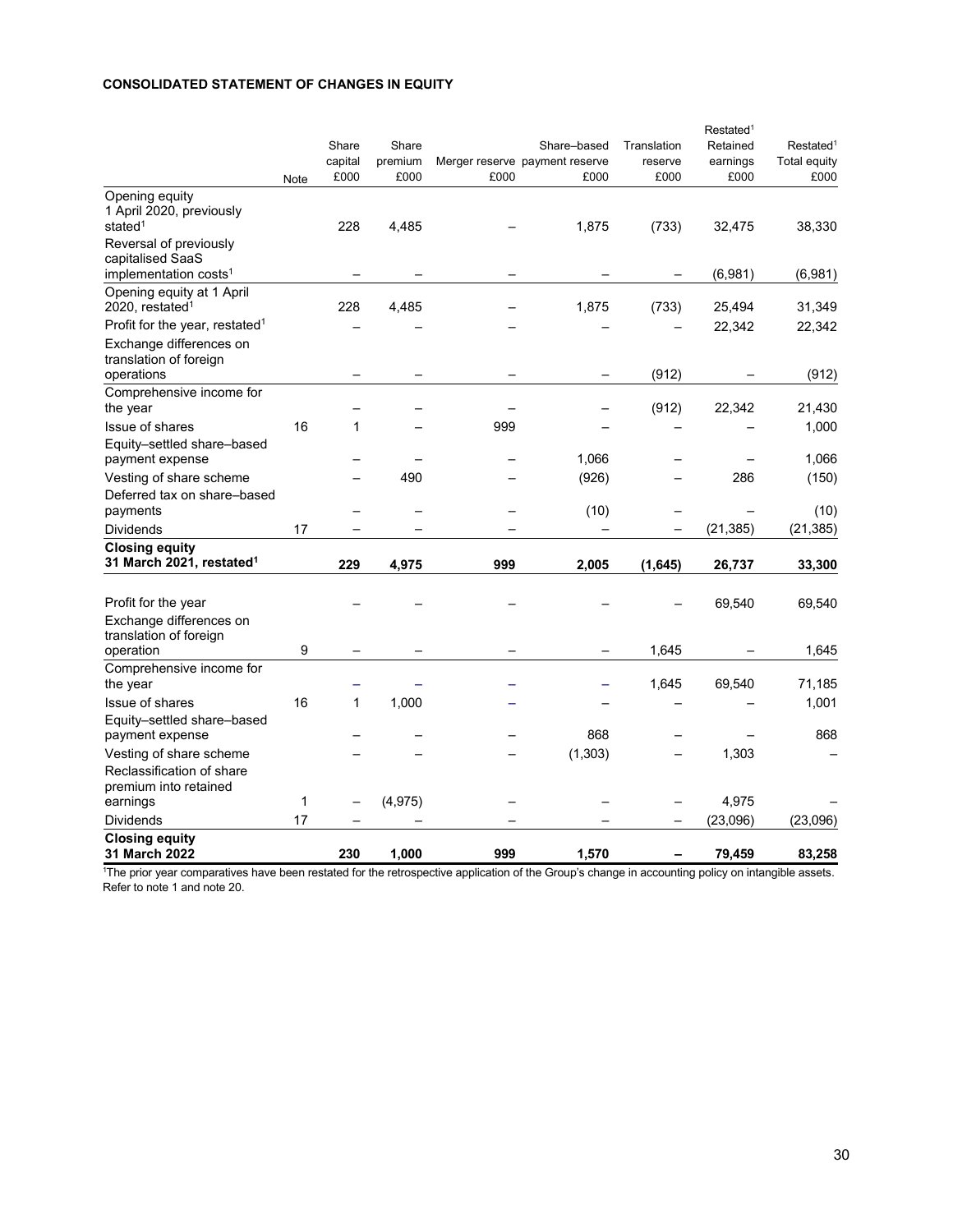# **CONSOLIDATED STATEMENT OF CASH FLOWS**

|                                                                       |      |           | Restated <sup>1</sup> |
|-----------------------------------------------------------------------|------|-----------|-----------------------|
| Year ended 31 March (£000)                                            | Note | 2022      | 2021                  |
| Net cash inflow from operating activities                             | 19   | 22,552    | 54,643                |
| <b>Investing activities</b>                                           |      |           |                       |
| Investment income                                                     |      | 13        | 332                   |
| Purchases of property, plant and equipment                            |      | (5, 185)  | (3,287)               |
| Purchases of intangible assets                                        |      | (5,627)   | (7,950)               |
| Acquisitions of subsidiaries net of cash acquired                     |      | (4,543)   | (60, 800)             |
| Contingent consideration cash paid                                    |      | (2,000)   |                       |
| Purchase of investment in associate                                   | 12   | (6,739)   |                       |
| Purchase of convertible loan note                                     |      | (750)     |                       |
| Proceeds from disposal of discontinued operation net of cash disposed | 9    | 20,159    | 21                    |
| Net cash used in investing activities                                 |      | (4,672)   | (71, 684)             |
|                                                                       |      |           |                       |
| <b>Financing activities</b>                                           |      |           |                       |
| Dividends paid                                                        | 17   | (23,096)  | (21, 385)             |
| Proceeds from issue of share capital                                  |      |           | 1                     |
| Repayment of loans and borrowings                                     | 18   | (61, 469) | (70,000)              |
| Proceeds from loans and borrowings                                    | 18   | 26,420    | 81,259                |
| Payment of lease liabilities                                          |      | (243)     | (211)                 |
| Net cash used in financing activities                                 |      | (58, 387) | (10, 336)             |
| Net decrease in cash and cash equivalents                             |      | (40, 507) | (27, 377)             |
|                                                                       |      |           |                       |
| Cash and cash equivalents at beginning of year                        |      | 64,806    | 93,774                |
| Effect of foreign exchange rate changes                               |      |           | (1,591)               |
| Cash and cash equivalents at end of year                              |      | 24.299    | 64.806                |

1The prior year comparatives have been restated for the retrospective application of the Group's change in accounting policy on intangible assets. Refer to note 1 and note 20.

# **Reconciliation of cash and cash equivalents**

| As at 31 March $(E000)$                                                          | Note | 2022   | 2021   |
|----------------------------------------------------------------------------------|------|--------|--------|
| <b>Continuing operations</b>                                                     |      |        |        |
| Corporate cash                                                                   |      | 7,653  | 10,535 |
| Clients' funds and retailer partners' deposits                                   |      | 16,646 | 28,405 |
| Cash and cash equivalents on the consolidated statement of financial<br>position | 13   | 24,299 | 38,940 |
| <b>Discontinued operation</b>                                                    |      |        |        |
| Corporate cash                                                                   |      |        | 7.814  |
| Clients' funds and retailer partners' deposits                                   |      |        | 18,052 |
| Cash and cash equivalents (discontinued operation)                               |      |        | 25,866 |
| Cash and cash equivalents (continuing and discontinued operations)               |      | 24.299 | 64.806 |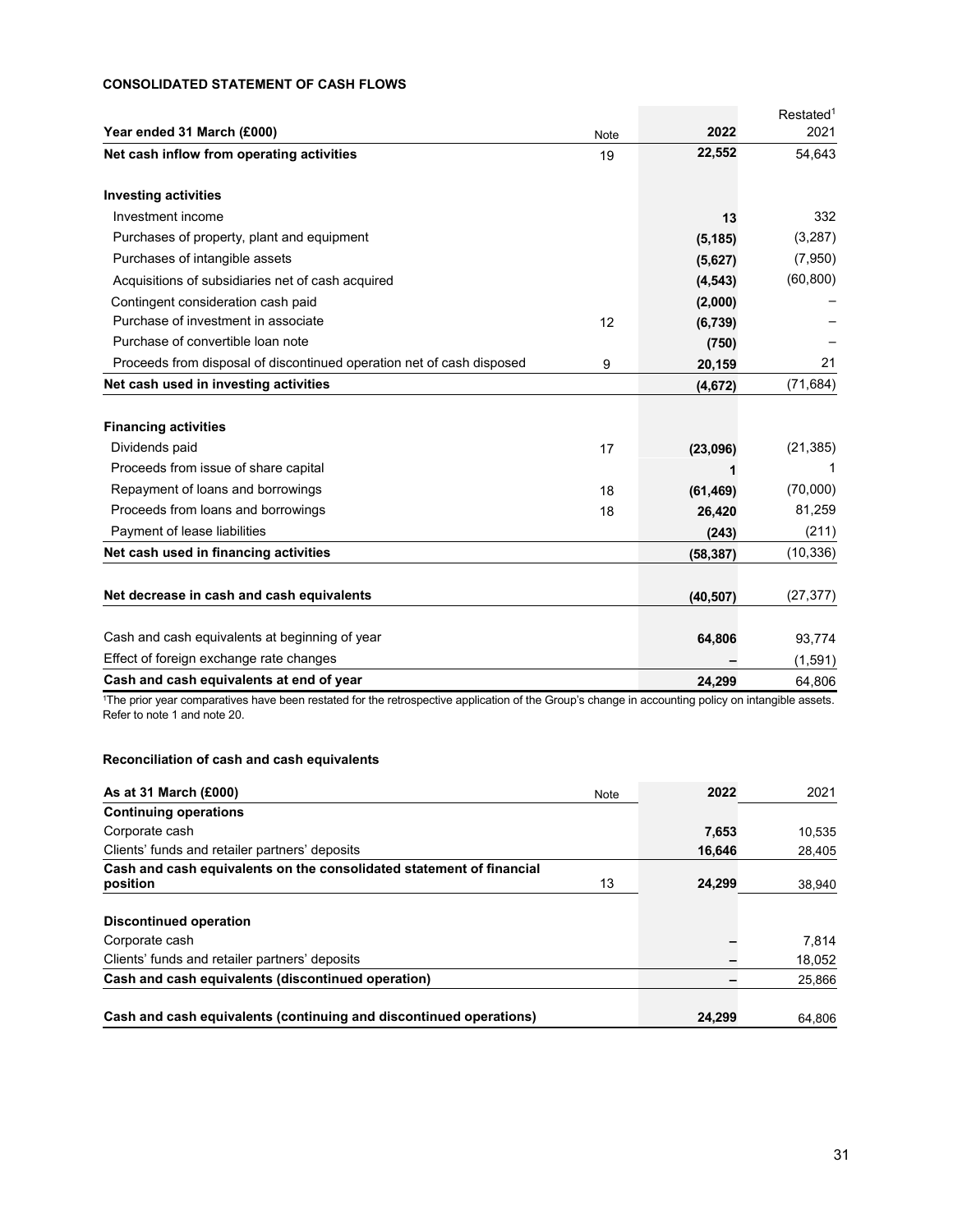# **NOTES TO THE FINANCIAL STATEMENTS**

#### **1. Significant accounting policies**

#### **Basis of preparation**

This preliminary announcement does not constitute the Company's statutory accounts for the years ended 31 March 2022 or 31 March 2021. The statutory accounts have not been finalised but the preliminary announcement has been prepared by the directors, based upon the results and position which they expect will be reflected in the statutory accounts. The 31 March 2021 results are derived from the statutory accounts and comply with International Financial Reporting Standards (IFRS). This announcement does not contain sufficient information to fully comply with IFRS. The Company expects to publish full financial statements that comply with IFRS in due course.

Statutory accounts for 2021 have been delivered to the Registrar of Companies and those for 2022 will be delivered following the Company's annual general meeting. The auditors have reported on the 2021 accounts and the report was unqualified, did not draw attention to any emphasis of matters and did not contain statements under s498(2) or (3) of the Companies Act 2006.

## **Adoption of standards and policies**

This preliminary announcement complies with the recognition and measurement criteria of IFRS, and with the accounting policies of the Group which are set out in the prior year Annual Report. The accounting policies applied by the Group in the financial statements for the year ended 31 March 2022 are the same as those set out in the Group's Annual Report for the year ended 31 March 2021, with the exception of the following policies which are set out below and are applicable for the first time in the year ended 31 March 2022: i) investments in associates and ii) capitalisation of costs incurred in the implementation of cloud computing "Software as a Service" (SaaS) arrangements.

#### **Investments in associates**

Investments in associates are accounted for using the equity method and initially recognised at cost. The carrying amounts of the associates are subsequently adjusted where material to recognise the Group's share of the profit or loss after tax, distributions received and any impairment in value of the associates. Where the Group's share of losses in associates exceeds the value of the investment, the Group ceases to recognise further losses because no obligation exists for the Group to fund the losses. Where a change in net assets has been recognised directly in the associate's equity, the Group recognises its share of those changes in the consolidated statement of changes in equity when applicable. Adjustments are made to align the accounting policies of the associates with the Group and to eliminate the Group's share of unrealised gains and losses on transactions between the Group and its associates.

#### **Prior year restatement for implementation costs of cloud computing SaaS arrangements**

During the year, the Group updated its accounting policy on intangible assets following the April 2021 International Financial Reporting Interpretations Committee ("IFRIC") agenda decision on the configuration and customisation costs incurred in implementing cloud computing SaaS arrangements. The Group's previously capitalised SaaS related costs primarily relate to the implementation costs for PayPoint's cloud–hosted SaaS CRM platform.

Under the revised accounting policy, costs incurred in the configuration and customisation of cloud–hosted SaaS arrangements are now expensed where they do not give rise to an identifiable intangible asset which the Group controls. Amounts paid to the cloud vendor for configuration and customisation that are not distinct from access to the cloud software are expensed over the SaaS contract term. In limited circumstances, configuration and customisation costs may give rise to an identifiable intangible asset, for example, where code is created that is controlled by the Group. The revision to the accounting policy has been accounted for retrospectively, resulting in a prior year restatement. See note 20 for the impacts of the restatement.

The restatement represents a non-cash adjustment. The Group consolidated prior year comparatives have been restated to derecognise previously capitalised SaaS related costs amounting to £0.8 million in the year ended 31 March 2021 which no longer meet the criteria for recognition as an asset under IAS 38. Also, amortisation on previously capitalised intangible assets of £1.8 million for the prior year ended 31 March 2021 has been reversed and the tax charge for the prior year ended 31 March 2021 has increased by £0.2 million. The impact of the restatements has decreased the restated opening Group retained earnings at 1 April 2020 by £7.0 million, increased the Group's profit for the prior year ended 31 March 2021 by £0.8 million and decreased total Group assets on the prior year balance sheet by £6.2 million.

## **Reclassification of share premium balance**

Management has reviewed the treatment of the share premium balance as at 31 March 2021 and concluded that an amount of £5.0 million should have been presented within retained earnings. This balance was previously presented within share premium on the consolidated and Company statements of financial position and statements of changes in equity, and relates entirely to share awards which have vested and been recycled from the share–based payment reserve.

Management has decided not to re–present the prior year comparatives relating to the above item, as it has no impact on the consolidated statement of profit or loss or the consolidated statement of cash flows for the prior year ended 31 March 2021 and the adjustment is not considered significant compared to the overall amount in the consolidated statement of financial position and/or the captions affected. The revision has not reduced distributable reserves and has not had any impact on operating profit, profit for the year, assets and liabilities or cash flows for the year ended 31 March 2022, where the revised presentation has been adopted, or periods prior to this current year.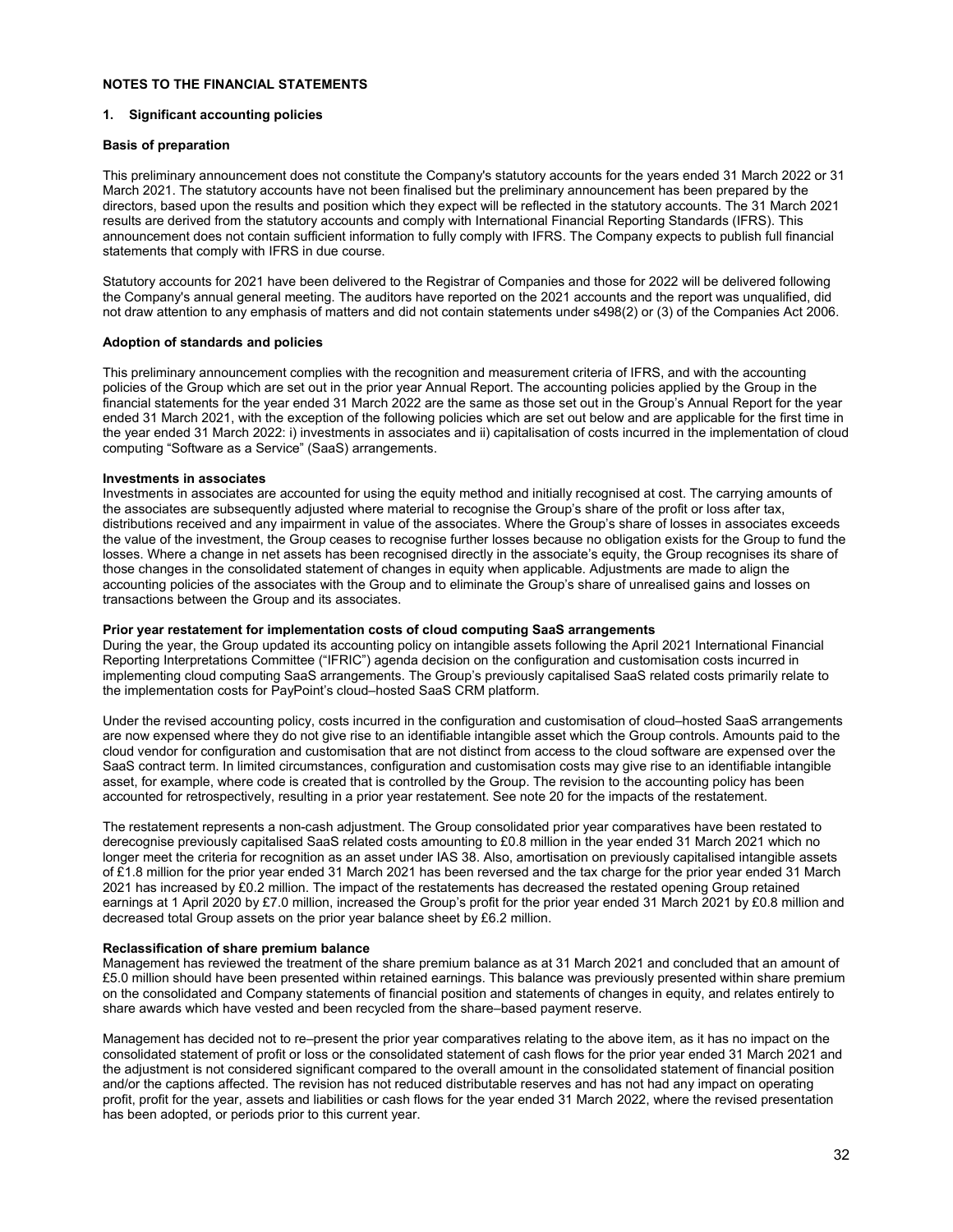#### **Going concern**

The financial statements have been prepared on a going concern basis. The Group manages its capital to ensure that entities in the Group will be able to continue as a going concern while maximising the return to shareholders through the optimisation of the debt to equity balance. The capital structure of the Group consists of debt, cash and cash equivalents and equity attributable to equity holders of the parent comprising capital, reserves and retained earnings.

The Group's policy is to borrow centrally to meet anticipated funding requirements. Our cash and borrowing capacity provides sufficient funds to meet the foreseeable needs of the Group. At 31 March 2022, the Group had cash and cash equivalents of £24.3 million, consisting of £7.7 million corporate cash and £16.6 million of clients' funds and retailer partners' deposits. In addition, following the group-wide refinancing in the prior year and a subsequent one-year extension which was secured after the end of the current financial year, the Group's borrowing facilities consist of a £21.7 million amortising term loan which is due to be fully repaid over the next two financial years and an unsecured £75.0 million revolving credit facility with a £30.0 million accordion facility (uncommitted) expiring in February 2025. At 31 March 2022, £27.0 million (2021: £49.5 million) was drawn down from the revolving credit facility. At 31 March 2022 the Group also had £2.9 million (2021: £4.6 million) of block loan balances.

The Group has a strengthened statement of financial position, with net assets of £83.3 million as at 31 March 2022, having made a profit for the year of £69.5 million and delivered net cash flows from operating activities of £22.6 million for the year then ended. During the current year the Group received £48.6 million proceeds from the sale of the Romanian business. The proceeds were used to partly repay the revolving credit facility in April 2021. The Group had net current liabilities of £28.4 million (2021 restated: £51.9 million), with no assets or liabilities held for sale in the current year following the sale of the Romania business in April 2021, partial repayment of the revolving credit facility using proceeds from the sale of the Romania business and full utilisation of the £12.5 million Ofgem provision recognised in the prior year.

The Directors have prepared cash flow forecast scenarios for a period of at least 12 months from the date of this announcement, taking into account the Group's current financial and trading position, the principal risks and uncertainties and the strategic plans that are reviewed at least annually by the Board. Additionally, the Directors have carried out an assessment of the principal risks and uncertainties and applied several severe but plausible scenarios to further test the Group viability, these included a reduction in the volume of transactions, loss of key contracts and under–performance of acquisitions and new products or service lines. As mitigating actions we have assumed achievable reductions in expenditure and a reduction in the level of future dividends following the payment of the final dividend of 18.0 pence per share declared in respect of financial year ended 31 March 2022.

The cash flow forecasts included an analysis and stress test for the above scenarios to ensure working capital movements within a reporting period do not trigger a covenant breach. Based on this assessment, the Directors confirm that they have a reasonable expectation that the Group will be able to continue in operation and meet its liabilities as they fall due over the period of not less than 12 months from the date of this announcement and therefore have prepared the financial statements on a going concern basis.

## **Alternative performance measures**

Non-IFRS measures or alternative performance measures are used by the Directors and management for performance analysis, planning, reporting and incentive–setting purposes and have remained consistent with the prior year. These measures are included in these financial statements to provide additional useful information on performance and trends to shareholders.

These measures are not defined terms under IFRS and therefore they may not be comparable with similarly titled measures reported by other companies. They are not intended to be a substitute for, or superior to, IFRS measures.

#### *Underlying performance measures (non-IFRS measures)*

Underlying performance measures allow shareholders to better understand the underlying operational performance in the year, to facilitate comparison with prior years and to better assess trends in financial performance. They usually exclude the impact of one–off, non-recurring and exceptional items (exceptional items are disclosed in note 6).

## *Net revenue (non-IFRS measure)*

Net revenue is revenue less commissions paid to retailer partners and the cost of SIM cards where PayPoint is principal. This reflects the benefit attributable to PayPoint's performance eliminating pass–through costs which creates comparability where PayPoint is agent or principal and is an important measure of the overall success of our strategy. A reconciliation from revenue to net revenue is included in note 4.

#### *Effective tax rate (non-IFRS measure)*

Effective tax rate (note 7) is the ongoing tax cost as a percentage of the net profit before tax.

# *Reported dividends (non-IFRS measure)*

Reported dividends are based on a financial year's results from which the dividend is declared and consist of the interim dividend paid and final dividend declared (note 17). This is different to statutory dividends where the final dividend on ordinary shares is recognised in the following year when they are approved by the Company's shareholders.

#### *Cash generation (non-IFRS measure)*

Cash generation reflects earnings before tax, depreciation, amortisation and exceptional items adjusted for working capital (excluding movement in clients' funds and retailers' deposits) as detailed in note 19. This measures the cash generated which can be used for tax payments, new investments and financing activities.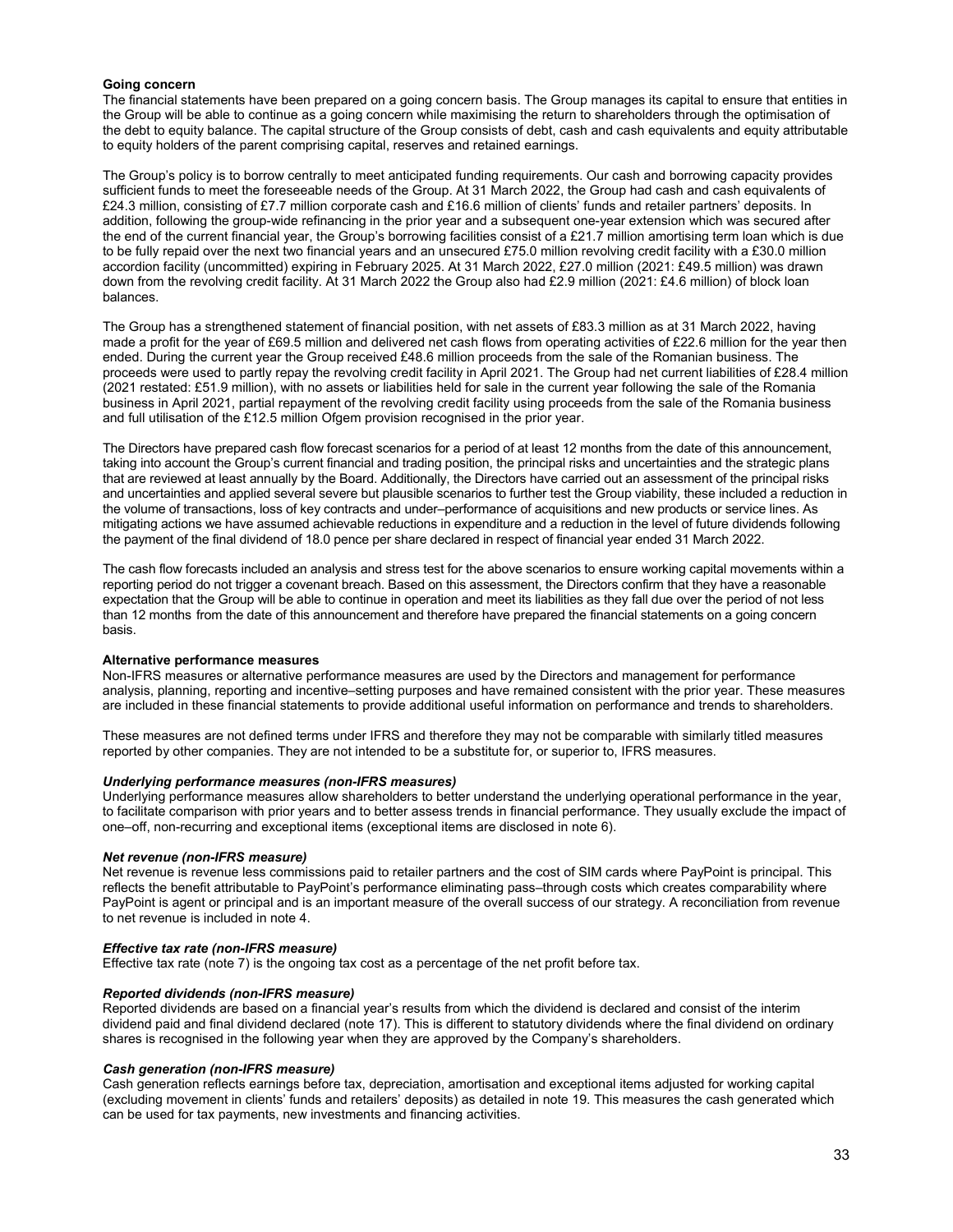# *Total costs (non-IFRS measure)*

Total costs comprise other costs of revenue (note 5), administrative expenses, finance income and finance costs. Total costs excludes exceptional costs.

# *Underlying earnings per share from continuing operations (non-IFRS measure)*

Underlying earnings per share from continuing operations (note 8) is calculated by dividing the net profit from continuing operations before exceptional items attributable to equity holders of the parent by the basic or diluted weighted average number of ordinary shares in issue.

# *Underlying operating margin (non-IFRS measure)*

Underlying operating margin is calculated by dividing operating profit from continuing operations before exceptional items by net revenue from continuing operations. This measure reflects the efficiency of converting revenue into profits. The calculation of operating margin before exceptional items is as follows:

|                                                                |         | Restated <sup>1</sup> |
|----------------------------------------------------------------|---------|-----------------------|
| Year ended 31 March (£000)                                     | 2022    | 2021                  |
| Operating profit from continuing operations                    | 50,548  | 22,289                |
| Adjust for:                                                    |         |                       |
| Exceptional items - (administrative income)/expenses           | (2,880) | 15,600                |
| Operating profit from continuing operations before exceptional |         | 37.889                |
| items                                                          | 47,668  |                       |
| Net revenue from continuing operations (note 4)                | 115,112 | 97,138                |
| <b>Underlying operating margin</b>                             | 41.4%   | 39.0%                 |

1The prior year comparatives have been restated for the retrospective application of the Group's change in accounting policy on intangible assets. Refer to note 1 and note 20.

# *Net corporate debt (non-IFRS measure)*

Net corporate debt represents cash and cash equivalents excluding cash recognised as clients' funds and retailers' deposits, less amounts borrowed under financing facilities (excluding IFRS 16 liabilities). The reconciliation of cash and cash equivalents to net corporate debt is as follows:

| As at 31 March $(E000)$                                                | 2022      | 2021      |
|------------------------------------------------------------------------|-----------|-----------|
| Cash and cash equivalents – corporate cash from continuing operations  | 7,653     | 10,535    |
| Cash and cash equivalents – corporate cash from discontinued operation |           | 7.814     |
| less:                                                                  |           |           |
| Loans and borrowings (note 18)                                         | (51, 534) | (86, 583) |
| Net corporate debt                                                     | (43, 881) | (68, 234) |

# **Exceptional items**

Exceptional items (note 6) are non-recurring or intermittent, and because of their nature and expected infrequency of the events giving rise to them, do not reflect current operational performance. Examples of exceptional items include, but are not limited to:

- costs incurred as part of the acquisition and integration of acquired businesses as these are non-operational, nonrecurring and material (mainly legal, due diligence, valuation and IT integration costs and stamp duty)
- revaluation of the deferred, contingent consideration liability to fair value, as this is material and not a reflection of overall underlying operational performance of the Group
- profit or loss items arising from changes to the Group's capital structure, including significant refinancing, which are non-operational and material (legal and advisory fees and write–off of unamortised arrangement fees on the old facility)
- other one–off profit or loss items which are non-recurring, material and do not reflect underlying operational performance, such as the profit from disposal of the discontinued operation

## **Use of judgements and estimates**

In the application of the Group's accounting policies, the Directors are required to make judgements, estimates and assumptions about the carrying amounts of assets and liabilities that are not readily apparent from other sources. The estimates and associated assumptions are based on historical experience and other factors that are considered to be relevant. Actual results may differ from these estimates.

Estimates and underlying assumptions are reviewed on an ongoing basis. Revisions to accounting estimates are recognised in the period in which the estimate is revised if the revision affects only that period, or in the period of the revision and future periods if the revision affects both current and future periods.

# *Critical judgement: recognition of cash and cash equivalents*

The nature of payments and banking services means that PayPoint collects and holds funds on behalf of clients as those funds pass through the settlement process and also retains retailer partners' deposits as security for those collections.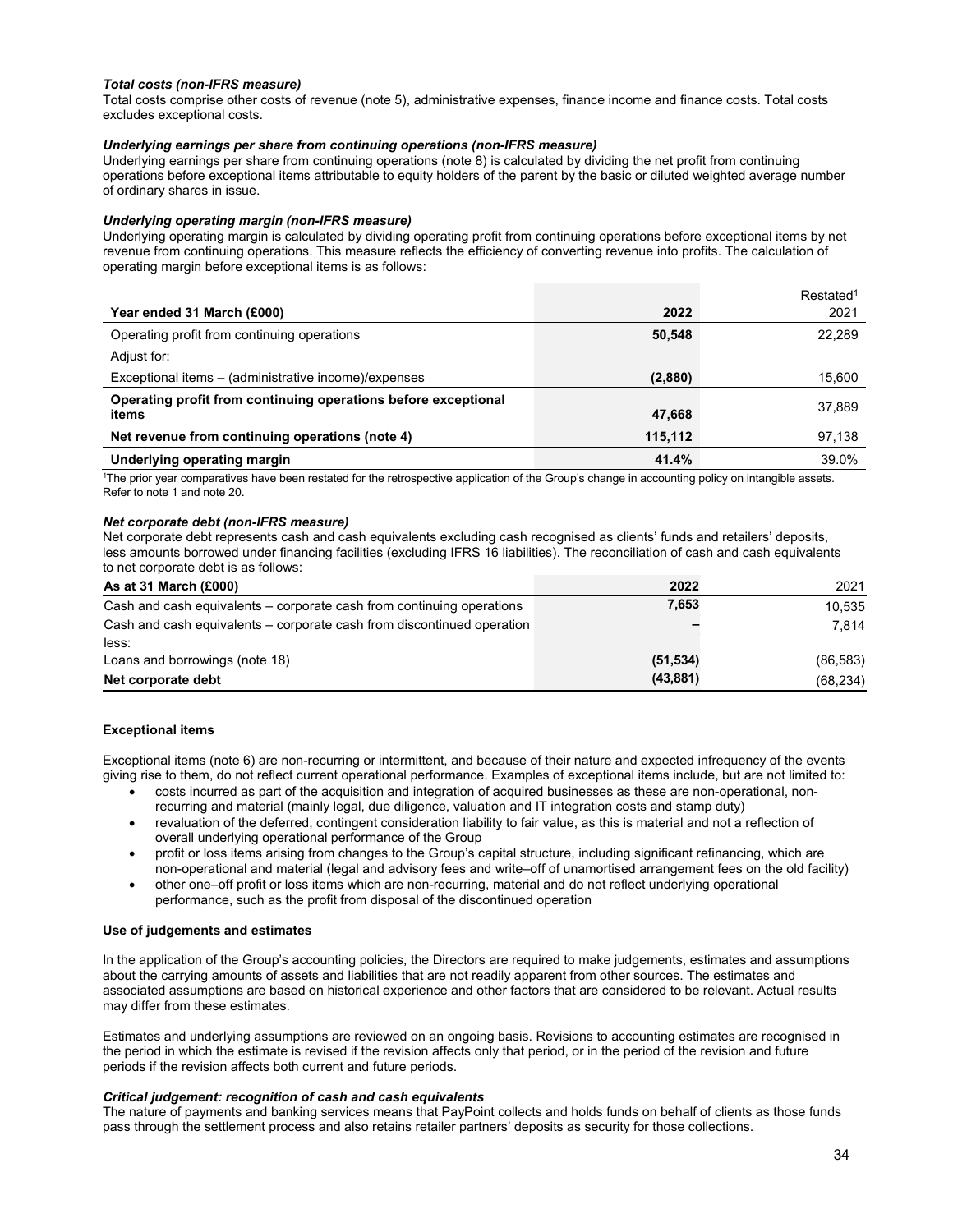A critical judgement in this area is whether clients' funds and retailer partners' deposits are recognised in the statement of financial position. This includes evaluating:

(a) the existence of a binding agreement clearly identifying the beneficiary of the funds (b) the identification of funds, ability to allocate and separability of funds (c) the identification of the holder of those funds at any point in time (d) whether PayPoint bears the credit risk

The Group evaluated the April 2022 IFRIC agenda decision on demand deposits with restrictions on use arising from a contract with a third party and concluded that it did not have any impact on the Group's existing accounting policy for cash and cash equivalents. Where there is a binding agreement specifying that PayPoint holds funds on behalf of the client (i.e. acting in the capacity of a trustee) and those funds have been separately identified as belonging to that beneficiary, the cash and the related liability are not included in the statement of financial position. In all other situations the cash and corresponding liability are recognised on the statement of financial position. Corporate cash and clients' funds and retailer partners' deposits are presented as separate line items within cash and cash equivalents on the statement of financial position.

#### *Critical estimate: Valuation of the goodwill relating to cash generating unit*

Accounting for goodwill and other intangible assets with an indefinite useful life, requires an annual impairment review. Paypoint has acquired four subsidiaries I-movo, Handepay, Merchant Rentals and RSM 2000. The first three subsidiaries were acquired in the prior year and are distinct Cash Generating Units (CGU) whilst RSM 2000 was acquired in the current year and is now part of the Digital CGU.

When testing for impairment, the recoverable amount of the CGU is measured at its value in use by discounting future expected cash flows from the assets in that CGU. Impairment models have been built which consider expected future cash flows based on the Board approved plan. The Board approved plan forecasts cash flows for three years and then appropriate assumptions were applied to forecast a further two years, before appropriate long term growth rates were applied to the fifth year to calculate terminal values. The discount rate used is built up from the PayPoint WACC and then adjusted for specific risks associated with the CGU's estimated cash flows, in particular for i-movo and Digital, higher small entity risk. Sensitivity analysis has been applied to determine the impacts of reasonably possible changes in the assumptions used for the value-in-use calculations.

The critical estimates when calculating the value-in-use in these impairment models are the timing of key revenue streams and the impact of revenue growth prospects. For some recently acquired businesses, significant Directors' judgement is required in setting these estimates as there is invariably no relevant external or historic benchmark to suggest how well these businesses will perform once integrated as members of the Group. Consequently, in setting estimates of high single or double digit growth in the early years following acquisition for a number of the newly acquired businesses, the Directors are judging that PayPoint's existing infrastructure and capabilities will facilitate such growth rates alongside those of the acquired entities.

The CGUs are different sizes and at different stages of maturity. i-movo is a CGU with considerable growth forecast as its most significant current contract, with DWP, only commenced in August 2021 and is expected to reach maturity for transaction levels in FY 22/23. The model assumes ongoing continuation of this contract, or replacement by other revenue streams. The newspaper and FMCG revenue streams contribute an insignificant amount of revenue but are forecast to grow strongly in the near term, and the Directors have confidence in the viability of the product offering following successful pilots and other proof of concept activities this year.

Handepay and Merchant Rentals CGUs are both mature businesses in the cards sector, a highly competitive marketplace, with growth forecast to come from increased sales activity and changes in Handepay's acquirer relationship.

Digital CGU forecast growth is a mix of organic growth in existing business, DD and Multipay, and growth in the Housing and Charities sectors for the combined proposition.

# *Prior year critical judgements and estimates*

Revenue recognition (agent vs principal) which was a critical judgement in the prior financial year ended 31 March 2021, is no longer considered to be a critical judgement. The Romanian business, which was where most of the Group's revenue as principal was recognised, was disposed of on 8 April 2021. The cost of mobile top–ups and SIM cards as principal was £1.1 million in the current year (2021: £46.9 million), refer to note 5. Therefore, at 31 March 2022, this judgement no longer has a significant risk of resulting in material adjustment to the amount of revenue recognised within the next financial year.

The valuation of the deferred, contingent consideration liability arising from the i-movo acquisition, which was a critical estimate in the prior financial year ended 31 March 2021, is no longer considered to be a critical estimate. The i-movo sale and purchase agreement includes four elements of deferred consideration which are contingent on future performance over the earnout period and are linked to four monthly revenue growth targets on two potential key revenue streams. The £nil valuation of the deferred, contingent consideration liability at 31 March 2022 (31 March 2021: £5.7 million) is based on estimated future performance of the related business over the earnout period using management's latest forecasts and does not have a significant risk of resulting in material adjustment to the carrying amount of the deferred, contingent consideration liability within the next financial year.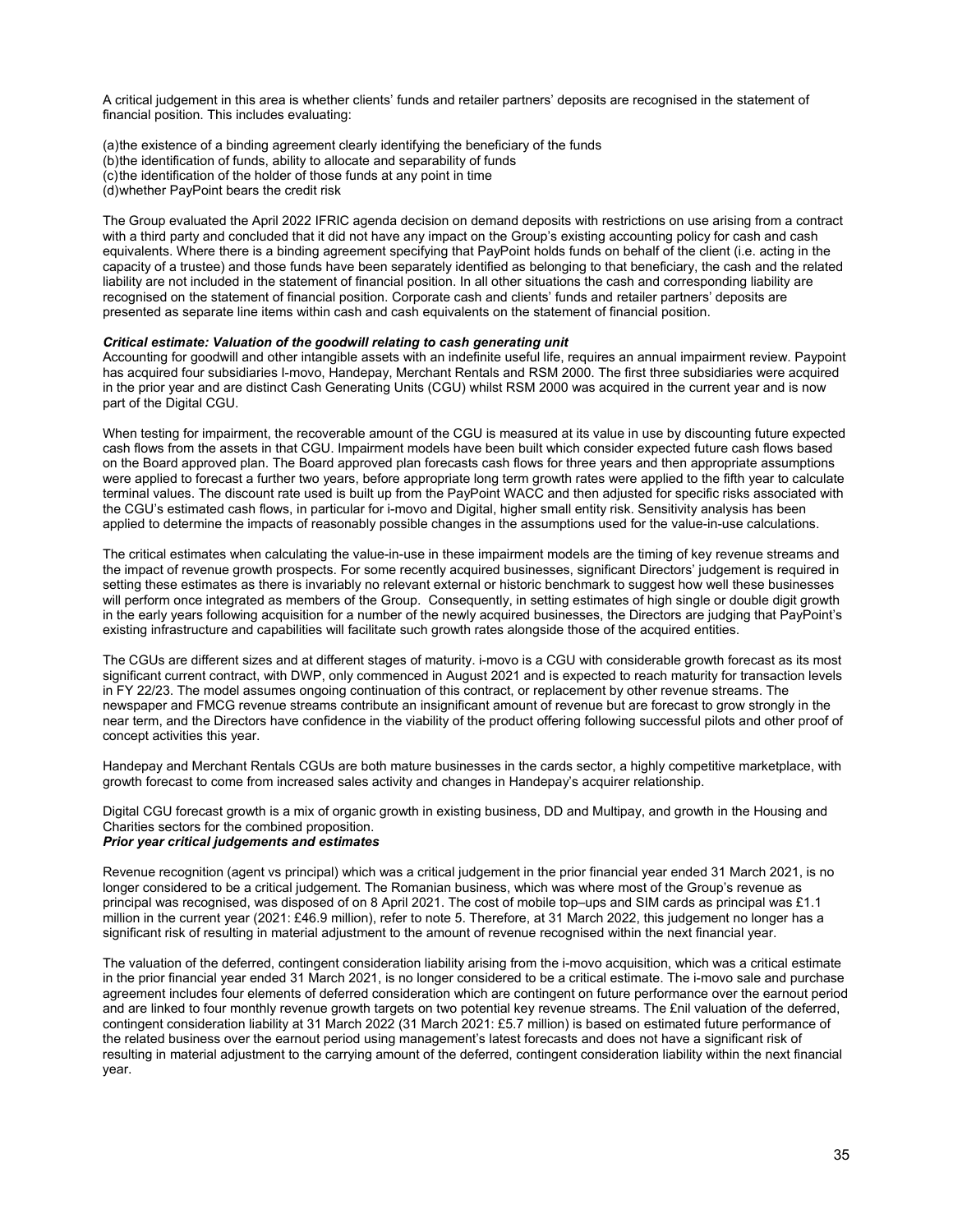# **2. Segment reporting**

# **Segment information**

The Group provides a number of different services and products. However, these do not meet the definition of different segments under IFRS 8, as the chief operating decision maker, the Executive Board, does not review those separately to make decisions about resource allocation and performance. Therefore, the Group has only one operating segment. A business division analysis of revenue has been provided in note 3.

## **Geographical information**

| <b>Revenue</b>                                         |         |         |
|--------------------------------------------------------|---------|---------|
| Year ended 31 March (£000)                             | 2022    | 2021    |
| Continuing operations – UK                             | 145.144 | 127.747 |
| Discontinued operation <sup>1</sup> – Romania (note 9) | 1.258   | 67.742  |
| <b>Total</b>                                           | 146.402 | 195.489 |

1The current year revenue from the discontinued operation represents the revenue from Romania between 1 and 8 April 2021 prior to disposal.

The total £128.0 million (2021 restated: £115.7 million) non-current assets at 31 March 2022 are geographically located within the UK.

# **3. Revenue**

## **Disaggregation of revenue**

| Year ended 31 March (£000)         | 2022    | 2021    |
|------------------------------------|---------|---------|
| <b>Continuing operations</b>       |         |         |
| <b>Shopping</b>                    |         |         |
| Service fees                       | 16,575  | 14,649  |
| Card payments                      | 24,951  | 14,058  |
| Card terminal leases               | 5,566   | 974     |
| <b>ATMs</b>                        | 13,858  | 13,956  |
| Other shopping                     | 1,936   | 1,219   |
| <b>Shopping total</b>              | 62,886  | 44,856  |
|                                    |         |         |
| e-commerce total                   | 13,600  | 11,074  |
|                                    |         |         |
| <b>Payments and banking</b>        |         |         |
| Cash - bill payments               | 36,660  | 39,889  |
| $Cash - top -ups$                  | 12,898  | 14,166  |
| Digital                            | 8,224   | 6,050   |
| Cash through to digital            | 9,411   | 9,983   |
| Other payments and banking         | 1,465   | 1,729   |
| Payments and banking total         | 68,658  | 71,817  |
| <b>Total continuing operations</b> | 145,144 | 127,747 |
| <b>Discontinued operation</b>      |         |         |
| Romania <sup>1</sup>               | 1,258   | 67,742  |
| <b>Total</b>                       | 146,402 | 195,489 |

1 The current year revenue from the discontinued operation represents the revenue from Romania between 1 and 8 April 2021 prior to disposal.

Service fee revenue of £16.6 million (2021: £14.6 million) and management fees, set-up fees and upfront lump sum payments of £1.2 million (2021: £1.2 million) are recognised on a straight-line basis over the period of the contract. Card terminal leasing revenue of £5.6 million (2021: £1.0 million for the 2 months since the acquisition of Merchant Rentals) is recognised over the expected lease term using the sum of digits method for finance leases and on a straight-line basis for operating leases. The remainder of revenue is recognised at the point in time when each transaction is processed. The usual timing of payment by customers is on fourteen-day terms.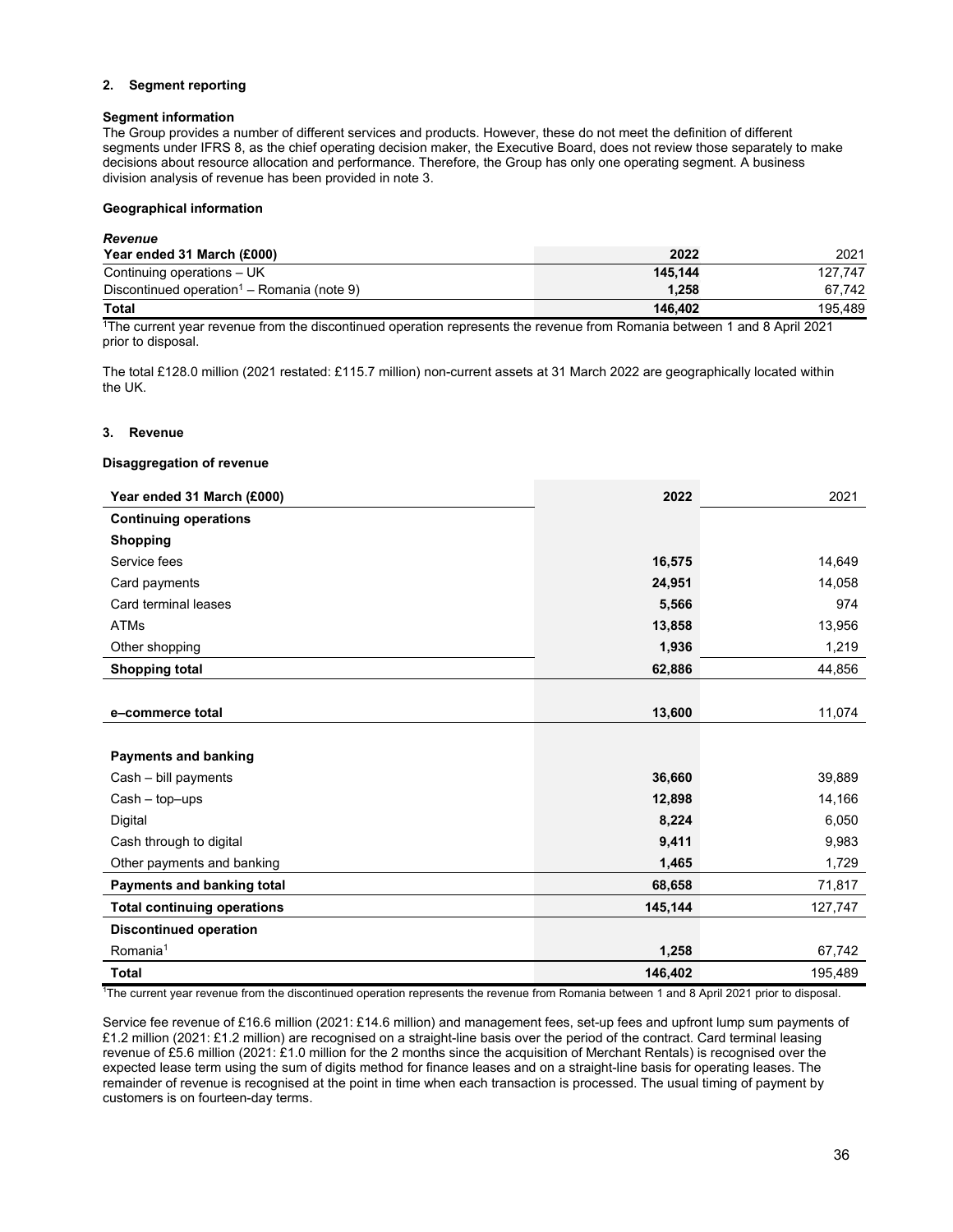Revenue subject to variable consideration of £10.7 million (2021: £10.3 million) exists where the consideration which PayPoint is entitled to varies according to transaction volumes processed and rate per transaction. Management estimates the total transaction price using the expected value method at contract inception, which is reassessed at the end of each reporting period, by applying a blended rate per transaction to estimated transaction volumes. Any required adjustment is made against the transaction prices in the period to which it relates. The revenue is recognised at the constrained amount to the extent that it is highly probable that the inclusion will not result in a significant revenue reversal in the future, with the estimates based on projected transaction volumes and historical experience. The potential range in outcomes for revenue subject to variable consideration resulting from changes in these estimates is not material.

# **Contract balances**

| As at 31 March (£000)                                         | 2022   | 2021     |
|---------------------------------------------------------------|--------|----------|
| Trade receivables                                             | 10,316 | 10,772   |
| Net investment in finance lease receivables                   | 6,221  | 10,575   |
| Accrued income                                                | 4,315  | 3,320    |
| Contract assets – capitalisation of fulfilment costs          | 2,057  | 1.889    |
| Contract liabilities - deferral of setup and development fees | (788)  | (1, 472) |
| Deferred income                                               | (401)  | (565)    |

PayPoint's contract balances arise from differences between timing of cash flow and revenue recognition, which is usually at the point in time each transaction is processed or on a straight-line basis over the contracted period for management fees, set-up fees or upfront lump sum payments.

• The trade receivables represent PayPoint's entitlement to consideration from clients and SME and retailer partners for services and goods delivered and invoiced at the reporting date, where the right to payment is unconditional except for the passage of time.

• The net investment in finance lease receivables balance represents the total minimum lease payments receivable to PayPoint as lessor under finance leases, adjusted for the incremental initial direct costs of obtaining that lease, discounted at the interest rate implicit in those leases, with corresponding card terminal finance leasing revenue recognised over the expected lease term using the sum of digits method.

• The accrued income is a receivable which represents PayPoint's entitlement to consideration from clients and SME and retailer partners for services and goods delivered but not yet invoiced at the reporting date.

• The contract assets are mainly capitalised employee costs directly relating to the implementation services which are expected to be recovered from the customer and are amortised on a straight-line basis over the period of the contract.

• The contract liabilities represent set-up and development fees which are released on a straight-line basis over the period of the contract.

• The deferred income is a contract liability which represents advance consideration received from clients and SME and retailer partners at the reporting date, which is released with revenue recognised upon delivery of the performance obligations.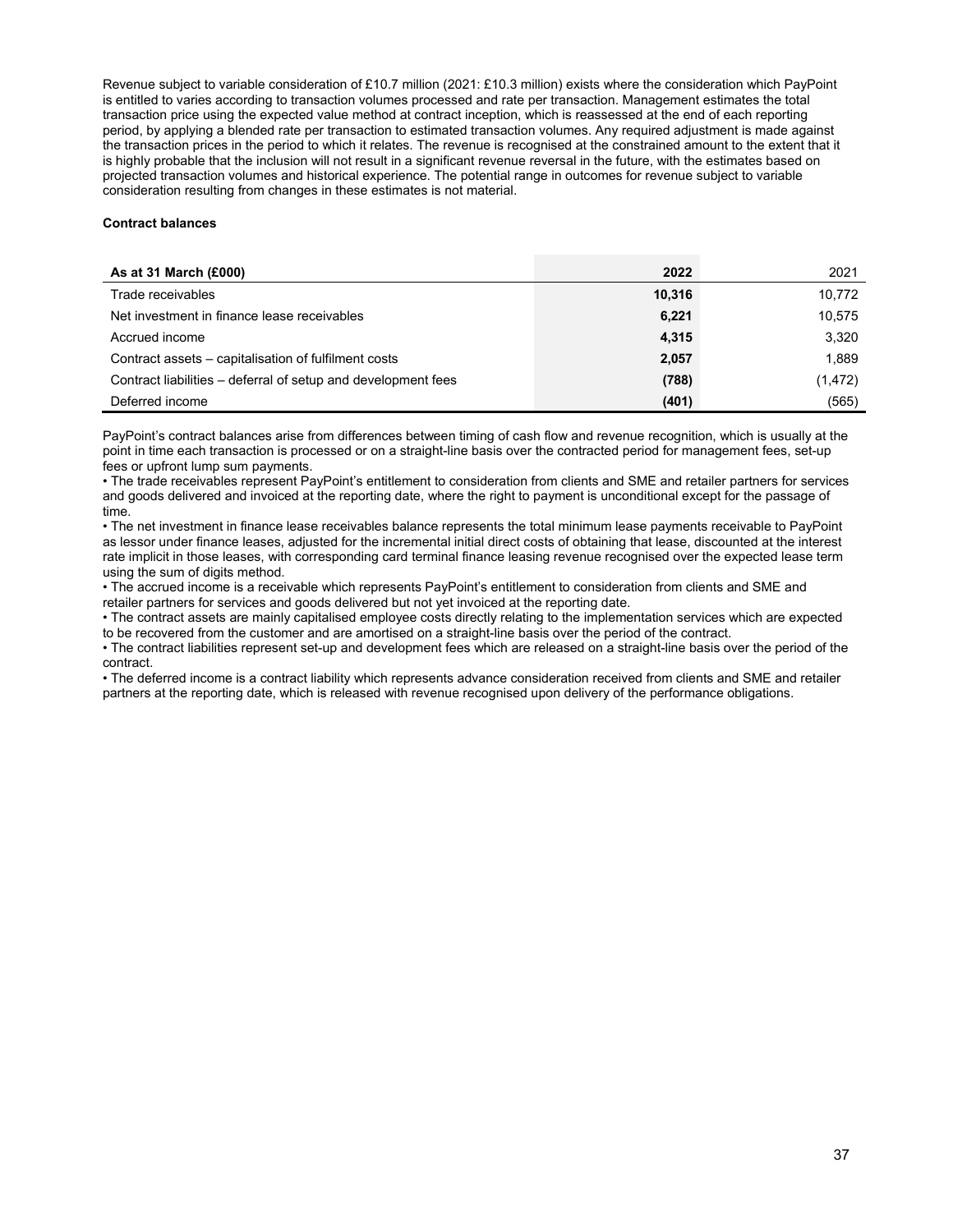# **4. Net revenue (alternative performance measure)**

| Year ended 31 March (£000)                             | 2022      | 2021      |
|--------------------------------------------------------|-----------|-----------|
| <b>Continuing operations</b>                           |           |           |
| Service revenue                                        | 141,310   | 123,886   |
| Sale of goods                                          | 1,183     | 1,343     |
| Royalties                                              | 2,651     | 2,518     |
| Total revenue from continuing operations               | 145,144   | 127,747   |
| less:                                                  |           |           |
| Retailer partners' commissions                         | (29, 827) | (30, 272) |
| Cost of SIM card sales as principal                    | (205)     | (337)     |
| Net revenue from continuing operations                 | 115,112   | 97,138    |
| Discontinued operation <sup>1</sup>                    |           |           |
| Service revenue                                        | 366       | 17,842    |
| Sale of goods                                          | 892       | 49,900    |
| Total revenue from continuing operations               | 1,258     | 67,742    |
| less:                                                  |           |           |
| Retailer partners' commissions                         | (101)     | (5, 847)  |
| Cost of mobile top-ups and SIM card sales as principal | (897)     | (46, 567) |
| Net revenue from discontinued operation                | 260       | 15,328    |
| <b>Total net revenue</b>                               | 115,372   | 112,466   |

1 The current year revenue and net revenue from the discontinued operation represents the revenue and net revenue from Romania between 1 and 8 April 2021 prior to disposal.

# **5. Cost of revenue**

|                                                   |        | Restated <sup>1</sup> |
|---------------------------------------------------|--------|-----------------------|
| Year ended 31 March (£000)                        | 2022   | 2021                  |
| <b>Continuing operations</b>                      |        |                       |
| Retailer partners' commissions                    | 29,827 | 30,272                |
| Cost of mobile top-ups and SIM cards as principal | 205    | 337                   |
| Total cost of revenue deducted for net revenue    | 30,032 | 30,609                |
| Depreciation and amortisation                     | 7,626  | 7,860                 |
| Field sales costs                                 | 7,548  | 3,174                 |
| Other                                             | 3,519  | 3,842                 |
| Total other costs of revenue                      | 18,693 | 14,876                |
| Total cost of revenue from continuing operations  | 48,725 | 45,485                |
| Discontinued operation <sup>2</sup>               |        |                       |
| Retailer partners' commissions                    | 101    | 5,847                 |
| Cost of mobile top-ups and SIM cards as principal | 897    | 46,567                |
| Total cost of revenue deducted for net revenue    | 998    | 52,414                |
| Depreciation and amortisation                     | 10     | 381                   |
| Other                                             | (10)   | 331                   |
| Total other costs of revenue                      |        | 712                   |
| Total cost of revenue from discontinued operation | 998    | 53,126                |
| <b>Total cost of revenue</b>                      | 49,723 | 98,611                |

<sup>1</sup>The prior year comparatives have been restated for the retrospective application of the Group's change in accounting policy on intangible assets.

Refer to note 1 and note 20. 2 The current year cost of revenue from the discontinued operation represents the cost of revenue from Romania between 1 and 8 April 2021 prior to disposal.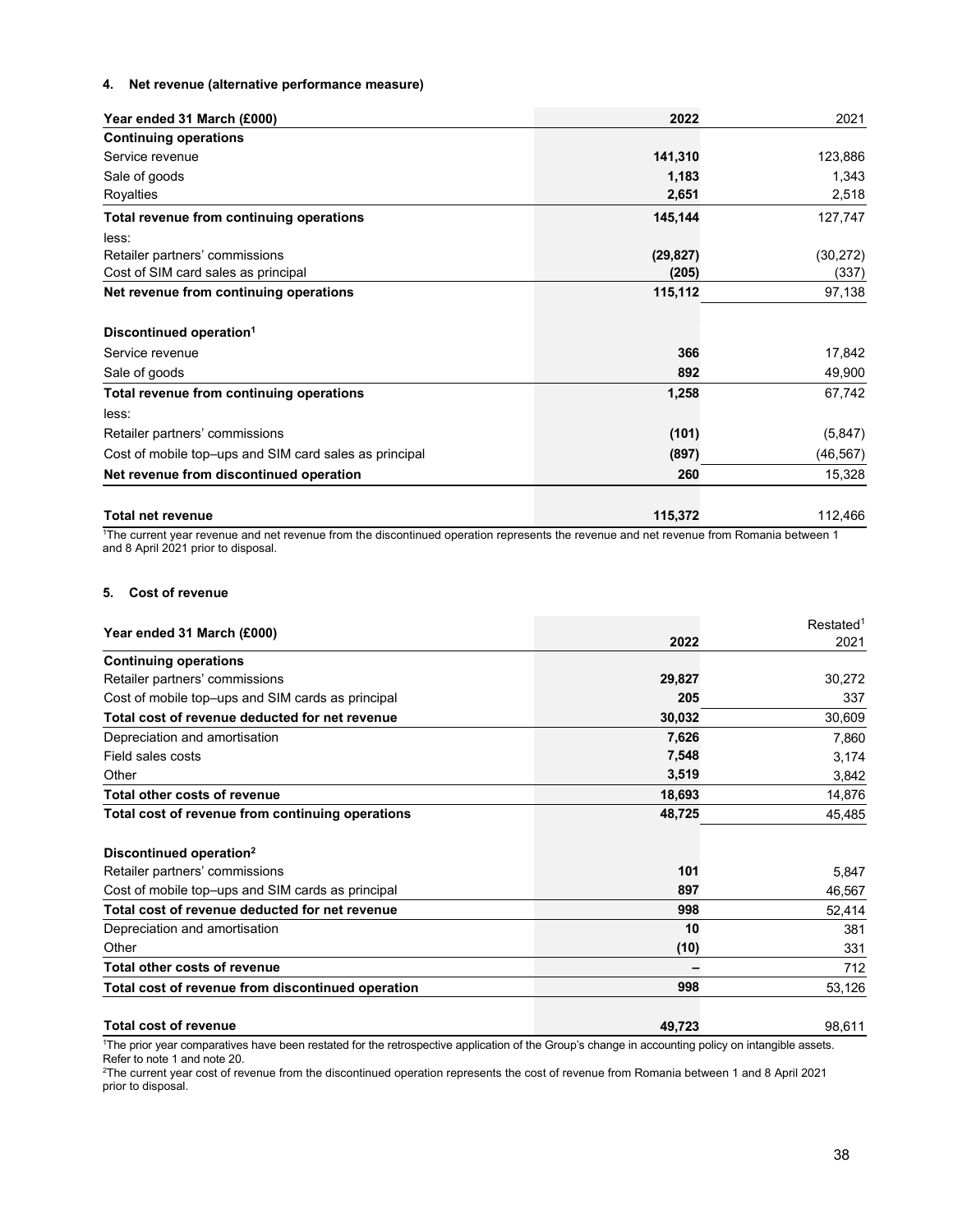# **6. Exceptional items**

| Year ended 31 March (£000)                                                   | 2022   | 2021     |
|------------------------------------------------------------------------------|--------|----------|
| Revaluation of deferred, contingent consideration liability – administrative | 2,880  |          |
| expenses                                                                     |        |          |
| Acquisition costs expensed – administrative expenses                         |        | (2,796)  |
| Provision in relation to Ofgem Statement of Objections - administrative      |        | (12,500) |
| expenses                                                                     |        |          |
| Refinancing costs expensed - administrative expenses                         |        | (304)    |
| Total exceptional items included in operating profit                         | 2,880  | (15,600) |
| Gain on disposal of discontinued operation, net of tax                       | 29,863 |          |
| Refinancing costs expensed - finance costs                                   |        | (459)    |
| Total exceptional items included in profit or loss                           | 32.743 | (16,059) |

**Reconciliation of profit before tax from continuing operations to underlying profit before tax from continuing operations** 

| <b>UNULULIUI</b>                                        |         | Restated <sup>1</sup> |
|---------------------------------------------------------|---------|-----------------------|
| Year ended 31 March (£000)                              | 2022    | 2021                  |
| Profit before tax from continuing operations            | 48.515  | 20.443                |
| Exceptional items                                       | (2,880) | 16.059                |
| Underlying profit before tax from continuing operations | 45.635  | 36.502                |

The prior year comparatives have been restated for the retrospective application of the Group's change in accounting policy on intangible assets. Refer to note 1 and note 20.

# **Reconciliation of earnings from continuing operations to underlying earnings from continuing operations**

| <u>, waanamanan al aarmiida main aanamanid abaramana ta amaarfiind aarmiida main aanamad abaramana</u> |                       |
|--------------------------------------------------------------------------------------------------------|-----------------------|
|                                                                                                        | Restated <sup>1</sup> |
| 2022                                                                                                   | 2021                  |
| 39.529                                                                                                 | 15.919                |
| (2,880)                                                                                                | 16.059                |
|                                                                                                        | (2, 462)              |
| 36.649                                                                                                 | 29.516                |
|                                                                                                        |                       |

1The prior year comparatives have been restated for the retrospective application of the Group's change in accounting policy on intangible assets. Refer to note 1 and note 20.

## **7. Tax**

|                                                   |       | Restated <sup>1</sup> |
|---------------------------------------------------|-------|-----------------------|
| Year ended 31 March (£000)                        | 2022  | 2021                  |
| <b>Continuing operations</b>                      |       |                       |
| <b>Current tax</b>                                |       |                       |
| Charge for current year                           | 8,254 | 4,911                 |
| Adjustment in respect of prior years              | 86    | (146)                 |
| Current tax charge                                | 8,340 | 4,765                 |
| Deferred tax                                      |       |                       |
| Charge/(credit) for current year                  | 577   | (444)                 |
| Adjustment in respect of prior years              | 69    | 203                   |
| Deferred tax charge/(credit)                      | 646   | (241)                 |
| Total income tax charge on continuing operations  | 8,986 | 4,524                 |
| <b>Discontinued operation</b>                     |       |                       |
| <b>Current tax</b>                                |       |                       |
| Charge for current year                           |       | 1,107                 |
| Current tax charge                                |       | 1,107                 |
| Deferred tax                                      |       |                       |
| Charge for current year                           |       | 21                    |
| Deferred tax charge                               |       | 21                    |
| Total income tax charge on discontinued operation |       | 1,128                 |
| Total income tax charge                           | 8,986 | 5,652                 |

1The prior year comparatives have been restated for the retrospective application of the Group's change in accounting policy on intangible assets. Refer to note 1 and note 20.

The income tax charge on continuing operations is based on the UK statutory rate of corporation tax for the year of 19% (2021: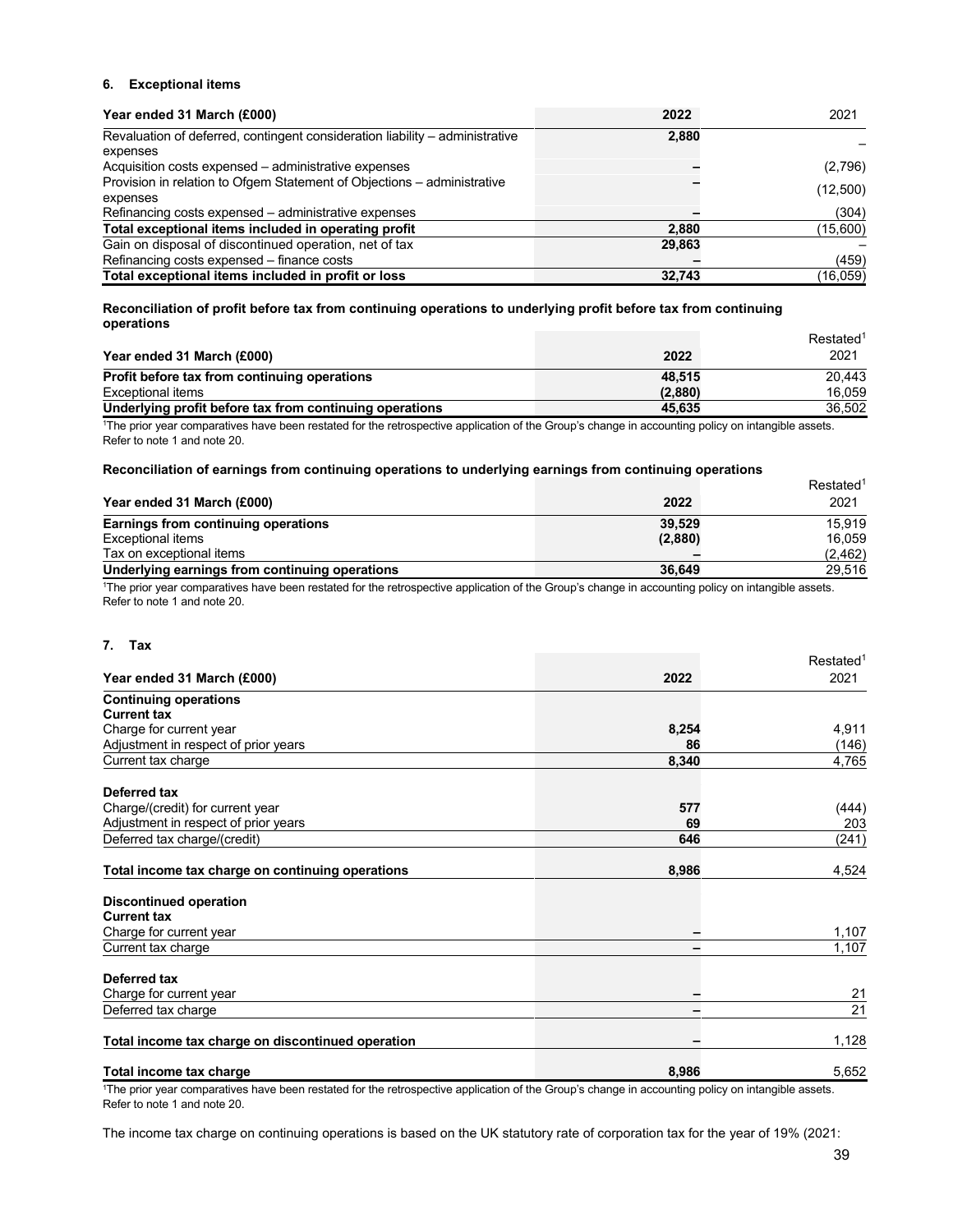19%). Temporary differences have been measured using the enacted tax rates that are expected to apply when the liability is settled or the asset realised. During the financial year, an increase in the main rate of UK corporation tax from 19% to 25% with effect from 1 April 2023 was enacted. Deferred tax has been calculated based on the rate applicable at the date timing differences are expected to reverse.

The income tax charge on continuing operations of £9.0 million (2021: £4.5 million) on profit before tax of £48.5 million (2021: £20.4 million) represents an effective tax rate<sup>1</sup> of 18.5% (2021: 22.1%). This is lower than the UK statutory rate of 19% due to expenditure qualifying for the capital allowances super deduction, research and development credits and the non-taxable exceptional item in the current year, partially offset by the impact of revaluing the deferred tax liability following the enactment of the increased main rate of UK corporation tax from 19% to 25% with effect from 1 April 2023. The effective tax rate is lower than the prior year due to the disallowable acquisition and disposal costs in the prior year together with the super deduction, research and development credits and the non-taxable exceptional item in the current year, partially offset by the impact of revaluing the deferred tax liability following the enactment of the increased main rate of UK corporation tax from 19% to 25% with effect from 1 April 2023.

1Effective tax rate is the tax cost as a percentage of profit before tax on continuing operations.

The tax charge on continuing operations for the year is reconciled to profit before tax from continuing operations, as set out in the consolidated statement of profit or loss, as follows:

|                                                       |        | Restated <sup>1</sup> |
|-------------------------------------------------------|--------|-----------------------|
| Year ended 31 March (£000)                            | 2022   | 2021                  |
| Profit before tax from continuing operations          | 48,515 | 20,443                |
| Tax at the UK corporation tax rate of 19% (2021: 19%) | 9,218  | 3,884                 |
| Tax effects of:                                       |        |                       |
| (Non-taxable income)/disallowable expenses            | (726)  | 508                   |
| Adjustments in respect of prior years                 | 155    | 57                    |
| Tax impact of share-based payments                    | (3)    | 75                    |
| Revaluation of deferred tax liability                 | 889    |                       |
| Non-taxable exceptional item                          | (547)  |                       |
| Actual amount of tax charge on continuing operations  | 8,986  | 4.524                 |

1The prior year comparatives have been restated for the retrospective application of the Group's change in accounting policy on intangible assets. Refer to note 1 and note 20.

The effective tax rate on the discontinued operation was 0.0% (2021: 14.9%) because the gain on disposal of the discontinued operation was exempt from UK corporation tax under the substantial shareholding exemption.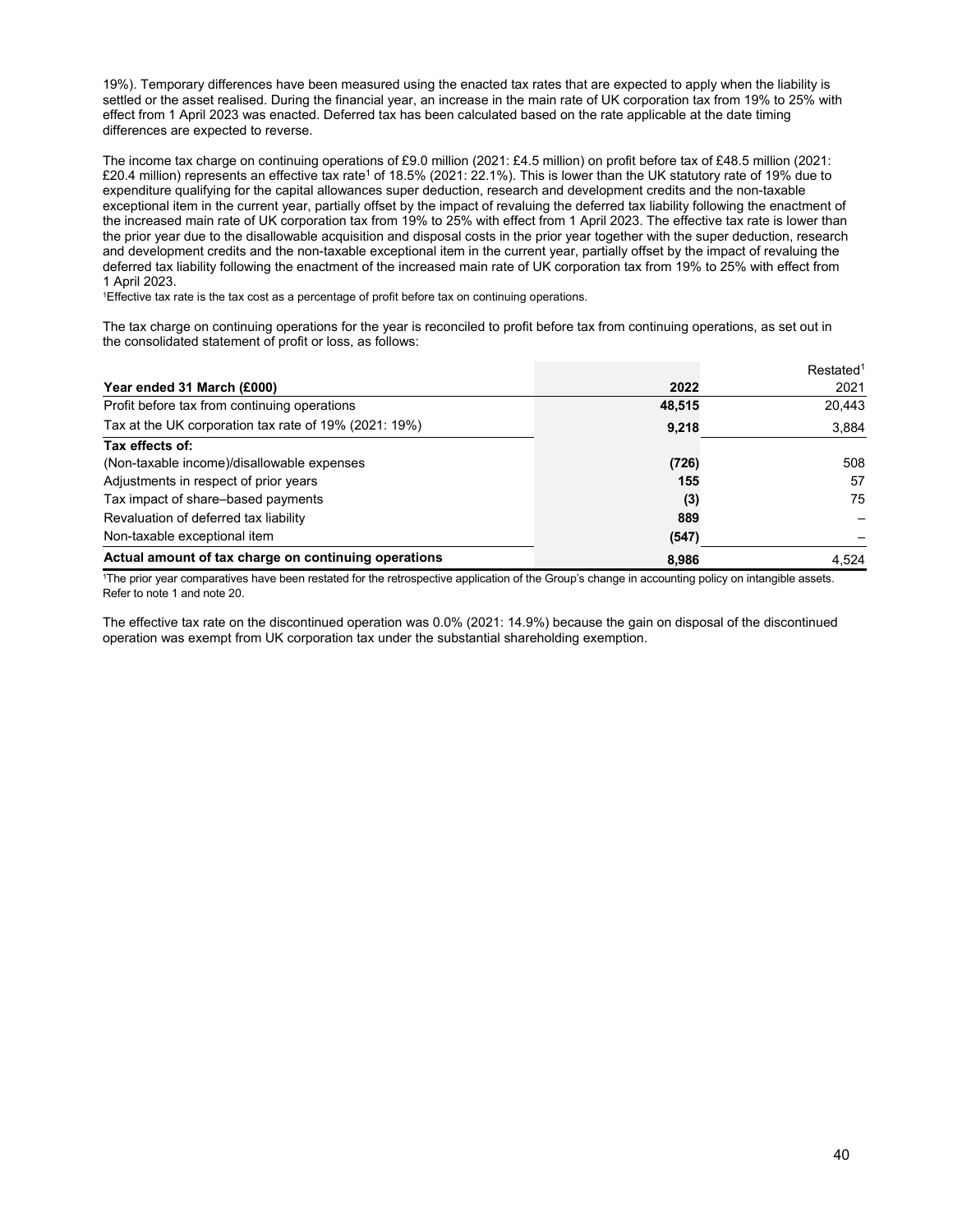# **8. Earnings per share**

Basic and diluted earnings per share are calculated on the following profit and number of shares:

|                                                                                                                                               |            | Restated <sup>1</sup>         |
|-----------------------------------------------------------------------------------------------------------------------------------------------|------------|-------------------------------|
| Year ended 31 March (£000)                                                                                                                    | 2022       | 2021                          |
| Total profit for basic and diluted earnings per share is the net profit<br>attributable to equity holders of the parent                       | 69,540     | 22,342                        |
| <b>Continuing operations</b>                                                                                                                  |            |                               |
| Profit for basic and diluted earnings per share is the net profit from<br>continuing operations attributable to equity holders of the parent  | 39,529     | 15,919                        |
| Continuing operations - underlying                                                                                                            |            |                               |
| Profit for basic and diluted earnings per share is the net profit from<br>continuing operations attributable to equity holders of the parent  | 36.649     | 29,516                        |
| <b>Discontinued operation</b>                                                                                                                 |            |                               |
| Profit for basic and diluted earnings per share is the net profit from<br>discontinued operation attributable to equity holders of the parent | 30,011     | 6,423                         |
| As at 31 March (Number of shares)                                                                                                             | 2022       | 2021                          |
| Weighted average number of ordinary shares in issue (for basic<br>earnings per share)                                                         | 68,631     | 68,406                        |
| Potential dilutive ordinary shares:                                                                                                           |            |                               |
| Long-term incentive plan<br>Restricted share awards                                                                                           | 164<br>408 | 164<br>197                    |
| Deferred annual bonus scheme                                                                                                                  | 108        | 62                            |
| SIP and other                                                                                                                                 | 58         | 50                            |
| Weighted average number of ordinary shares in issue (for diluted<br>earnings per share)                                                       | 69,369     | 68,879                        |
|                                                                                                                                               |            |                               |
| Earnings per share (pence)                                                                                                                    | 2022       | Restated <sup>1</sup><br>2021 |
| Basic                                                                                                                                         | 101.3      | 32.7                          |
| Diluted                                                                                                                                       | 100.2      | 32.4                          |
| Earnings per share - continuing operations (pence)                                                                                            |            |                               |
| Basic                                                                                                                                         | 57.6       | 23.3                          |
| <b>Diluted</b>                                                                                                                                | 57.0       | 23.1                          |
| Underlying earnings per share before exceptional items - continuing<br>operations (pence)                                                     |            |                               |
| <b>Basic</b>                                                                                                                                  | 53.4       | 43.1                          |
| <b>Diluted</b>                                                                                                                                | 52.8       | 42.9                          |
| Earnings per share - discontinued operation (pence)                                                                                           |            |                               |
| <b>Basic</b>                                                                                                                                  | 43.7       | 9.4                           |
| <b>Diluted</b>                                                                                                                                | 43.2       | 9.3                           |

<sup>1</sup>The prior year comparatives have been restated for the retrospective application of the Group's change in accounting policy on intangible assets. Refer to note 1 and note 20.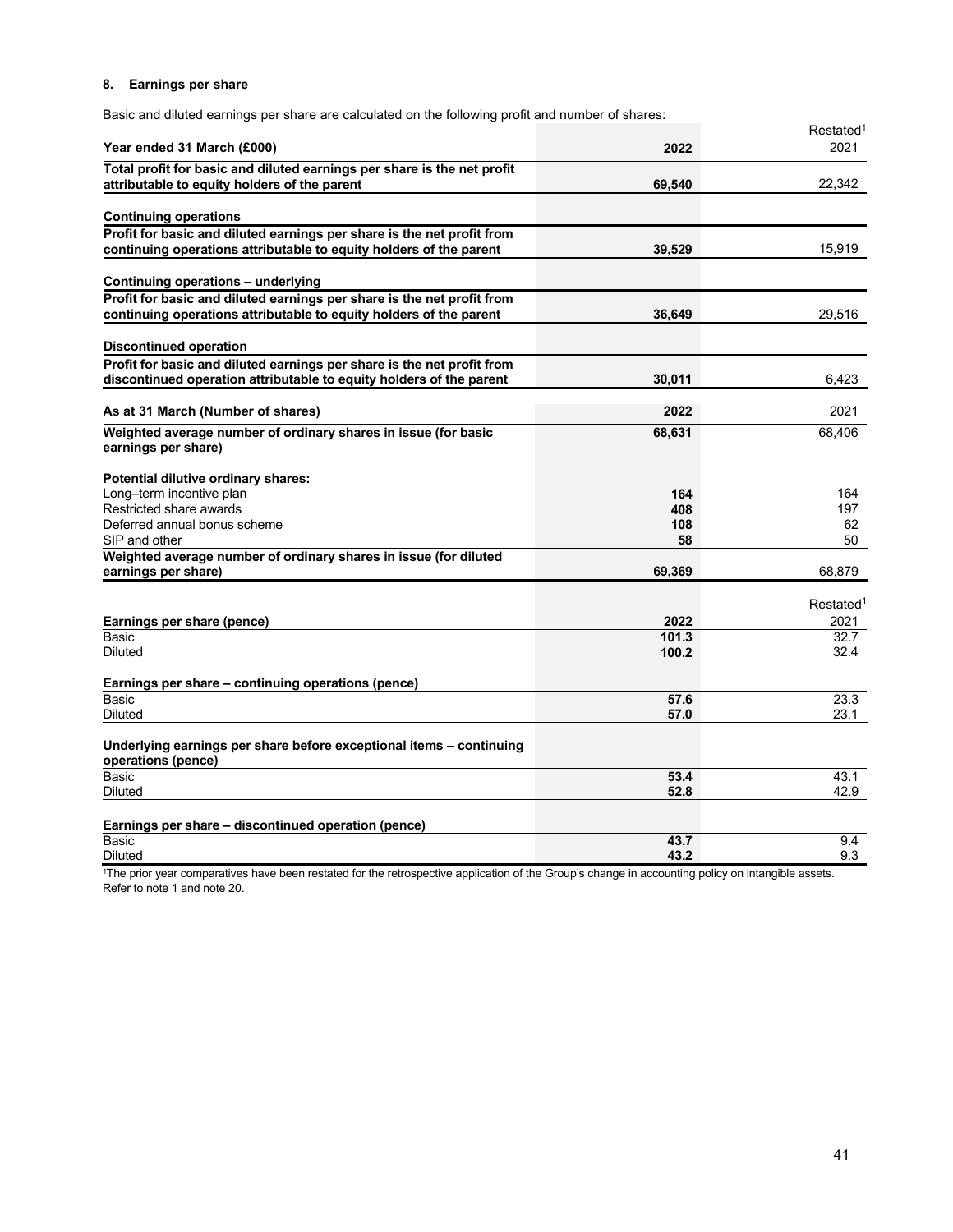# **9. Discontinued operation**

The sale of the Romanian business, PayPoint Services SRL, to Innova Capital completed on 8 April 2021 following regulatory and other customary approvals. The sale was consistent with PayPoint's focus on its key strategic priorities and the delivery of enhanced growth and value in its core UK markets.

Cash proceeds of £48.3 million were received in April 2021 and were used to partly repay the revolving credit facility and reduce net corporate debt. A further £0.3m working capital adjustment was received on 2 November 2021. The Group profit from the discontinued operation was £30.0 million:

|                                                                                             | <b>31 March 2022</b> |
|---------------------------------------------------------------------------------------------|----------------------|
|                                                                                             | £000                 |
| Total disposal proceeds received                                                            | 48.585               |
| Costs of disposal                                                                           | (1,010)              |
| Carrying amount of net assets sold                                                          | (16,067)             |
| Gain on sale before income tax and reclassification of foreign currency translation reserve | 31,508               |
| Reclassification of foreign currency translation reserve to profit or loss                  | (1,645)              |
| Tax charge on discontinued operation                                                        |                      |
| Gain on disposal after tax                                                                  | 29.863               |
| Profit up to date of disposal                                                               | 148                  |
| Profit from discontinued operation (attributable to owners of the Company)                  | 30.011               |

The gain on disposal of the discontinued operation was exempt from UK corporation tax under the substantial shareholding exemption.

The major classes of assets and liabilities comprising the carrying amount of net assets sold (and classified as held for sale in the prior year) were as follows:

|                                             | 8 April 2021 | 31 March 2021 |
|---------------------------------------------|--------------|---------------|
|                                             | £000         | £000          |
| <b>Assets</b>                               |              |               |
| Goodwill                                    | 11,149       | 11,149        |
| Other intangible assets                     | 455          | 455           |
| Property, plant and equipment               | 2,242        | 2,242         |
| Deferred tax asset                          |              |               |
| Inventories                                 | 124          | 124           |
| Trade and other receivables                 | 20,033       | 17,517        |
| Corporate cash                              | 7,814        | 7,814         |
| Clients' funds and retailers' deposits      | 20,090       | 18,052        |
| Total assets of discontinued operation      | 61,907       | 57,353        |
| <b>Liabilities</b>                          |              |               |
| Trade and other payables                    | 44,928       | 39,954        |
| Lease liabilities                           | 707          | 707           |
| Current tax liability                       | 201          | 201           |
| Deferred tax liability                      | 4            | 4             |
| Total liabilities of discontinued operation | 45,840       | 40,866        |
| Net assets of discontinued operation        | 16,067       | 16,487        |

The net assets of the discontinued operation were assessed to ensure their fair value less costs to sell were greater than their carrying value. The proceeds of the disposal substantially exceeded the carrying amount of the related net assets and accordingly no impairment loss was recognised prior to disposal.

The current year results of the discontinued operation up to the date of disposal and the gain on disposal after tax have been included in the total Group profit for the year as follows:

|                                                                    | Period from 1 to 8 April | Year ebded 31 March |
|--------------------------------------------------------------------|--------------------------|---------------------|
|                                                                    | 2021                     | 2021                |
|                                                                    | £000                     | £000                |
| Revenue                                                            | 1,258                    | 67,742              |
| Cost of revenue                                                    | (998)                    | (53,126)            |
| Gross profit                                                       | 260                      | 14,616              |
| Expenses                                                           | (112)                    | (7,188)             |
| <b>Operating profit</b>                                            | 148                      | 7,428               |
| Finance income                                                     |                          | 311                 |
| Finance costs                                                      |                          | (188)               |
| <b>Profit before tax</b>                                           | 148                      | 7,551               |
| Tax                                                                |                          | (1, 128)            |
| Gain on disposal                                                   | 29,863                   |                     |
| Post-tax profit from discontinued operation attributable to equity |                          |                     |
| holders of the parent                                              | 30.011                   | 6,423               |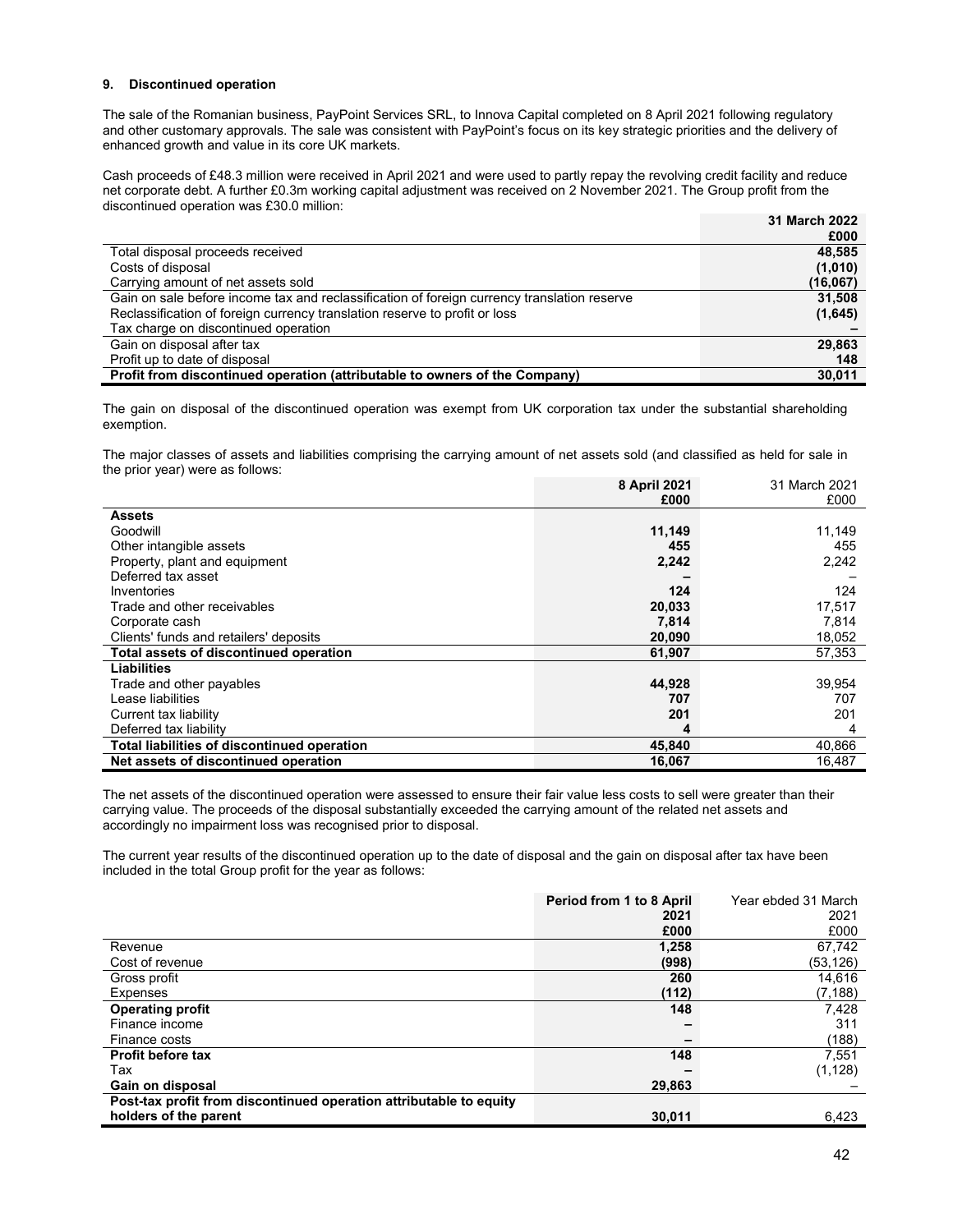## **Net cash flows attributable to discontinued operation**

|                                                                  | Period from 1 to 8 April | Year ebded 31 March |
|------------------------------------------------------------------|--------------------------|---------------------|
|                                                                  | 2021                     | 2021                |
|                                                                  | £000                     | £000                |
| Net cash from operations                                         | 2,038                    | 11,018              |
| Net cash used in investing activities                            |                          | (689)               |
| Net cash used in financing activities – dividends paid to parent |                          | (7, 146)            |
| company                                                          |                          |                     |
| Net cash disposed as part of discontinued operation              | (27, 904)                |                     |
| Net (decrease)/increase in cash and cash equivalents             | (25, 866)                | 3,183               |
| Cash and cash equivalents at beginning of year                   | 25,866                   | 24,328              |
| Effect of foreign exchange rate changes                          |                          | (1,645)             |
| Cash and cash equivalents at end of year                         |                          | 25.866              |

The Group proceeds from the disposal of the discontinued operation net of cash disposed were £20.2 million:

|                                                                                            | Year ended    |
|--------------------------------------------------------------------------------------------|---------------|
|                                                                                            | 31 March 2022 |
|                                                                                            | £000          |
| Total disposal proceeds received                                                           | 48.585        |
| Costs of disposal                                                                          | (522)         |
| Corporate cash held for sale in the discontinued operation                                 | (7, 814)      |
| Clients' funds and retailer partners' deposits held for sale in the discontinued operation | (20,090)      |
| Proceeds from disposal of the discontinued operation net of cash disposed                  | 20.159        |

## **10. Goodwill**

The Group tests goodwill for impairment annually and more frequently if there are indicators of impairment as set out in note 1. The Group's cash-generating units ('CGUs') have been assessed based on independently managed cash flows. When testing for impairment, recoverable amounts for the Group's CGUs are measured at their value-in-use by discounting the future expected cash flows from the assets in the CGUs. The Board approved plan forecasts cash flows for three years and then appropriate assumptions were applied to forecast a further two years, before appropriate long term growth rates were applied to the fifth year to calculate terminal values. A key estimate in the impairment tests is the short-term growth revenue rates applied within the cash flow forecasts, which are determined using an estimate of future results based on the latest business forecasts and appropriately reflect expected performance of the CGU. The estimates of future cash flows are based on past experience adjusted for estimates of future performance, including the continued shift from cash to digital payments, and for businesses only recently acquired and integrated into the Group, the judgement of the Directors about the level of financial performance achievable by leveraging the Group's existing infrastructure and capabilities alongside those of the acquired entities

Terminal values are based on long-term growth rates that do not exceed 2%, which appropriately reflect the expected long-term rate of GDP growth in the UK. The pre-tax risk adjusted discount rates have been used to discount the forecast cash flows calculated by reference to the weighted average cost of capital ('WACC') of each CGU. The cost of equity is based on the riskfree rate for long-term UK government bonds, which is adjusted for the beta (reflecting the systemic risk of PayPoint relative to the market as a whole), the equity market risk premium (reflecting the required return over and above a risk-free rate by an investor who is investing in the market as a whole) and a CGU specific risk adjustment (reflecting other systemic risks specific to each CGU and the markets in which it operates).

All CGUs assessed generate value-in-use in excess of their carrying values. Sensitivity analysis applied to WACC and gross margin demonstrated that no reasonably possible change in any of the above assumptions would cause the carrying values of the CGUs to exceed their recoverable amounts.

|                                                  | Romania<br><b>CGU</b> | i-movo<br><b>CGU</b> | Handepay            | <b>Restated</b><br><b>Merchant</b><br><b>Rentals</b><br>CGU | <b>Digital</b><br>payments<br>CGU | <b>Total CGUs</b> |
|--------------------------------------------------|-----------------------|----------------------|---------------------|-------------------------------------------------------------|-----------------------------------|-------------------|
|                                                  | £'000                 | £'000                | <b>CGU</b><br>£'000 | £'000                                                       | £'000                             | £'000             |
| At 31 March 2020                                 | 11,853                |                      |                     |                                                             |                                   | 11,853            |
| Acquisitions of businesses                       |                       | 6,867                | 35,632              | 9,052                                                       |                                   | 51,551            |
| Exchange rate adjustment                         | (704)                 |                      |                     |                                                             |                                   | (704)             |
| Balance reclassified as held for sale            | (11, 149)             |                      |                     |                                                             | -                                 | (11,149)          |
| At 31 March 2021, previously stated              |                       | 6,867                | 35,632              | 9,052                                                       |                                   | 51,551            |
| Measurement period adjustment - Merchant Rentals |                       |                      |                     | 534                                                         |                                   | 534               |
| At 31 March 2021, restated                       |                       | 6,867                | 35.632              | 9,586                                                       |                                   | 52,085            |
| Acquisition of business                          |                       |                      |                     |                                                             | 5,583                             | 5,583             |
| <b>At 31 March 2022</b>                          |                       | 6.867                | 35.632              | 9,586                                                       | 5.583                             | 57,668            |

The prior year comparatives have been restated for a retrospective measurement period adjustment which resulted in an increase in the goodwill attributable to the Merchant Rentals acquisition by £0.5 million. New information about facts and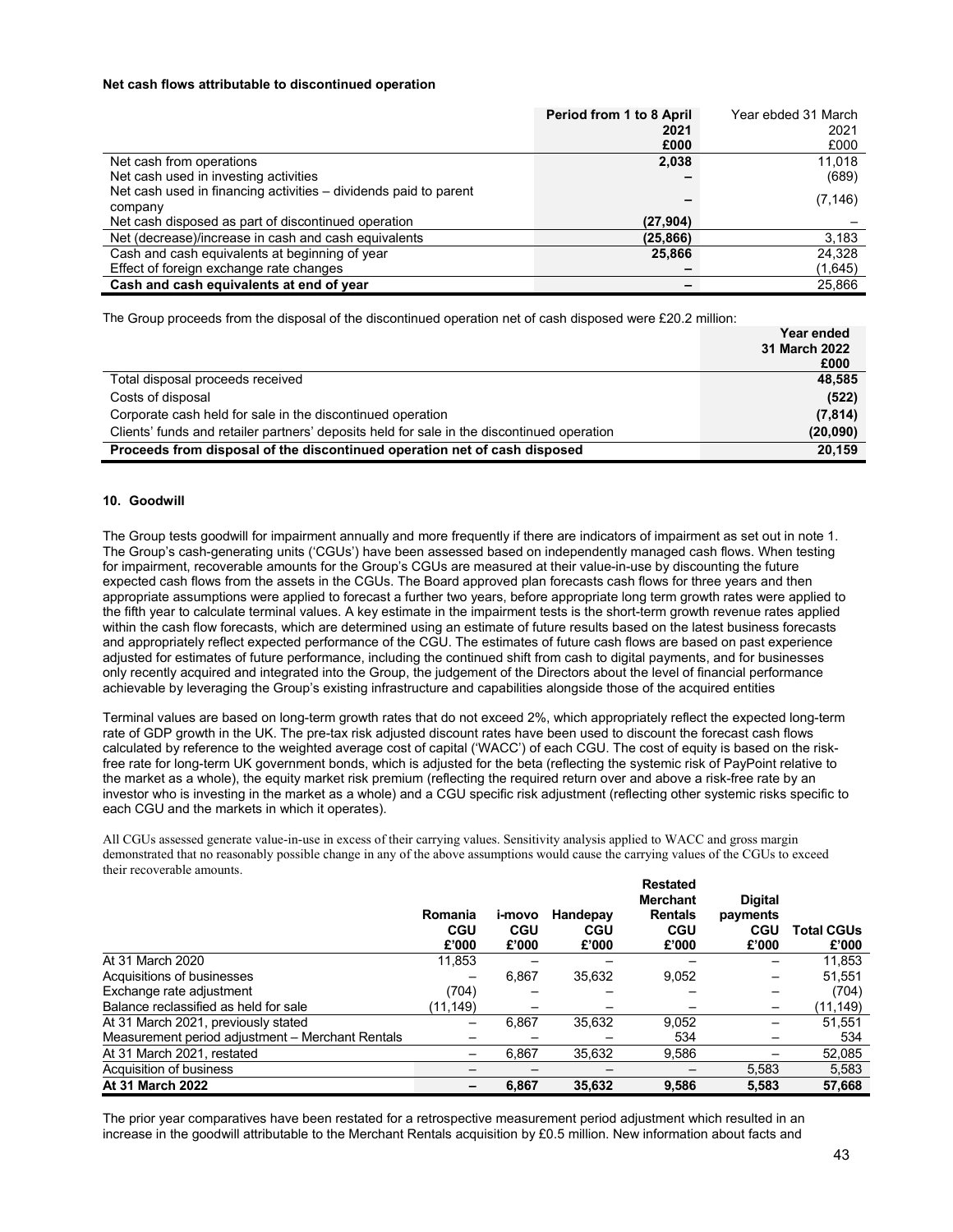circumstances that existed at the acquisition date was obtained within the measurement period which, if known, would have resulted in an adjustment to reduce the fair value of inventories purchased at the acquisition date. There were no other measurement period adjustments to the fair values of the identifiable assets purchased and liabilities assumed as presented for the Handepay and i-movo acquisitions in the financial statements for the year ended 31 March 2021.

#### **Assumptions used for annual impairment tests**

|                                        |            |            | <b>Merchant</b>   | <b>Digital</b> |
|----------------------------------------|------------|------------|-------------------|----------------|
|                                        |            | Handepay   | <b>Rentals</b>    | payments       |
|                                        | i-movo CGU | <b>CGU</b> | <b>CGU</b>        | <b>CGU</b>     |
| At 31 March 2022                       |            |            |                   |                |
| Carrying value of cash generating unit | £8.8m      | £46.8m     | £22.6m            | £10.5m         |
| Pre-tax risk adjusted discount rate    | 15.0%      | 11.8%      | 11.8%             | 15.6%          |
| <b>Terminal growth rate</b>            | $0.0\%$    | $2.0\%$    | $(5.0)\% - 2.0\%$ | 2.0%           |
| At 31 March 2021                       |            |            |                   |                |
| Carrying value of cash generating unit | £9.0m      | £48.1 $m$  | £27.9 $m$         |                |
| Pre-tax risk adjusted discount rate    | 12.0%      | 15.1%      | 15.1%             | -              |
| Terminal growth rate                   | 2.0%       | 2.0%       | 2.0%              | 2.0%           |

Given the proximity of the timing of the acquisitions to the prior year end, fair value less costs of disposal was also considered as an alternative measure of recoverable amount and indicated that no impairment was required at the prior year end.

# **11. Acquisition of RSM 2000**

On 12 April 2021, PayPoint acquired 100% of the share capital of RSM 2000 Limited for initial cash consideration of £5.9 million and deferred consideration of £1.0 million payable in cash on the first anniversary of completion. The deferred consideration is not contingent on future performance. The acquisition resulted in a net £4.5 million cash outflow (net of cash acquired) in the current year.

The primary reasons for the acquisition were to enhance PayPoint's digital payments capability and enable reach into new sectors, including charities, housing, not–for–profit organisations, events and SMEs in the UK.

An RSM 2000 regulatory licences intangible asset of £0.2 million has been recognised and is being amortised over a useful life of 10 years. An RSM 2000 customer relationship intangible asset of £0.2 million has been recognised and is being amortised over a useful life of 12 years.

In the period since acquisition, RSM 2000 earned revenue of £2.1 million and reported profit before tax of £0.1 million. The result for the period from 1 to 12 April 2021 is not considered material so RSM 2000 has been consolidated from 1 April 2021. Therefore, had the acquisition taken place on the first day of the financial year, there would be no change to the revenue and reported profit before tax included in these consolidated financial statements.

The following table summarises the provisional fair values of the identifiable assets purchased and liabilities assumed as at the date of acquisition:

|                                                      | 12 April 2021 |
|------------------------------------------------------|---------------|
|                                                      | £'000         |
| Acquired customer relationship asset                 | 204           |
| Acquired regulatory licence asset                    | 236           |
| Intangible assets - development costs                |               |
| Property, plant and equipment                        | 12            |
| Right-of-use assets                                  | 34            |
| Trade and other receivables                          | 168           |
| Cash and cash equivalents                            | 1,401         |
| Trade and other payables                             | (564)         |
| Lease liabilities                                    | (34)          |
| Current tax liabilities                              | (18)          |
| Deferred tax liabilities                             | (85)          |
| Total identifiable net assets acquired at fair value | 1,361         |
| Initial cash consideration                           | 5,944         |
| Deferred consideration                               | 1,000         |
| <b>Total consideration</b>                           | 6,944         |
| Goodwill recognised on acquisition                   | 5,583         |
| Acquisition of subsidiary net of cash acquired       | (4, 543)      |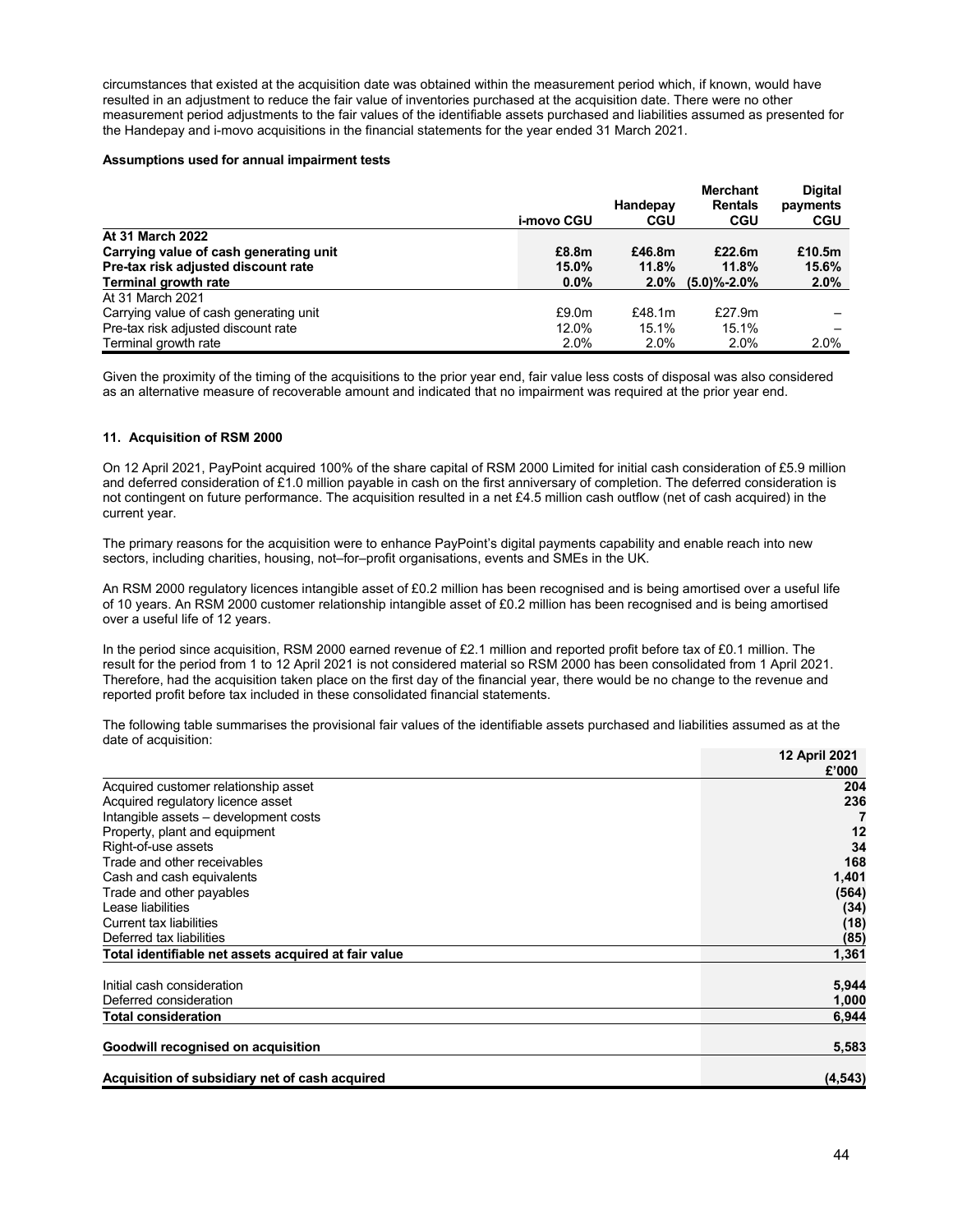# **12. Investment in associate**

On 7 July 2021, PayPoint Plc subscribed to 9.35% of the ordinary share capital (conferring 13.04% of voting rights) in Snappy Shopper Ltd for total cash consideration of £6.7 million. The investment will enable PayPoint to take advantage of the growth in consumer demand for local home delivery and its convenience retailer partners to remain at the forefront of retail and consumer trends.

An investment is treated as an associate where the investor has significant influence over the investment. Under IAS 28 significant influence may be evidenced by a number of factors, including representation on the Board of Directors of the investee. PayPoint is considered to have significant influence over Snappy Shopper as the Chief Executive of PayPoint, Nick Wiles, joined their Board as a Non-Executive Director. The investment has therefore been treated as an associate and recognised at its cost of £6.7 million under the equity method. PayPoint's share of Snappy Shopper's result was immaterial for the year ended 31 March 2022 and has therefore not been recognised in the consolidated statement of profit or loss or in the consolidated statement of financial position against the carrying value of the investment. The principal place of business for Snappy Shopper Limited is in the United Kingdom.

# **13. Cash and cash equivalents**

Total cash and cash equivalents from continuing operations of £24.3 million (2021: £38.9 million) consists of £7.7 million (2021: £10.5 million) corporate cash and £16.6 million (2021: £28.4 million) relating to funds collected on behalf of clients where PayPoint has title to the funds (clients' funds) and where retailer partners have provided security deposits (retailer partners' deposits). A balance equivalent to the latter amount is included within trade payables. Clients' funds held in trust which are not included in cash and cash equivalents amounted to £58.9 million (2021: £50.3 million).

During the year the Group operated cash pooling amongst most of its bank accounts in the UK whereby individual accounts could be overdrawn without penalties being incurred so long as the overall position is in credit.

## **14. Provision**

| As at 31 March (£000)                                                                        | 2022     | 2021   |
|----------------------------------------------------------------------------------------------|----------|--------|
| At beginning of year                                                                         | 12.500   |        |
| Provision utilised                                                                           | (12,500) |        |
| Provision recognised in relation to the Ofgem Statement of Objections<br>(current liability) |          | 12.500 |
| At end of year                                                                               |          | 12.500 |

A £12.5 million donation was made to the Energy Industry Voluntary Redress Scheme as part of the commitments in resolution of the concerns raised in Ofgem's Statement of Objections received on 29 September 2020, resulting in full utilisation of the £12.5 million provision which was previously recognised in the prior year ended 31 March 2021.

## **15. Deferred consideration liability**

The Group and Company have a liability in respect of the deferred consideration under the i-movo and RSM 2000 acquisition contracts (note 11).

|                                                                                                           | £'000   |
|-----------------------------------------------------------------------------------------------------------|---------|
| At 31 March 2020                                                                                          |         |
| Recognition of discounted deferred, contingent consideration liability on acquisition of i-movo           | 5,690   |
| Discount unwind on deferred consideration                                                                 | -57     |
| At 31 March 2021                                                                                          | 5.747   |
| Recognition of deferred consideration liability on acquisition of RSM 2000                                | 1.000   |
| Revaluation of i-movo deferred, contingent consideration liability                                        | (2,880) |
| Discount unwind on i-movo deferred, contingent consideration                                              | 133     |
| Settlement of i-movo deferred, contingent consideration liability - cash consideration paid in the year   | (2,000) |
| Settlement of i-movo deferred, contingent consideration liability – shares consideration paid in the year | (1,000) |
| At 31 March 2022                                                                                          | 1,000   |

Disclosed as:

| As at 31 March (£000) | 2022  | 2021  |
|-----------------------|-------|-------|
| Current               | 1,000 | 1.462 |
| Non-current           | -     | 4,285 |
| <b>Total</b>          | 1,000 | 5,747 |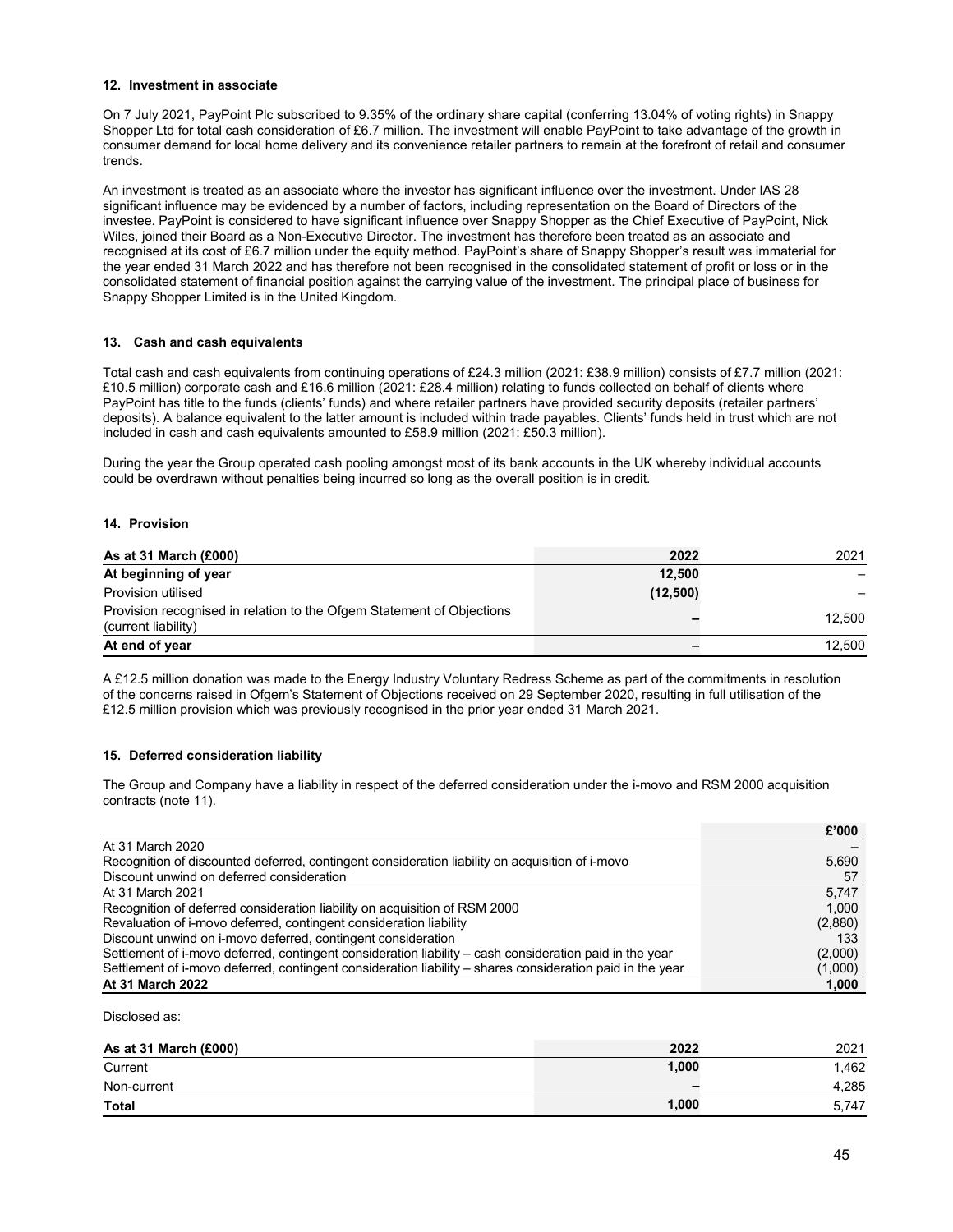Of the total £1.0 million deferred consideration liability at 31 March 2022, £nil relates to the acquisition of i-movo (2021: £5.7 million) and £1.0 million relates to the acquisition of RSM 2000 (2021: £nil).

# i-movo

The £nil (2021: £5.7 million) deferred, contingent consideration liability in relation to the i-movo acquisition represents the discounted fair value of the estimated additional consideration payable at the reporting date. The £nil i-movo deferred, contingent consideration liability was contingent on future performance over the earnout period and was linked to four monthly revenue growth targets on two potential key revenue streams.

The £nil (2021: £5.7 million) carrying amount of the deferred, contingent consideration liability is considered to approximate to its fair value. The fair value of the liability is categorised as Level 3 in the fair value hierarchy. The £2.9 million (2021: £nil) fair value gain recognised in the current year consolidated statement of profit or loss was due to the revaluation of part of the previously recognised liability based on the latest forecasts. The total contingent consideration was capped at £6.0 million (£4.0 million cash and £2.0 million shares), of which £3.0 million (£2.0 million cash and £1.0 million shares) was settled in the current financial year.

The fair value of the expected earnout is measured against the contractually agreed performance targets at each reporting date, determined using a probability–weighted average best estimate of discrete scenarios based on the latest revenue forecasts which are discounted to pre–sent value. The fair value of the discounted deferred, contingent consideration liability is determined using an estimate regarding the future results. Any subsequent revaluations to deferred, contingent consideration as a result of changes in such estimations are recognised in the consolidated statement of profit or loss. The estimation of the liability requires an estimate of future performance of the related business over the earnout period, based on management's latest forecasts. The significant unobservable inputs used in the fair value measurement are the discount rate and the forecast future revenue of the acquired business. Also, the Board have discretion to extend one or more of the earnout periods and also to make the earnout payments (or part of them) should the relevant earnout targets not be met by the target dates.

# RSM 2000

The £1.0 million (2021: £nil) RSM 2000 deferred consideration liability was paid out on the first anniversary of completion, after the end of the financial year (refer to note 22). It therefore has not been discounted to present value at 31 March 2022 as the discounting impact would be immaterial. The deferred consideration is not contingent on any factors. It is measured at amortised cost. Refer to note 11 for details of the acquisition of RSM 2000.

## **16. Share capital, share premium and merger reserve**

| As at 31 March $(E000)$                                    | 2022 | 2021 |
|------------------------------------------------------------|------|------|
| Called up, allotted and fully paid share capital           |      |      |
| 68,921,442 (2021: 68,656,907) ordinary shares of 1/3p each | 230  | 229  |

The increase in share capital in the current year resulted from 155,311 shares issued (of 1/3p each) for the payment of deferred, contingent share consideration in relation to the i-movo acquisition, 81,177 shares issued (of 1/3p each) for share awards which vested in the year and 22,014 matching shares issued (of 1/3p each) under the Employee Share Incentive Plan.

The share premium of £1.0 million (2021: £5.0 million) represents the payment of deferred, contingent share consideration in excess of the nominal value of shares issued in relation to the i-movo acquisition.

The merger reserve of £1.0 million (2021: £1.0 million) represents initial share consideration in excess of the nominal value of shares issued on the initial acquisition of i-movo.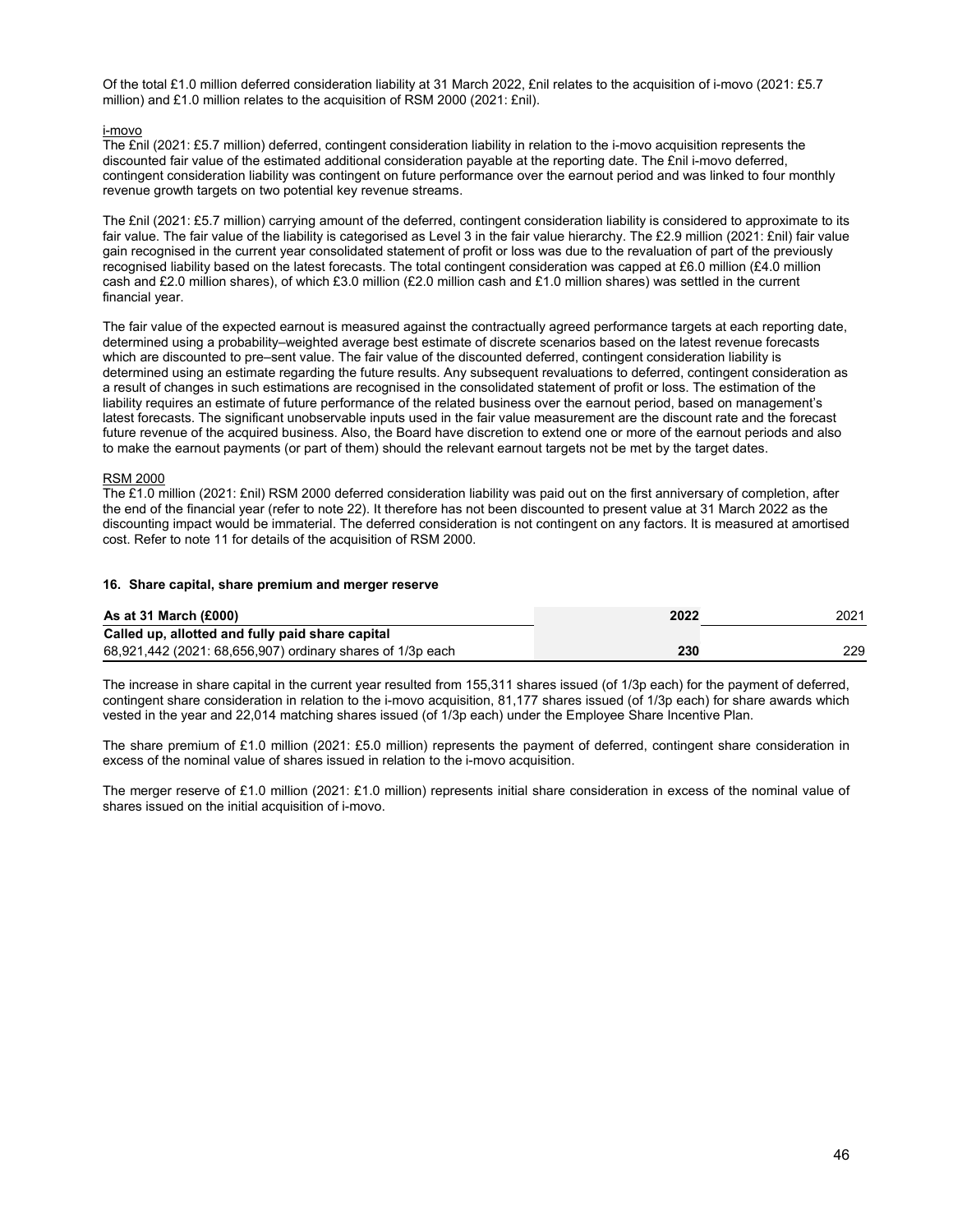# **17. Dividends**

|                                                                                              | 2022       |           | 2021       |           |
|----------------------------------------------------------------------------------------------|------------|-----------|------------|-----------|
|                                                                                              |            | pence per |            | pence per |
| Year ended 31 March                                                                          | £000       | share     | £000       | share     |
| Reported dividends on ordinary shares:                                                       |            |           |            |           |
| Interim ordinary dividend                                                                    | 11.687     | 17.0      | 10.708     | 15.6      |
| Proposed final ordinary dividend                                                             | 12,405     | 18.0      | 11.397     | 16.6      |
| Total reported ordinary dividends (Non-IFRS measure)                                         | 24.092     | 35.0      | 22.105     | 32.2      |
|                                                                                              |            |           |            |           |
| Dividends paid on ordinary shares:                                                           |            |           |            |           |
| Final ordinary dividend for the prior year                                                   | 11.409     | 16.6      | 10.676     | 15.6      |
| Interim dividend for the current year                                                        | 11.687     | 17.0      | 10.709     | 15.6      |
| Total ordinary dividends paid (financing cash flows)                                         | 23,096     | 33.6      | 21,385     | 31.2      |
|                                                                                              |            |           |            |           |
| Number of shares in issue used for proposed final ordinary<br>dividend per share calculation | 68,915,949 |           | 68,656,907 |           |

The proposed final ordinary dividend is subject to approval by shareholders at the annual general meeting and has not been included as a liability in these financial statements.

# **18. Loans and borrowings**

The following table reconciles the changes in loans and borrowings arising from financing activities:

| Year ended 31 March (£000)                 | 2022      | 2021     |
|--------------------------------------------|-----------|----------|
| Balance at beginning of year               | 86,583    | 70,000   |
| <b>Changes in financing cash flows</b>     |           |          |
| Repayment of old revolving credit facility | (47,000)  | (70,000) |
| Drawdown of new revolving credit facility  | 24,500    | 82,000   |
| Repayment of amortising term loan          | (10, 833) |          |
| Repayment of block loans                   | (3,636)   | (741)    |
| Funding from block loans                   | 1,920     |          |
| Total changes from financing cash flows    | (35,049)  | 11,259   |
| Other liability related changes            |           |          |
| Block loans acquired                       |           | 5,274    |
| Interest charge expensed                   | 1,913     | 1,590    |
| Cash interest paid                         | (1, 913)  | (1, 540) |
| Balance at end of year                     | 51,534    | 86,583   |
| Disclosed as:                              |           |          |
| Current                                    | 39,643    | 63,627   |
| Non-current                                | 11,891    | 22,956   |
| <b>Total loans and borrowings</b>          | 51,534    | 86,583   |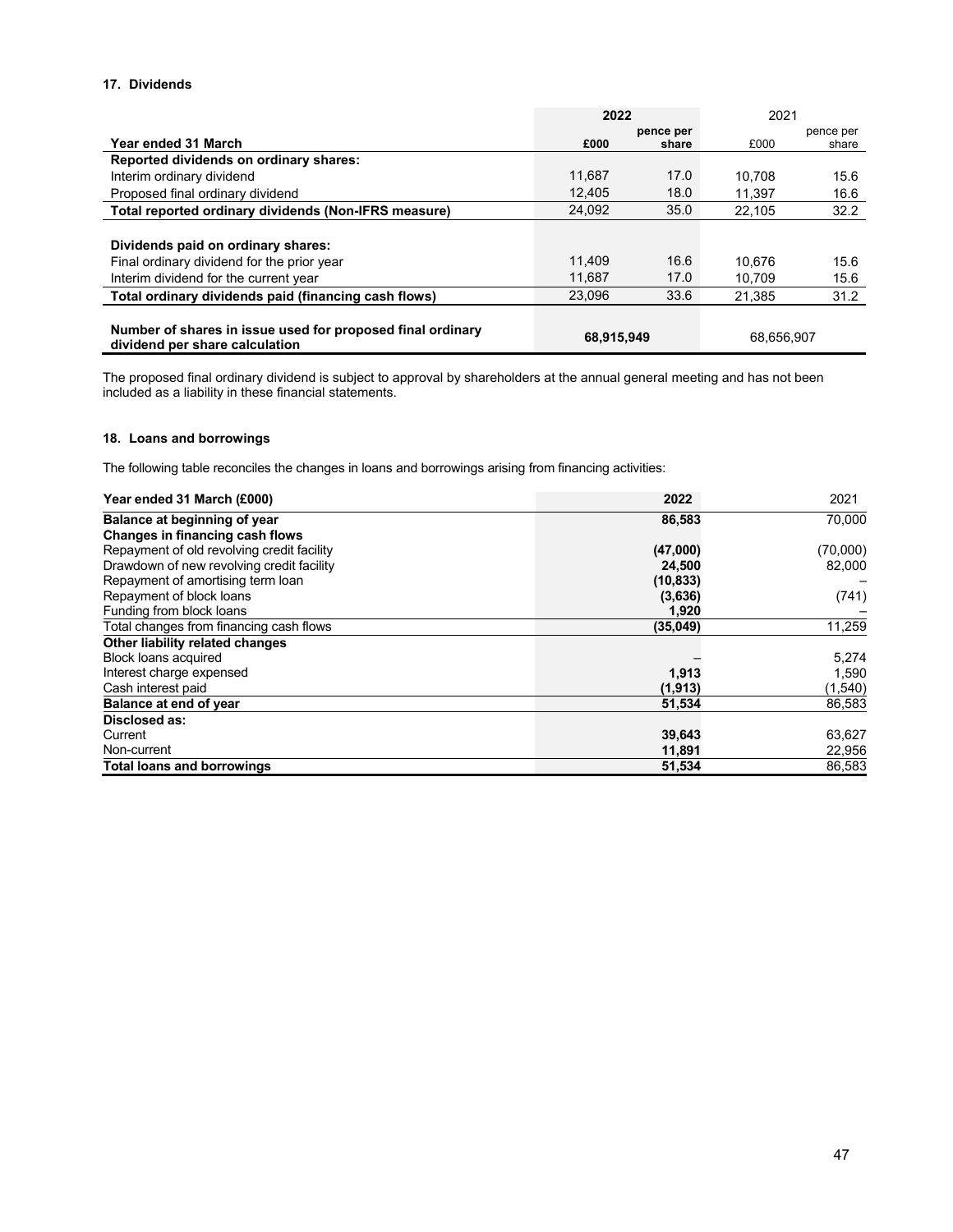# **19. Notes to the consolidated statement of cash flows**

|                                                             |      |           | Restated <sup>1</sup> |
|-------------------------------------------------------------|------|-----------|-----------------------|
| Year ended 31 March (£000)                                  | Note | 2022      | 2021                  |
| Profit before tax from continuing operations                |      | 48,515    | 20,443                |
| Profit before tax from discontinued operation               |      | 30,011    | 7,551                 |
| <b>Adjustments for:</b>                                     |      |           |                       |
| Depreciation of property, plant and equipment               |      | 4,768     | 4,913                 |
| Amortisation of intangible assets                           |      | 5,801     | 4,185                 |
| Profit from discontinued operation                          | 9    | (30, 011) |                       |
| R&D and VAT credits                                         |      | (15)      | (54)                  |
| Exceptional item - revaluation of deferred, contingent      |      |           |                       |
| consideration liability                                     | 15   | (2,880)   |                       |
| Exceptional item - non-cash provision                       | 14   |           | 12,500                |
| Loss on disposal of fixed assets                            |      | 59        | 54                    |
| Net finance costs                                           |      | 2,033     | 1,265                 |
| Share-based payment charge                                  |      | 868       | 1,066                 |
| Cash-settled share-based remuneration                       |      |           | (151)                 |
| Operating cash flows before movements in working<br>capital |      | 59,149    | 51,772                |
| Movement in inventories                                     |      | 70        | (11)                  |
| Movement in trade and other receivables                     |      | (526)     | 699                   |
| Movement in finance lease receivables                       |      | 4,354     | 593                   |
| Movement in contract assets                                 |      | (24)      | 972                   |
| Movement in contract liabilities                            |      | (684)     | (529)                 |
| Movement in provision in relation to Ofgem Statement of     |      |           |                       |
| Objections                                                  | 14   | (12,500)  |                       |
| Movement in payables                                        |      | (6, 488)  | (765)                 |
| Movement in lease liabilities                               |      | (7)       | 22                    |
| Cash generated by operations                                |      | 43,344    | 52,753                |
| Corporation tax paid                                        |      | (9, 161)  | (8,422)               |
| Finance costs paid                                          |      | (1, 913)  | (1,540)               |
| Net cash from operating activities (corporate)              |      | 32,270    | 42,791                |
| Movement in clients' funds and retailers' deposits          |      | (9,718)   | 11,852                |
| Net cash inflow from operating activities <sup>1</sup>      |      | 22,552    | 54,643                |

<sup>1</sup>The prior year comparatives have been restated for the retrospective application of the Group's change in accounting policy on intangible assets.

Refer to note 1 and note 20.<br><sup>2</sup> Items in the course of collection and settlement payables are included in this reconciliation on a net basis through the client cash line. The Directors have included these items on a net basis to best reflect the operating cash flows of the business.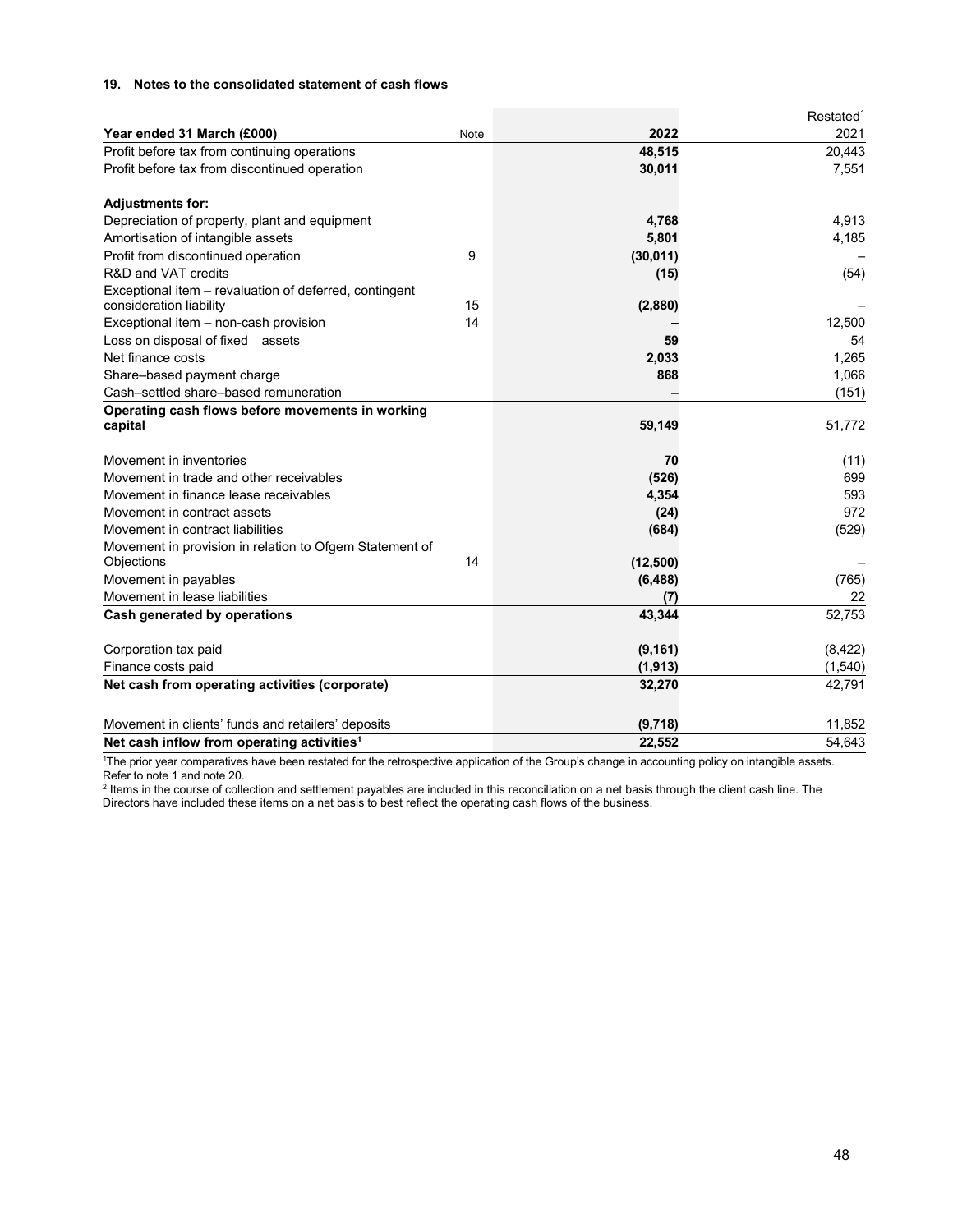# **20. Prior year restatement for implementation costs of cloud computing SaaS arrangements**

The below tables show the impacts of restating the prior year consolidated financial statements for the retrospective application of the change in the Group's accounting policies on intangible assets to derecognise previously capitalised SaaS related costs and amortisation which no longer meet the criteria for recognition as an asset, following the April 2021 IFRIC agenda decision on the configuration and customisation costs incurred in implementing cloud computing SaaS arrangements, as disclosed in note 1.

## **Prior year consolidated statement of profit or loss**

| Year ended<br>Previously reported<br>Year ended<br>31 March<br>31 March 2021<br>2021<br>Restatement<br>£'000<br>£'000<br>£'000<br><b>Continuing operations</b><br>127,747<br>127,747<br>(47, 280)<br>1,795<br>(45, 485)<br>80.467<br>1.795<br>82,262<br>(43, 578)<br>(795)<br>(44, 373)<br>36,889<br>1,000<br>37,889<br>(15,600)<br>(15,600)<br>21.289<br>1,000<br>22,289<br>22<br>22<br>(1,409)<br>(1,409)<br>(459)<br>(459)<br>19.443<br>1.000<br>20,443<br>(4, 335)<br>(189)<br>(4, 524)<br>15,108<br>811<br>15,919<br><b>Discontinued operation</b><br>Profit from discontinued operation, net of tax<br>6,423<br>6,423<br>Profit for the year attributable to equity holders of the parent<br>811<br>21,531<br>22,342<br>Previously reported<br><b>Restated</b><br>Year ended<br>Year ended<br>31 March 2021<br>31 March 2021<br>£'000<br>£'000<br><b>Earnings per share</b><br>Basic<br>31.5p<br>32.7p<br>31.3p<br><b>Diluted</b><br>32.4p |                                                                                |  | <b>Restated</b> |
|--------------------------------------------------------------------------------------------------------------------------------------------------------------------------------------------------------------------------------------------------------------------------------------------------------------------------------------------------------------------------------------------------------------------------------------------------------------------------------------------------------------------------------------------------------------------------------------------------------------------------------------------------------------------------------------------------------------------------------------------------------------------------------------------------------------------------------------------------------------------------------------------------------------------------------------------------|--------------------------------------------------------------------------------|--|-----------------|
|                                                                                                                                                                                                                                                                                                                                                                                                                                                                                                                                                                                                                                                                                                                                                                                                                                                                                                                                                  |                                                                                |  |                 |
|                                                                                                                                                                                                                                                                                                                                                                                                                                                                                                                                                                                                                                                                                                                                                                                                                                                                                                                                                  |                                                                                |  |                 |
|                                                                                                                                                                                                                                                                                                                                                                                                                                                                                                                                                                                                                                                                                                                                                                                                                                                                                                                                                  |                                                                                |  |                 |
|                                                                                                                                                                                                                                                                                                                                                                                                                                                                                                                                                                                                                                                                                                                                                                                                                                                                                                                                                  |                                                                                |  |                 |
|                                                                                                                                                                                                                                                                                                                                                                                                                                                                                                                                                                                                                                                                                                                                                                                                                                                                                                                                                  |                                                                                |  |                 |
|                                                                                                                                                                                                                                                                                                                                                                                                                                                                                                                                                                                                                                                                                                                                                                                                                                                                                                                                                  | Revenue                                                                        |  |                 |
|                                                                                                                                                                                                                                                                                                                                                                                                                                                                                                                                                                                                                                                                                                                                                                                                                                                                                                                                                  | Cost of revenue                                                                |  |                 |
|                                                                                                                                                                                                                                                                                                                                                                                                                                                                                                                                                                                                                                                                                                                                                                                                                                                                                                                                                  | <b>Gross profit</b>                                                            |  |                 |
|                                                                                                                                                                                                                                                                                                                                                                                                                                                                                                                                                                                                                                                                                                                                                                                                                                                                                                                                                  | Administrative expenses - excluding exceptional items                          |  |                 |
|                                                                                                                                                                                                                                                                                                                                                                                                                                                                                                                                                                                                                                                                                                                                                                                                                                                                                                                                                  | Operating profit before exceptional items                                      |  |                 |
|                                                                                                                                                                                                                                                                                                                                                                                                                                                                                                                                                                                                                                                                                                                                                                                                                                                                                                                                                  | Exceptional item - revaluation of deferred, contingent consideration liability |  |                 |
|                                                                                                                                                                                                                                                                                                                                                                                                                                                                                                                                                                                                                                                                                                                                                                                                                                                                                                                                                  | Exceptional item - administrative expenses                                     |  |                 |
|                                                                                                                                                                                                                                                                                                                                                                                                                                                                                                                                                                                                                                                                                                                                                                                                                                                                                                                                                  | <b>Operating profit</b>                                                        |  |                 |
|                                                                                                                                                                                                                                                                                                                                                                                                                                                                                                                                                                                                                                                                                                                                                                                                                                                                                                                                                  | Finance income                                                                 |  |                 |
|                                                                                                                                                                                                                                                                                                                                                                                                                                                                                                                                                                                                                                                                                                                                                                                                                                                                                                                                                  | Finance costs – excluding exceptional items                                    |  |                 |
|                                                                                                                                                                                                                                                                                                                                                                                                                                                                                                                                                                                                                                                                                                                                                                                                                                                                                                                                                  | Exceptional item - finance costs                                               |  |                 |
|                                                                                                                                                                                                                                                                                                                                                                                                                                                                                                                                                                                                                                                                                                                                                                                                                                                                                                                                                  | Profit before tax from continuing operations                                   |  |                 |
|                                                                                                                                                                                                                                                                                                                                                                                                                                                                                                                                                                                                                                                                                                                                                                                                                                                                                                                                                  |                                                                                |  |                 |
|                                                                                                                                                                                                                                                                                                                                                                                                                                                                                                                                                                                                                                                                                                                                                                                                                                                                                                                                                  | Tax on continuing operations                                                   |  |                 |
|                                                                                                                                                                                                                                                                                                                                                                                                                                                                                                                                                                                                                                                                                                                                                                                                                                                                                                                                                  | <b>Profit from continuing operations</b>                                       |  |                 |
|                                                                                                                                                                                                                                                                                                                                                                                                                                                                                                                                                                                                                                                                                                                                                                                                                                                                                                                                                  |                                                                                |  |                 |
|                                                                                                                                                                                                                                                                                                                                                                                                                                                                                                                                                                                                                                                                                                                                                                                                                                                                                                                                                  |                                                                                |  |                 |
|                                                                                                                                                                                                                                                                                                                                                                                                                                                                                                                                                                                                                                                                                                                                                                                                                                                                                                                                                  |                                                                                |  |                 |
|                                                                                                                                                                                                                                                                                                                                                                                                                                                                                                                                                                                                                                                                                                                                                                                                                                                                                                                                                  |                                                                                |  |                 |
|                                                                                                                                                                                                                                                                                                                                                                                                                                                                                                                                                                                                                                                                                                                                                                                                                                                                                                                                                  |                                                                                |  |                 |
|                                                                                                                                                                                                                                                                                                                                                                                                                                                                                                                                                                                                                                                                                                                                                                                                                                                                                                                                                  |                                                                                |  |                 |
|                                                                                                                                                                                                                                                                                                                                                                                                                                                                                                                                                                                                                                                                                                                                                                                                                                                                                                                                                  |                                                                                |  |                 |
|                                                                                                                                                                                                                                                                                                                                                                                                                                                                                                                                                                                                                                                                                                                                                                                                                                                                                                                                                  |                                                                                |  |                 |
|                                                                                                                                                                                                                                                                                                                                                                                                                                                                                                                                                                                                                                                                                                                                                                                                                                                                                                                                                  |                                                                                |  |                 |
|                                                                                                                                                                                                                                                                                                                                                                                                                                                                                                                                                                                                                                                                                                                                                                                                                                                                                                                                                  |                                                                                |  |                 |
|                                                                                                                                                                                                                                                                                                                                                                                                                                                                                                                                                                                                                                                                                                                                                                                                                                                                                                                                                  |                                                                                |  |                 |
|                                                                                                                                                                                                                                                                                                                                                                                                                                                                                                                                                                                                                                                                                                                                                                                                                                                                                                                                                  |                                                                                |  |                 |
|                                                                                                                                                                                                                                                                                                                                                                                                                                                                                                                                                                                                                                                                                                                                                                                                                                                                                                                                                  | Earnings per share – continuing operations                                     |  |                 |
| 22.1p<br>23.3p                                                                                                                                                                                                                                                                                                                                                                                                                                                                                                                                                                                                                                                                                                                                                                                                                                                                                                                                   | <b>Basic</b>                                                                   |  |                 |
| 21.9 <sub>p</sub><br>23.1p                                                                                                                                                                                                                                                                                                                                                                                                                                                                                                                                                                                                                                                                                                                                                                                                                                                                                                                       | <b>Diluted</b>                                                                 |  |                 |

#### **Selected extracts from the consolidated statement of financial position for the prior year ended 31 March 2021**

|                                                           | Previously reported |             | Restated <sup>1</sup> |
|-----------------------------------------------------------|---------------------|-------------|-----------------------|
|                                                           | 31 March 2021       | Restatement | 31 March 2021         |
|                                                           | £'000               | £'000       | £'000                 |
| Inventories <sup>1</sup>                                  | 1,059               | (534)       | 525                   |
| Current tax asset                                         | 3.021               | (189)       | 2,832                 |
| Total current assets                                      | 169,949             | (723)       | 169,226               |
| Goodwill <sup>1</sup>                                     | 51,551              | 534         | 52,085                |
| Other intangible assets                                   | 41,698              | (5,981)     | 35,717                |
| Total non-current assets                                  | 121.139             | (5,447)     | 115,692               |
| Total assets                                              | 291,088             | (6, 170)    | 284,918               |
| Net assets                                                | 39.470              | (6, 170)    | 33,300                |
| Retained earnings                                         | 32,907              | (6, 170)    | 26,737                |
| Total equity attributable to equity holders of the parent | 39,470              | (6, 170)    | 33,300                |

1The prior year comparatives have been restated for a retrospective measurement period adjustment to goodwill and inventories. Refer to note 10.